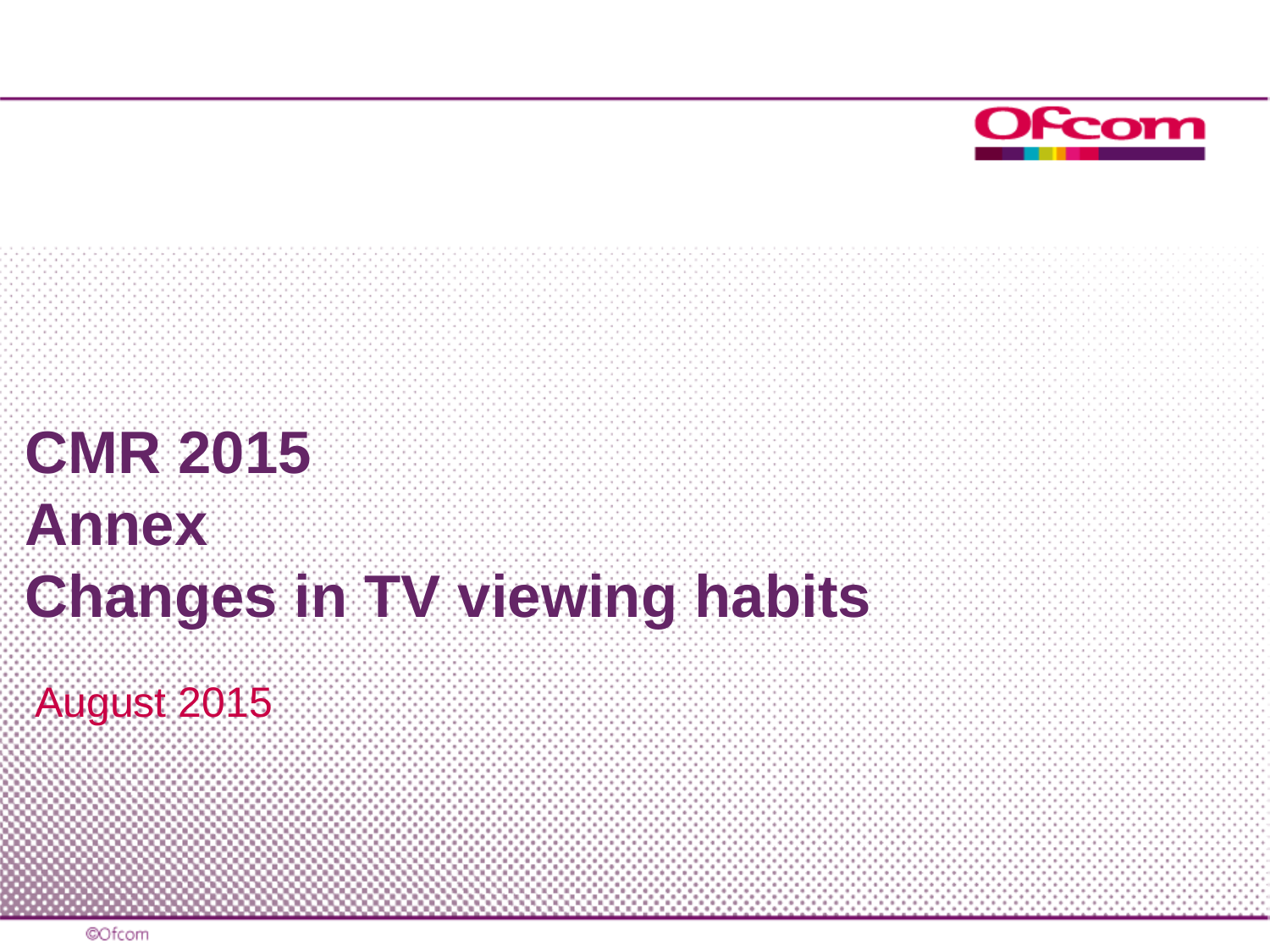## **Contents**



- About this slide pack
- BARB-measured viewing definitions
- Overview of year-on-year and recent viewing including:
	- Demographic differences
	- Day-part analysis
	- Channel group analysis
	- Time-shift analysis
- Genre analysis
- TV and non-TV homes, and subscription video-on-demand (SVOD) trends
- Exploration of potential contributory factors to changes in viewing habits
- **Definitions**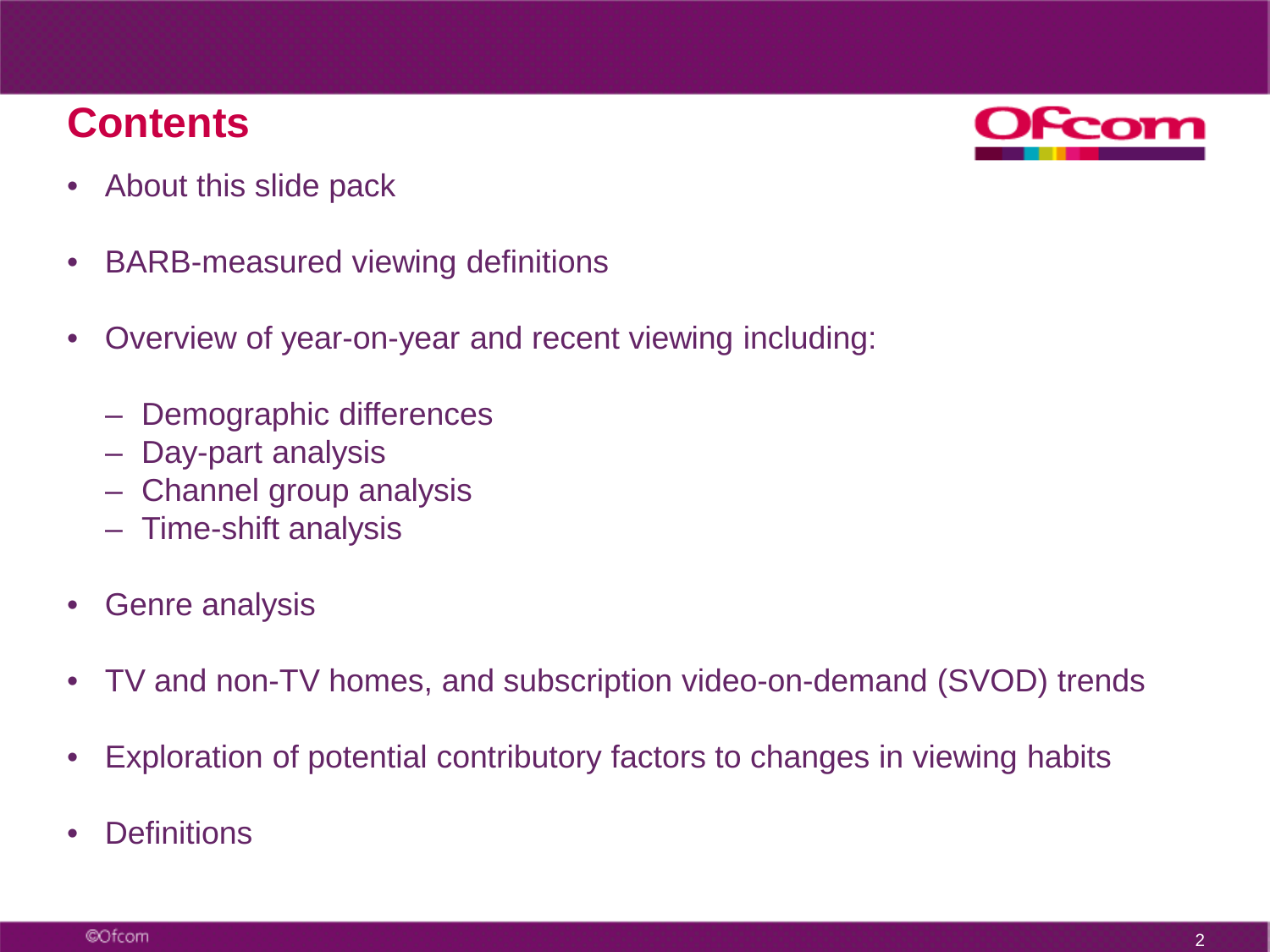

# **About this slide pack**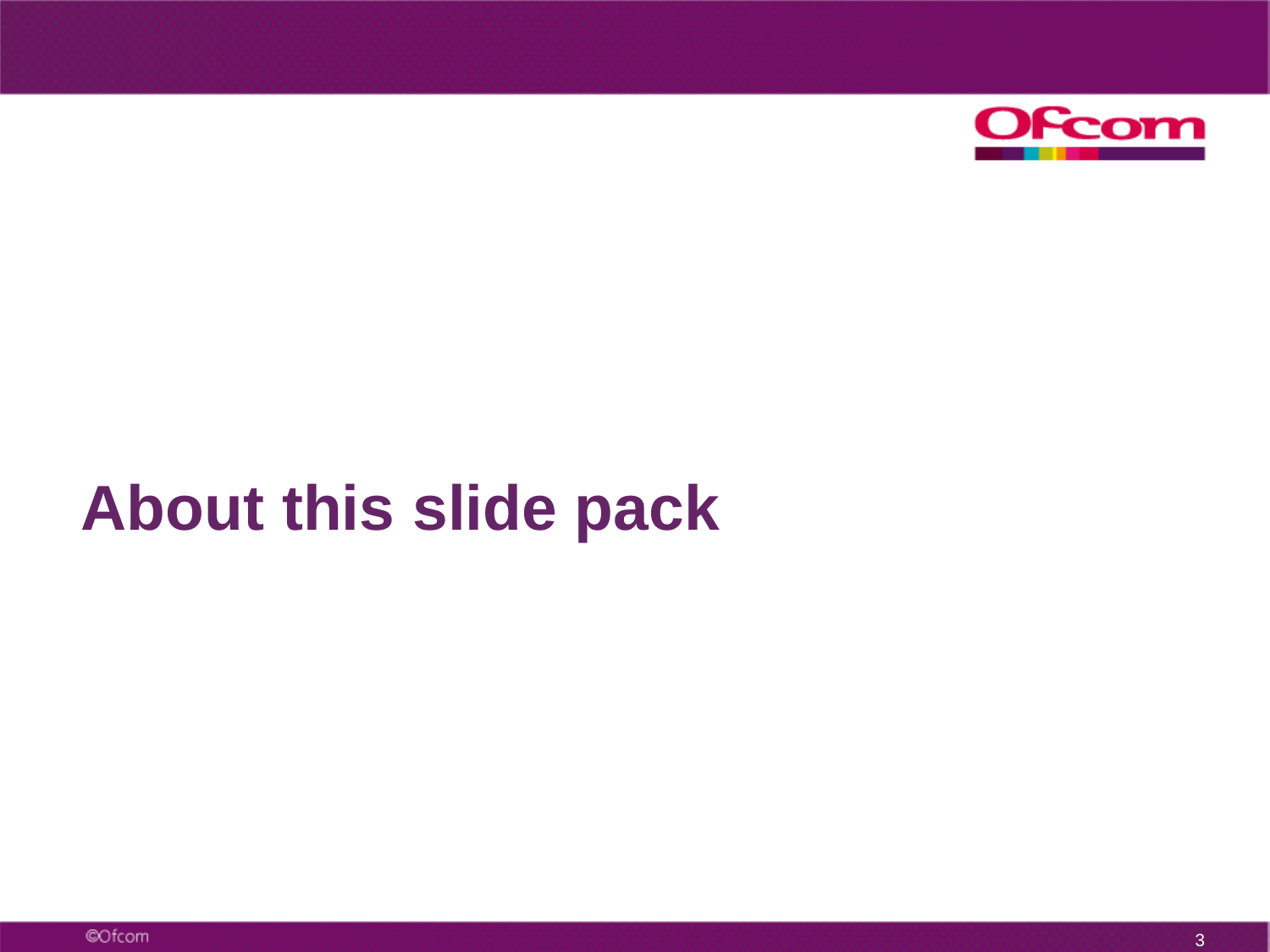

## **About this slide pack**

- This slide pack was created as part of our assessment of the second consecutive year of decline and changing viewing habits in reported broadcast TV viewing.
- It uses viewing data from the Broadcasters' Audience Research Board (BARB) to analyse where the decline has taken place, and factors behind the decline, such as age, channel groups and slot times throughout the day.
- It informs much of the *Changes in TV viewing habits* section of the *Market in Context*  chapter of the *UK Communications Market Report 2015*.
- This pack contains the slides used in the *Changes in TV viewing habits* section, for context and consistency, plus additional data and analysis not included within the chapter.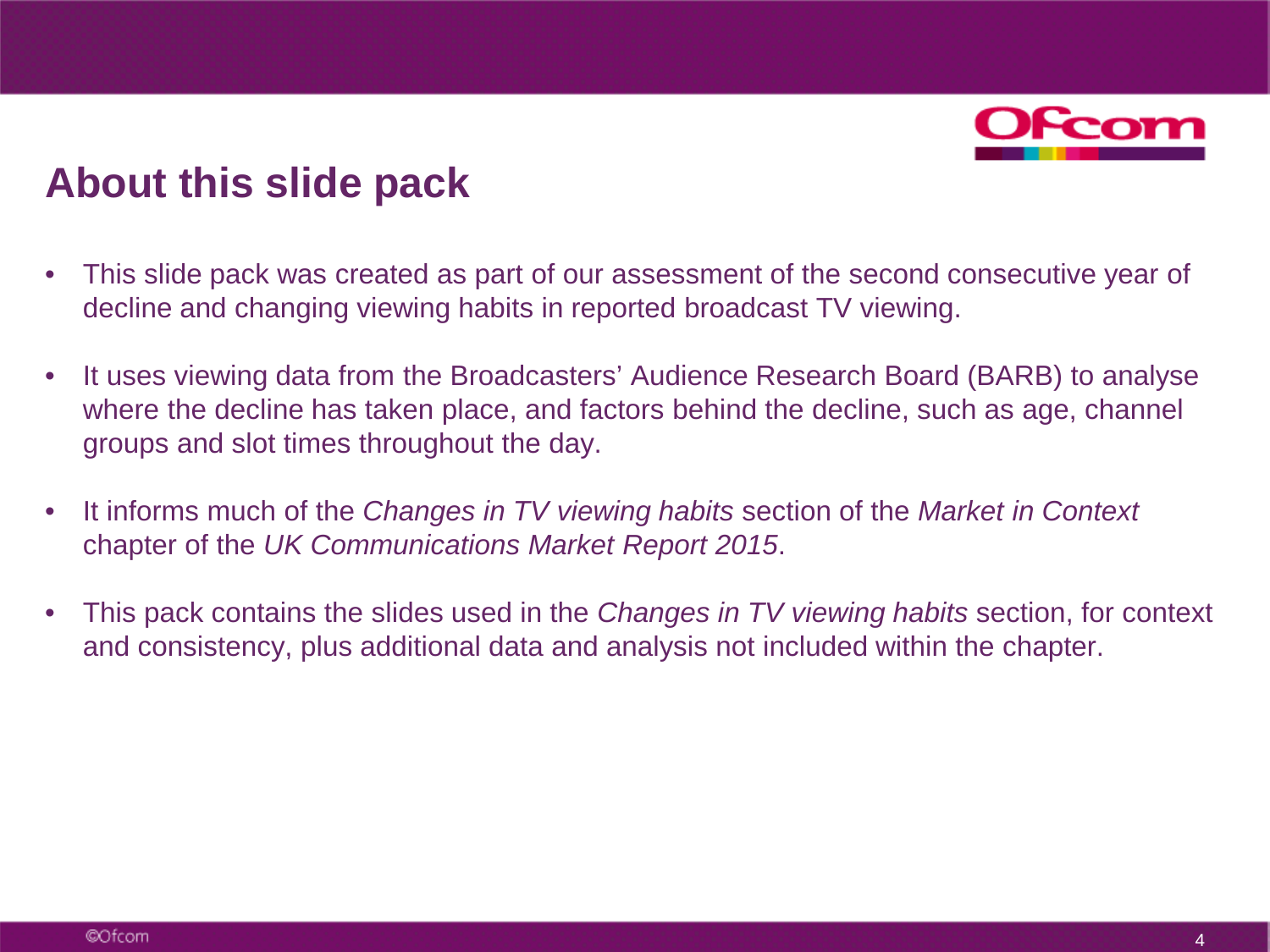

## **BARB-measured viewing**

Industry-standard BARB data captures viewing of broadcast television programming, on TV sets, up to seven days after broadcast. This seven-day 'gold standard' dataset is the basis of much of the analysis within this pack.

Time-shifted viewing includes watching programmes on recording devices such as digital video recorders (DVRs) (e.g. Sky+, TiVo or YouView+) as well as catch-up services (like BBC iPlayer and All4) through smart TVs as well as devices such as games consoles and set-top boxes attached to the TV set .

Currently not measured are: non-broadcast TV programmes and films, such as those accessed from pay-per-view on-demand library services, and subscription video-ondemand services such as Netflix, Amazon Prime Instant Video and Now TV.

Viewing to broadcast content that is done through laptops and tablets and other devices such as smartphones not attached to the TV screen are not currently included in reported viewing estimates.

BARB is developing a method of capturing online viewing, and viewing via devices that are not attached to the TV screen, to create a unified viewing metric, in an initiative known as Project Dovetail.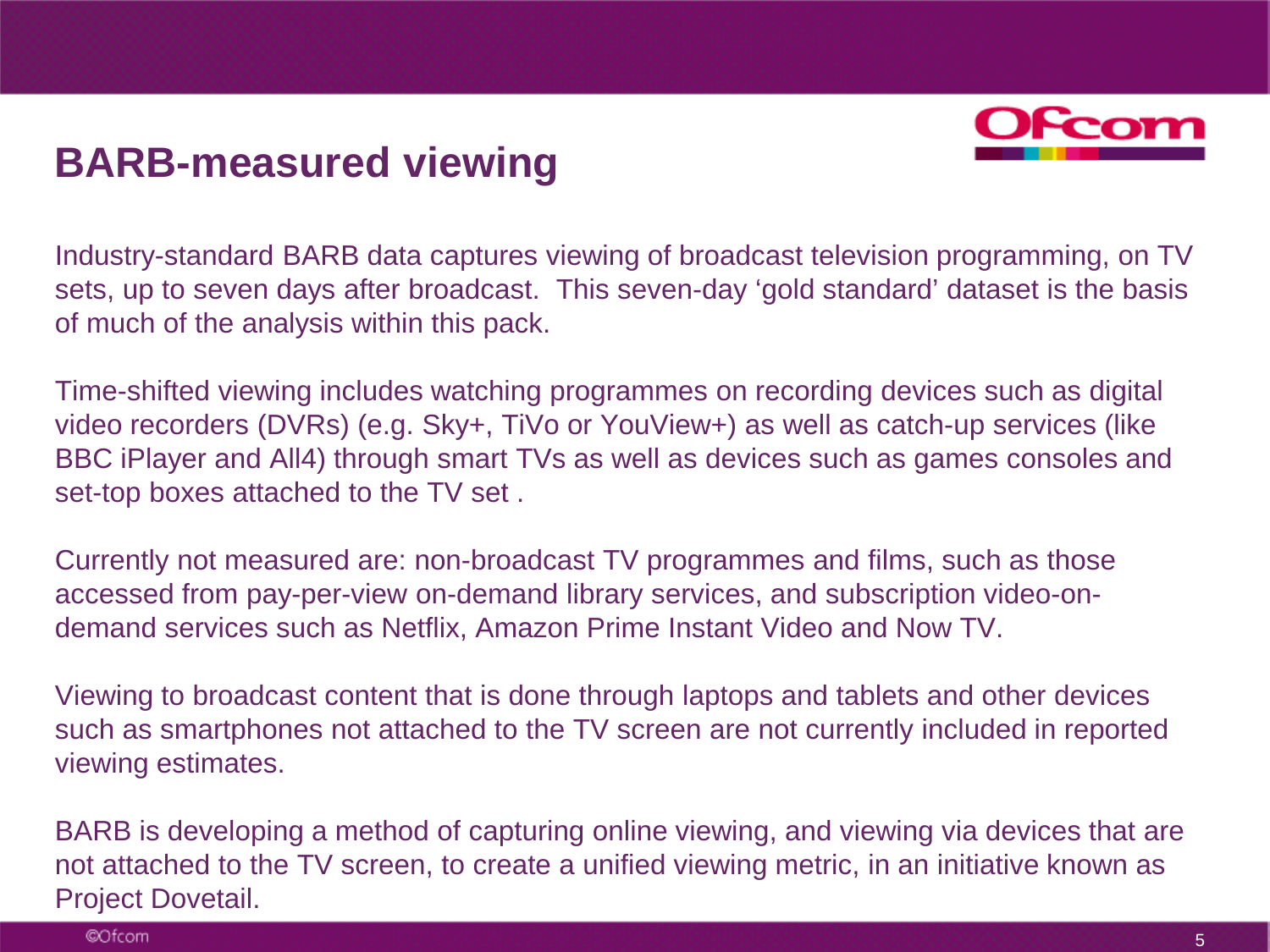

# **Overview of year-on-year viewing**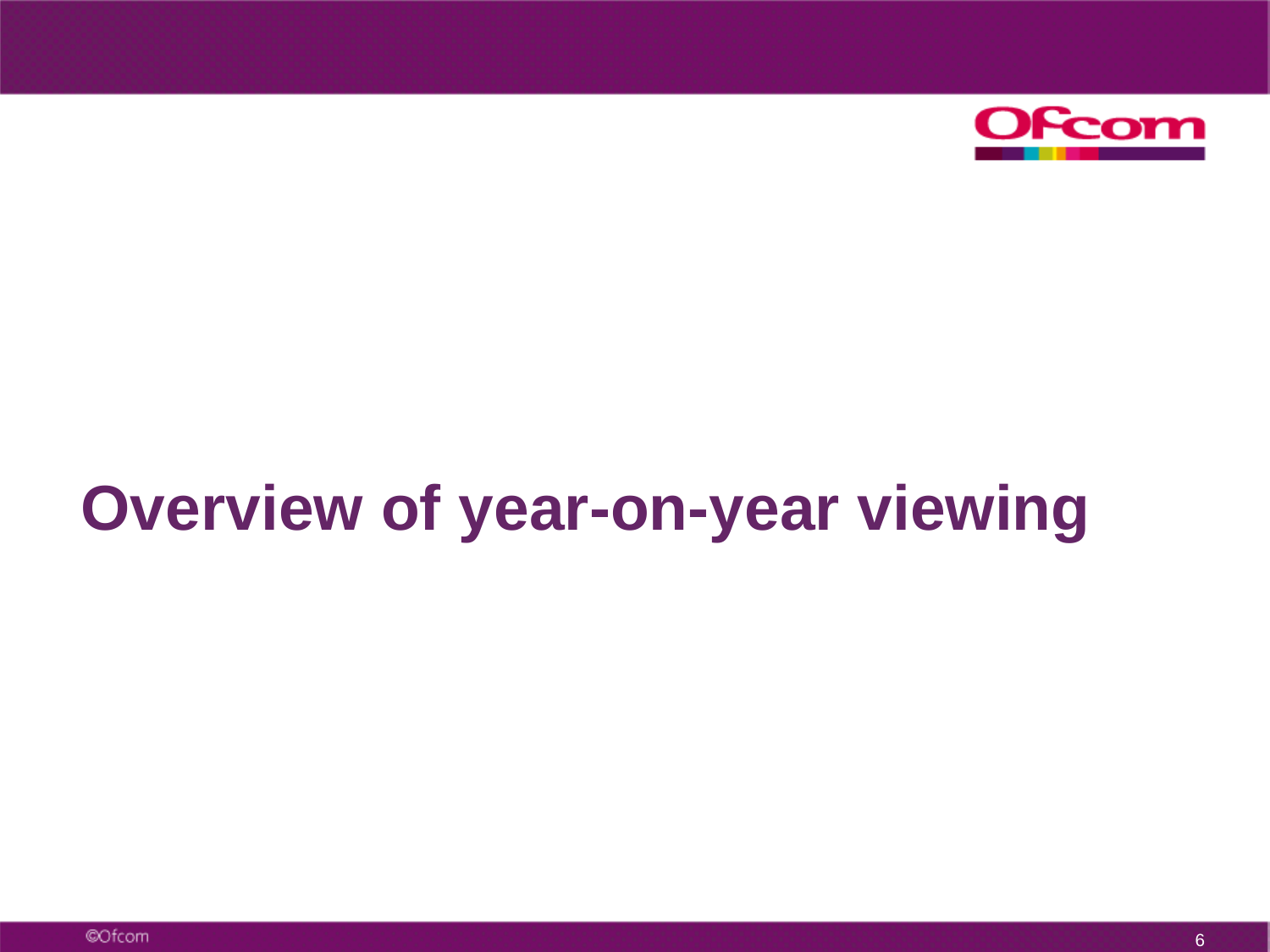

### **The proportion of the population who watch broadcast TV in an average week remains high but has been falling since 2012. It fell from 93.4% in 2013 to 92.4% in 2014.**



Source: BARB, individuals 4+, network, total TV

Reach criteria = 15 consecutive minutes of viewing at least once in the average week. Full weeks used.<br>- New BARB panel introduced 1 Jan 2010. As a result pre- and post-panel change data must be treated with caution (see d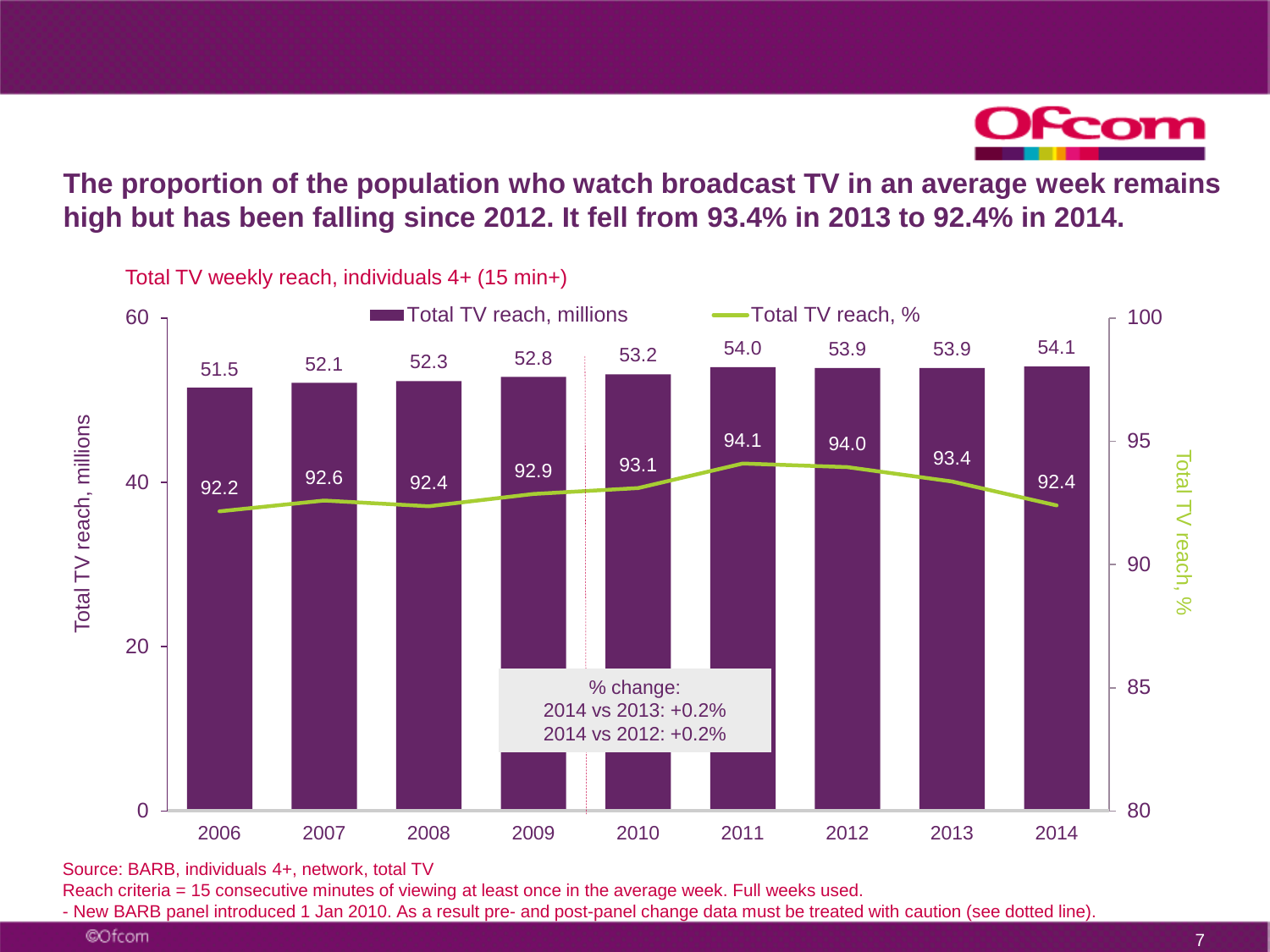

**Average daily viewing to broadcast TV fell by 11 minutes from 232 minutes per person in 2013 to 220 minutes per day in 2014. This follows a 9-minute decline between 2012 and 2013, taking the combined fall to 20 minutes in the past two years.**



Average minutes of broadcast TV viewing per person per day: Total TV, individuals 4+

Source: BARB, individuals 4+, network. BARB gold standard viewing of live plus 7 day time-shifted.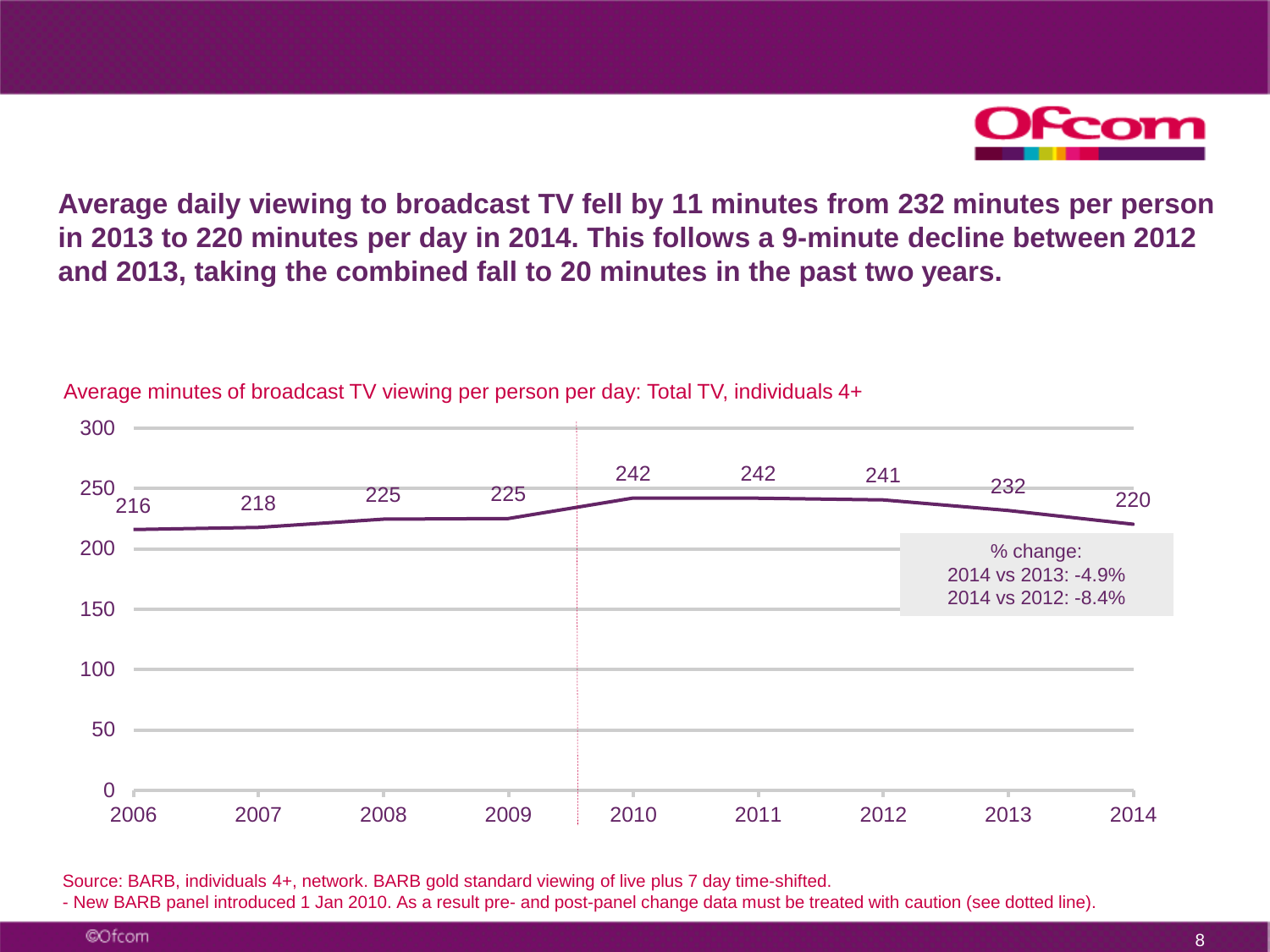

## **All of the 2013-2014 decline was to traditional live TV (11 minutes); a oneminute rise in time-shifted viewing was unable to offset the loss.**



Source: BARB, individuals 4+, network, total TV. Some variation in figures due to rounding

- New BARB panel introduced 1 Jan 2010. As a result pre- and post-panel change data must be treated with caution (see dotted line).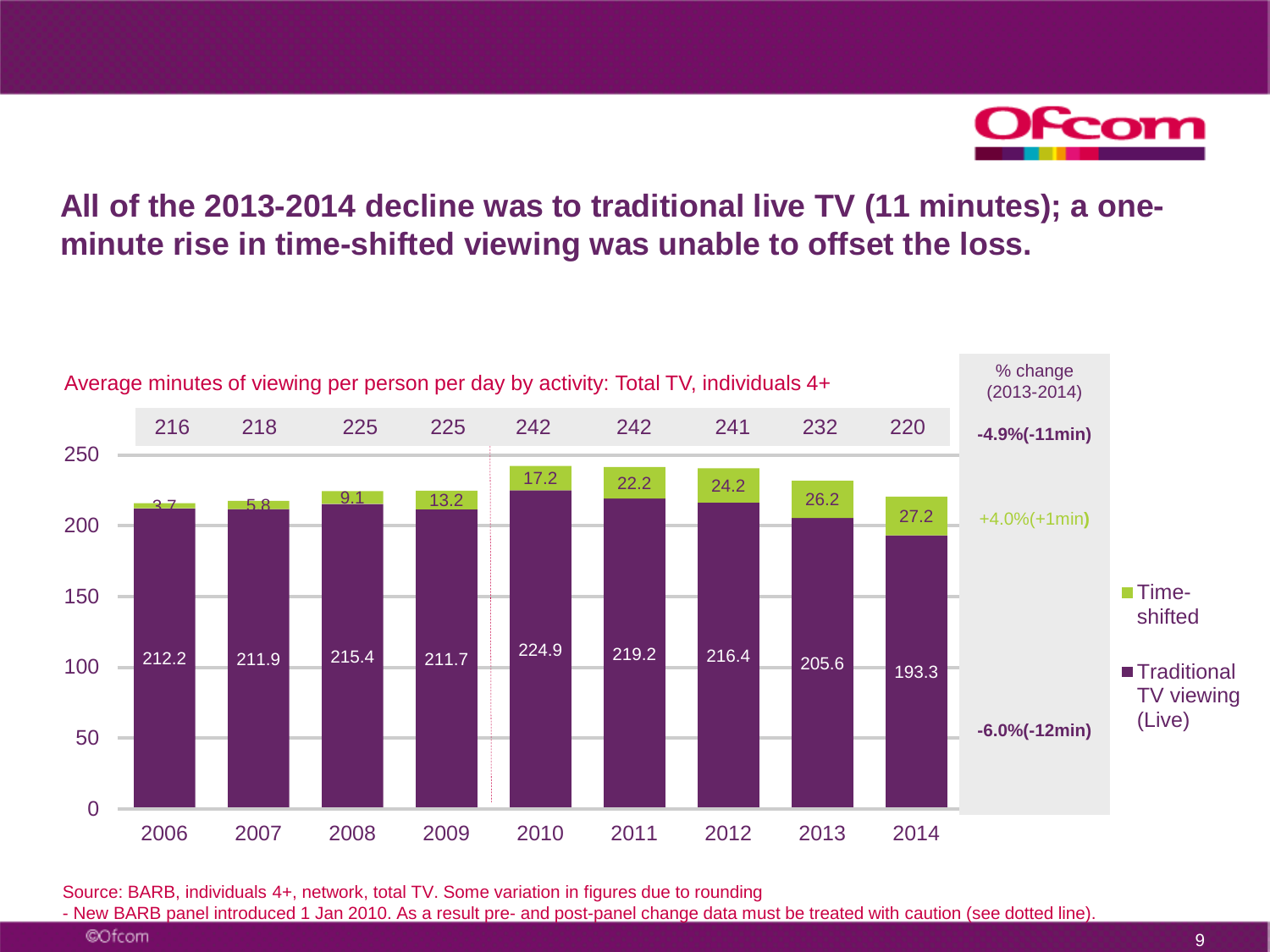Scom

## **As a proportion of all viewing, time-shifted viewing increased, and accounted for 12.4% of all broadcast TV viewing in 2014, up from 11.3% in 2013.**



Share of viewing/day by activity: total TV, individuals 4+

Source: BARB, network – Some variation in figures due to rounding

<sup>©</sup>Ofcom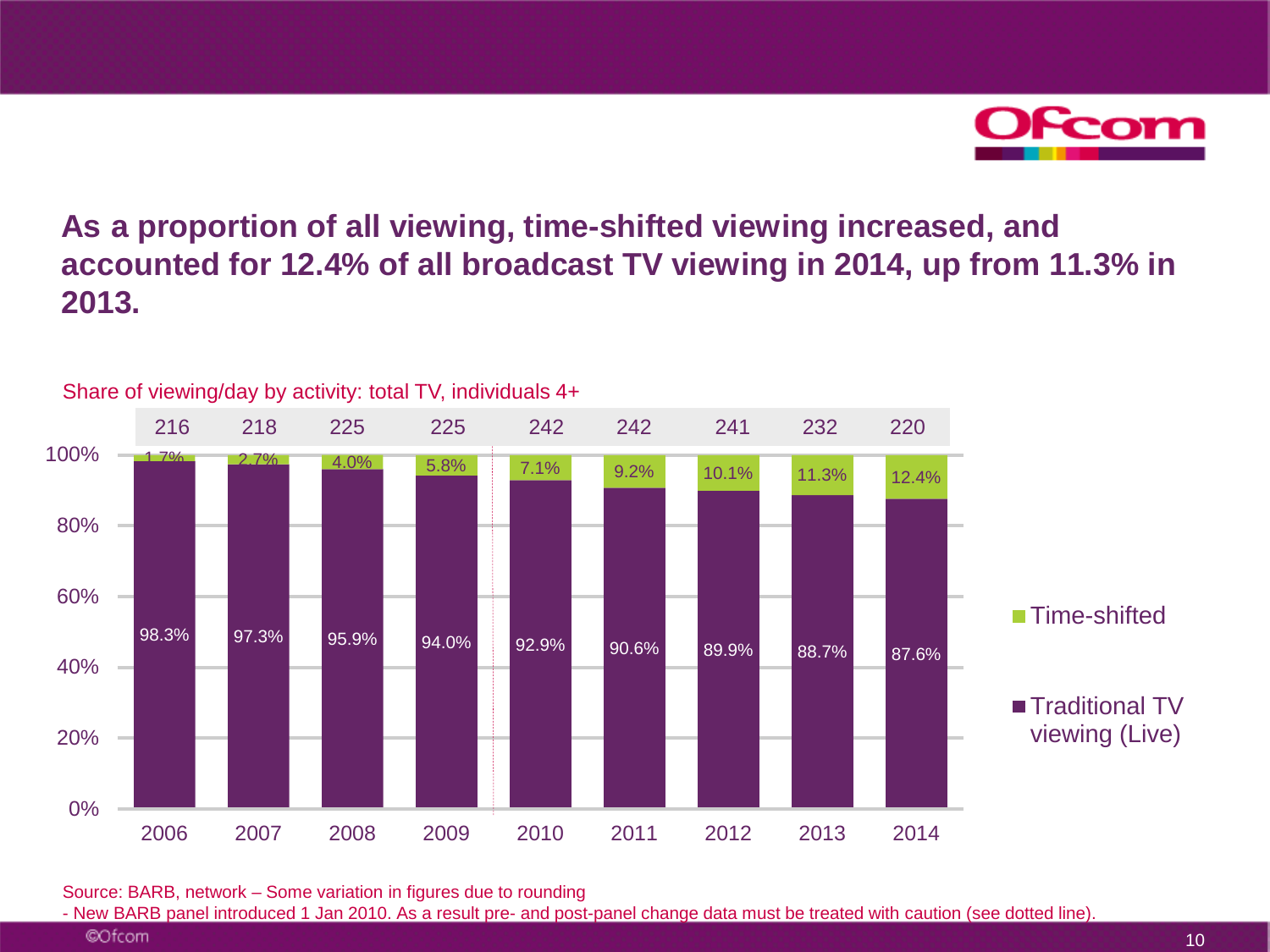

## **Almost all the 11-minute fall in viewing between 2013 and 2014 was on the main living room set, but viewing also fell on secondary sets.**



Source: BARB, network – Some variation in figures due to rounding

-New BARB panel introduced 1 Jan 2010. As a result pre- and post-panel change data must be treated with caution (see dotted line).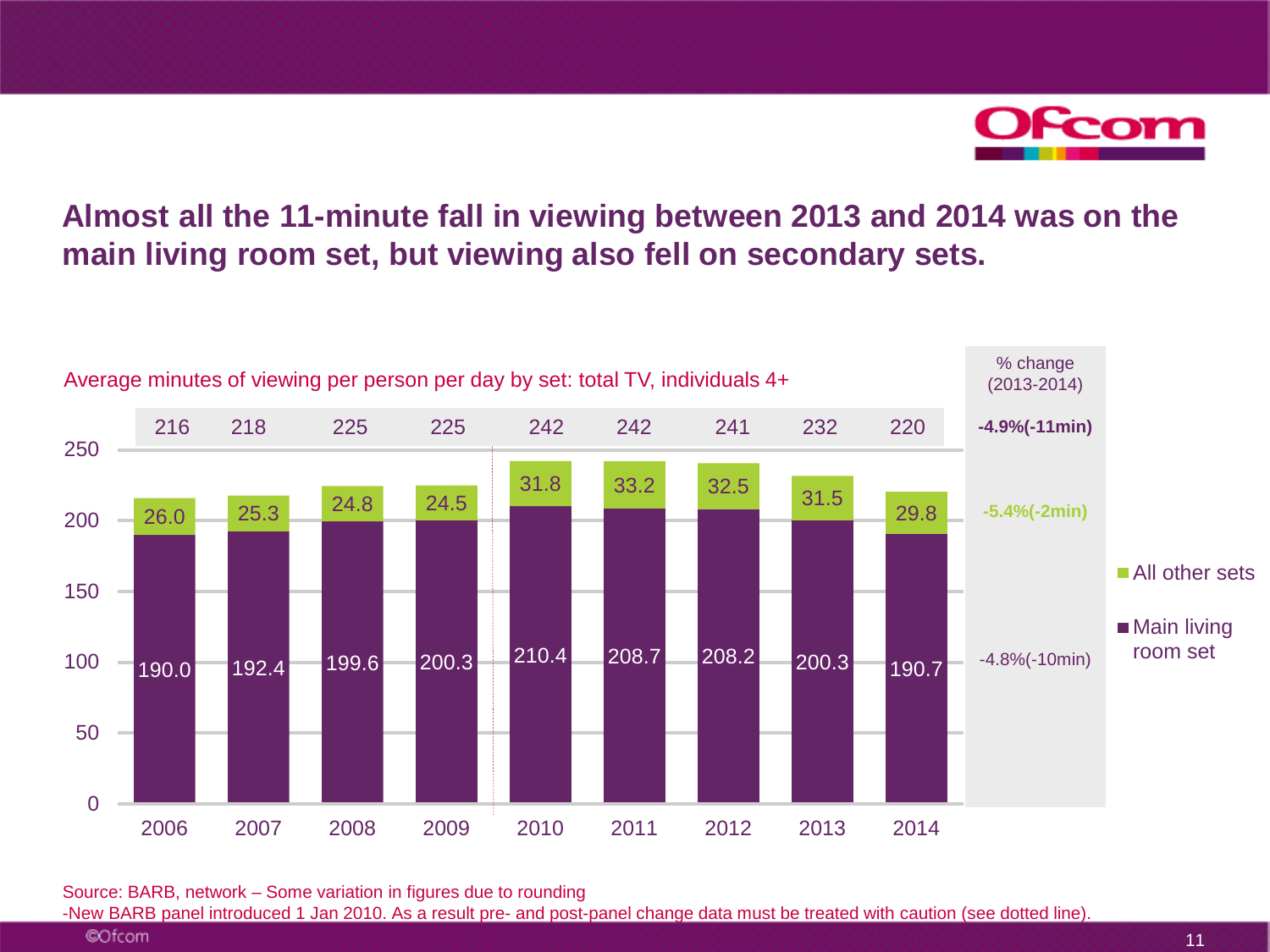

**The 2013-2014 decline in daily viewing was across all age groups, with a distinct split between the under- and over-45s compared to the average. The reduction varied from 17 minutes a day among children to one minute per day among viewers aged 65 or over.**

Average minutes of viewing per person per day by age group: total TV



|                 | % change:<br>2013-2014* |
|-----------------|-------------------------|
| All Individuals | $-4.9%$ (11min)         |
| Children        | $-12.4\%(-17min)$       |
| $16 - 24$       | $-6.2%(-9min)$          |
| 25-34           | $-8.8\%(-16min)$        |
| $35 - 44$       | $-8.0\%(-17min)$        |
| 45-54           | $-4.4%(-11min)$         |
| 55-64           | $-3.4%(-10min)$         |
| 65+             | $-0.3%(-1min)$          |

Source: BARB, Network. \*Data in bold represent above-average falls.

- New BARB panel introduced 1 Jan 2010. As a result pre- and post-panel change data must be treated with caution (see dotted line).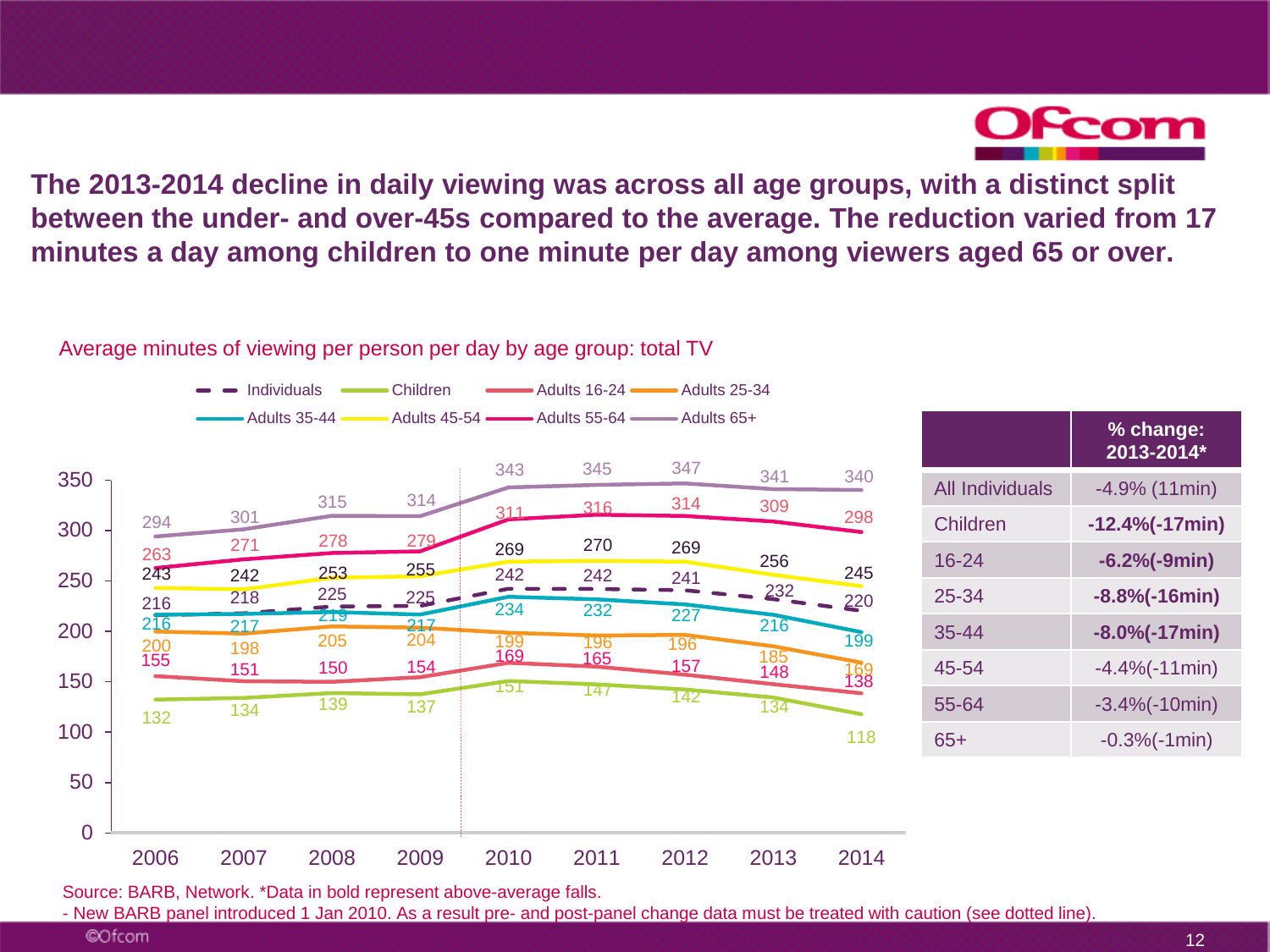

**Taking a longer-term view over ten years, the change in viewing levels varies significantly by age group. The largest falls have been among under-45s, particularly 25-34 year olds.**

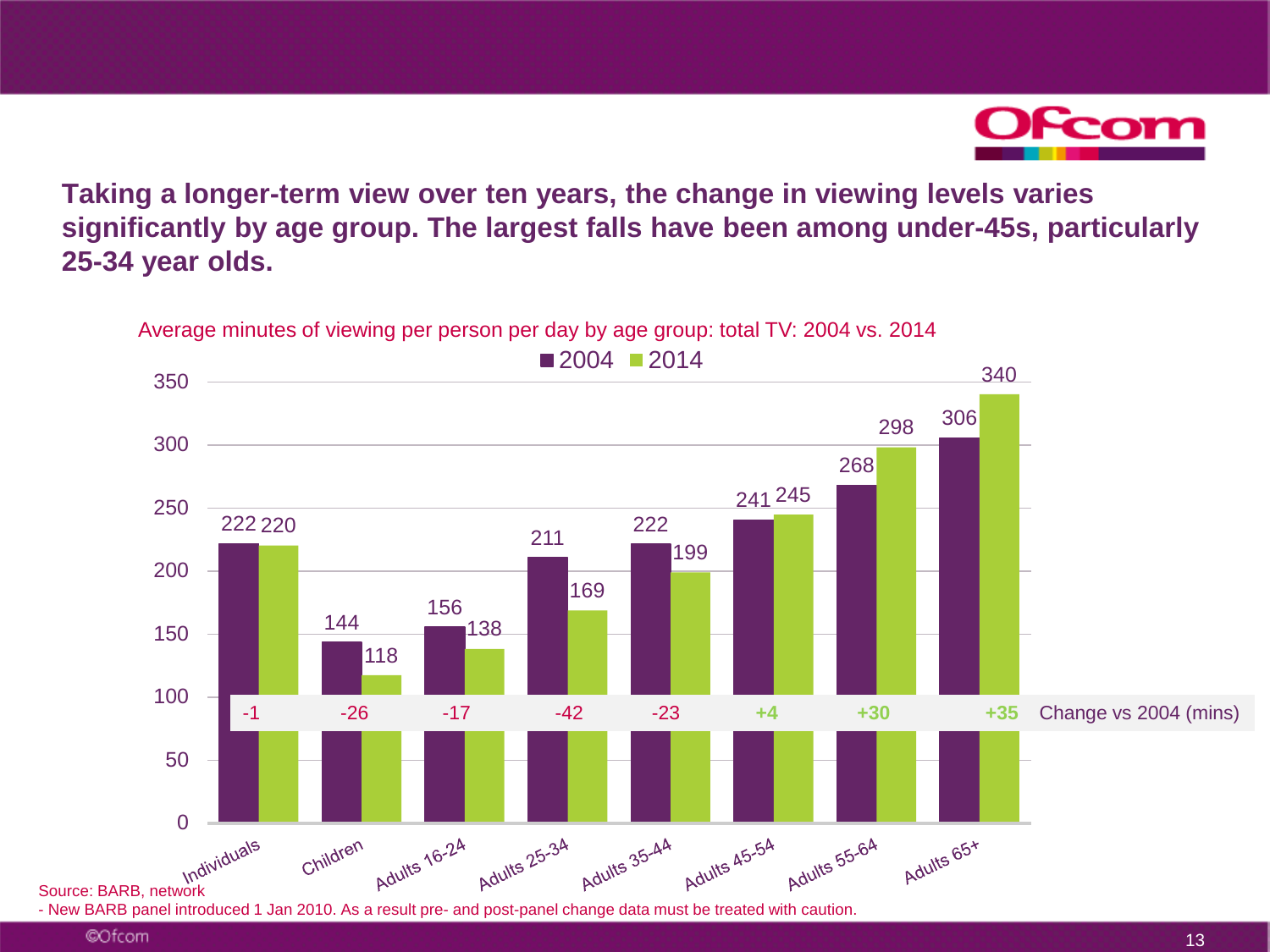

**By socio-economic group, viewing fell by more than average among C2DE viewers (15 minutes per person per day), compared to a below-average fall among ABC1 viewers (7 minutes).**

Average minutes of viewing per person per day by SEG: total TV

- Individuals - ABC1 Individuals - C2DE Individuals



Source: BARB, network. \*Data in bold represent above-average falls.

- New BARB panel introduced 1 Jan 2010. As a result pre- and post-panel change data must be treated with caution (see dotted line).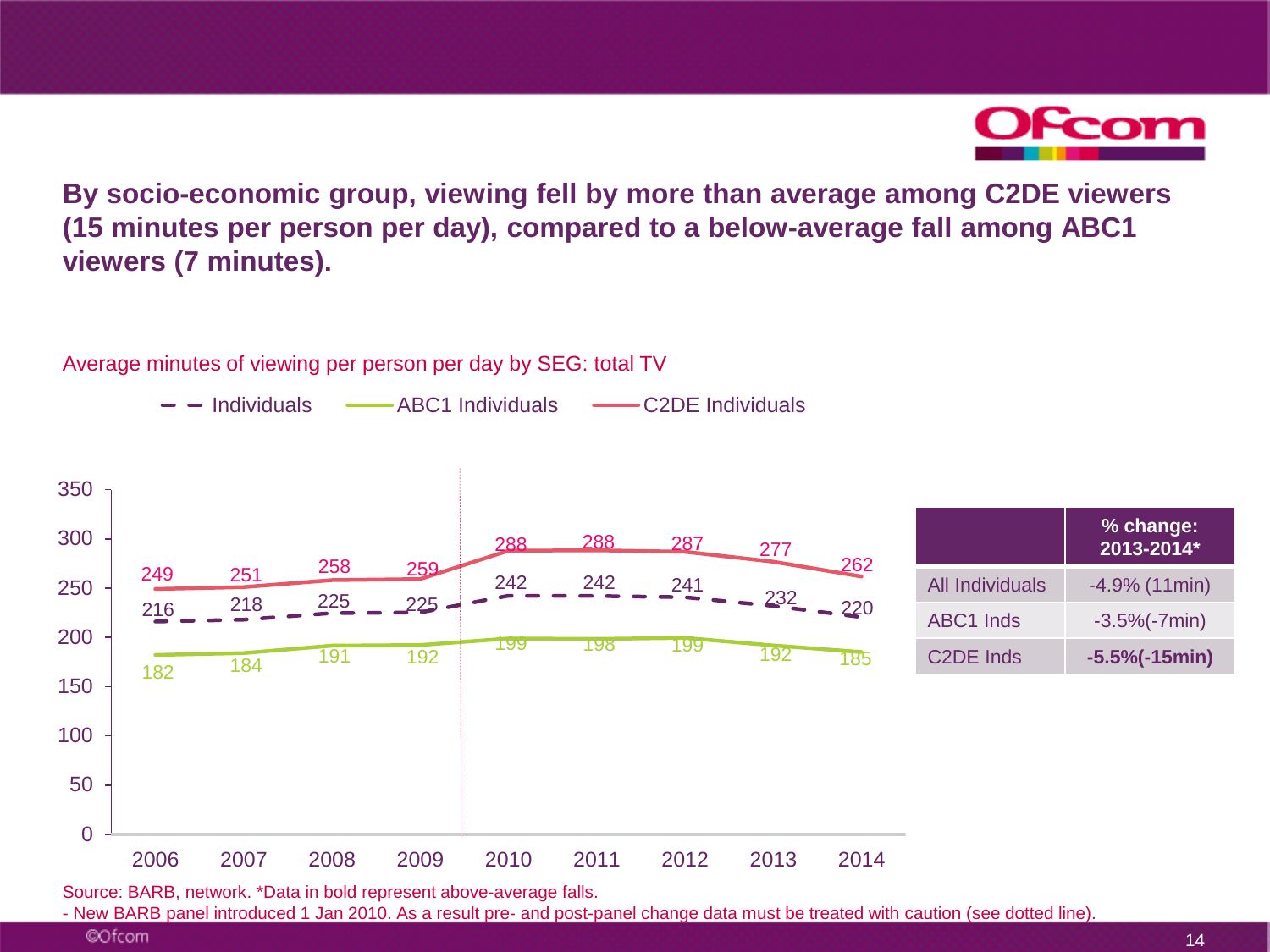

**By platform, viewing fell across all homes between 2013 and 2014. The decline in 2014 was highest among digital cable viewers, where TiVo customers can access Netflix on extended trials.**



Source: BARB, All Inds & Analogue Terr: 2006+=Network. DTT only/Dsat/Dcab: 2006-2009=MC Network, 2010+=Network. \*Data in bold represent above-average falls.

- New BARB panel introduced 1 Jan 2010. As a result pre- and post-panel change data must be treated with caution (see dotted line).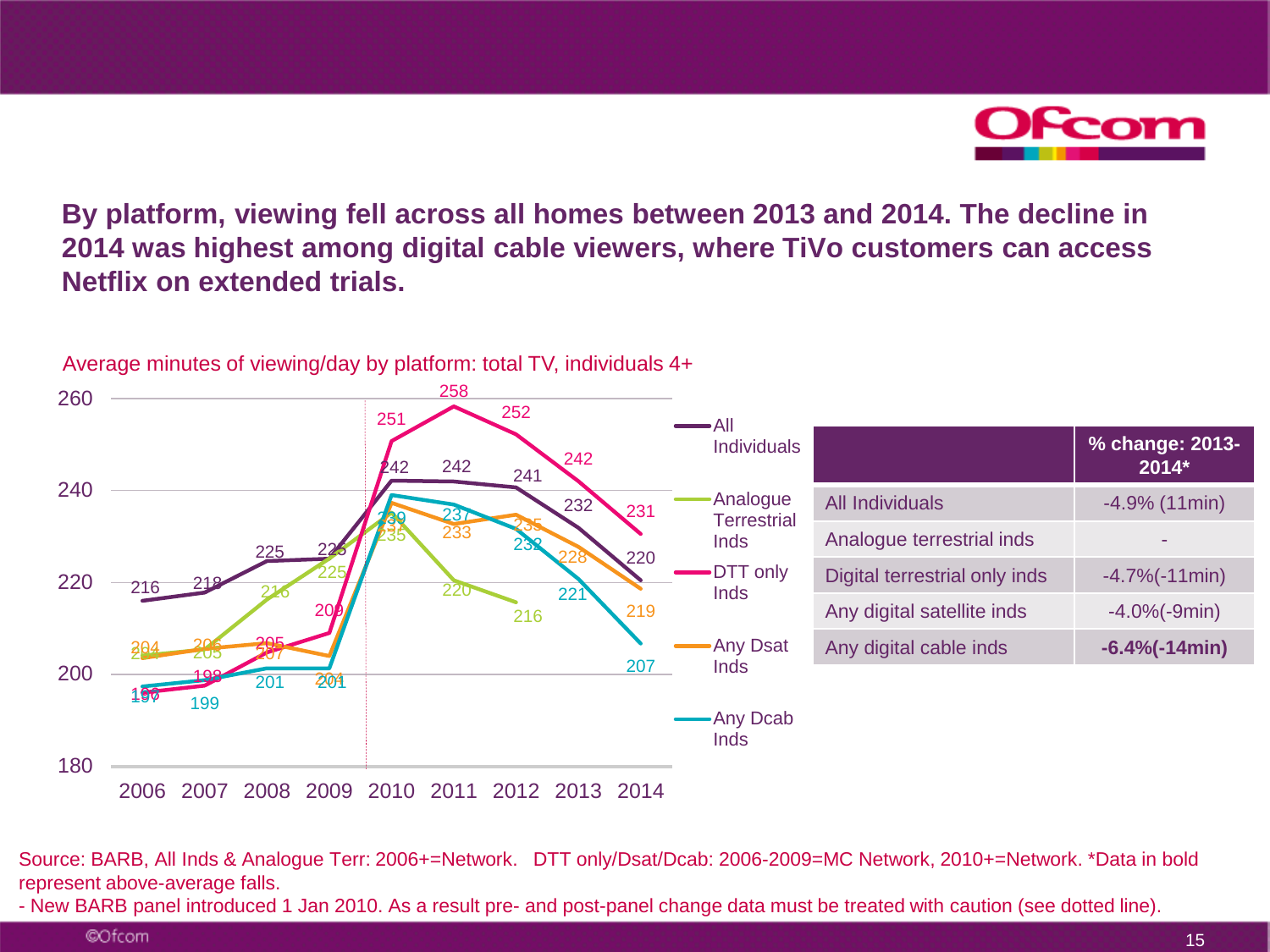Ofcom

## **The decline in viewing varied across the nations and regions, with aboveaverage falls in the North East, Northern Ireland, London and the Midlands...**

Average minutes of viewing per person per day by TV region: total TV, individuals 4+



Source: BARB, network. \*Data in bold represent above-average falls.

<sup>©</sup>Ofcom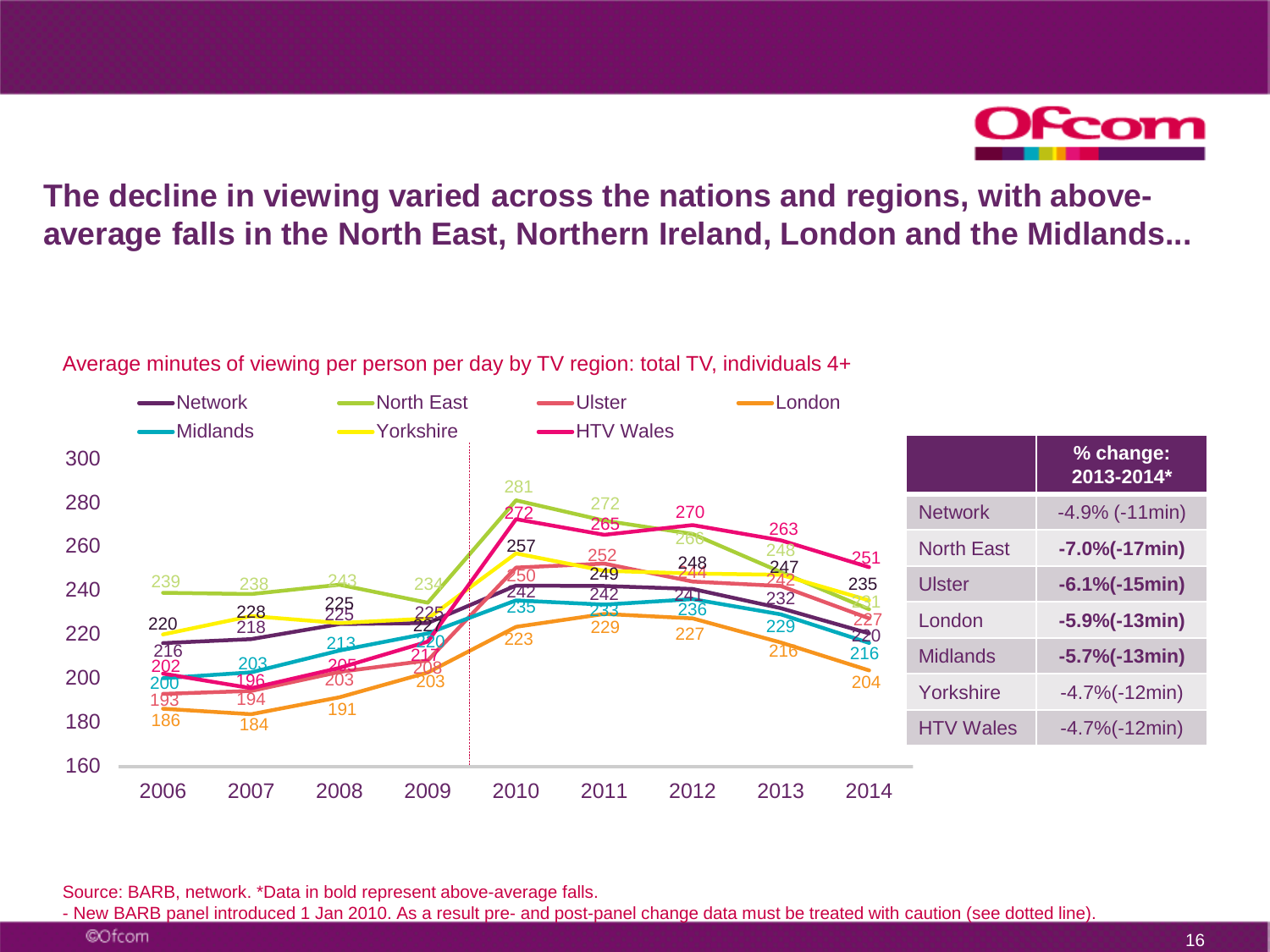

### **…while daily viewing fell least in Border, South West and Scotland.**



Average minutes of viewing/day by TV region: total TV, individuals 4+

#### Source: BARB, network

©Ofcom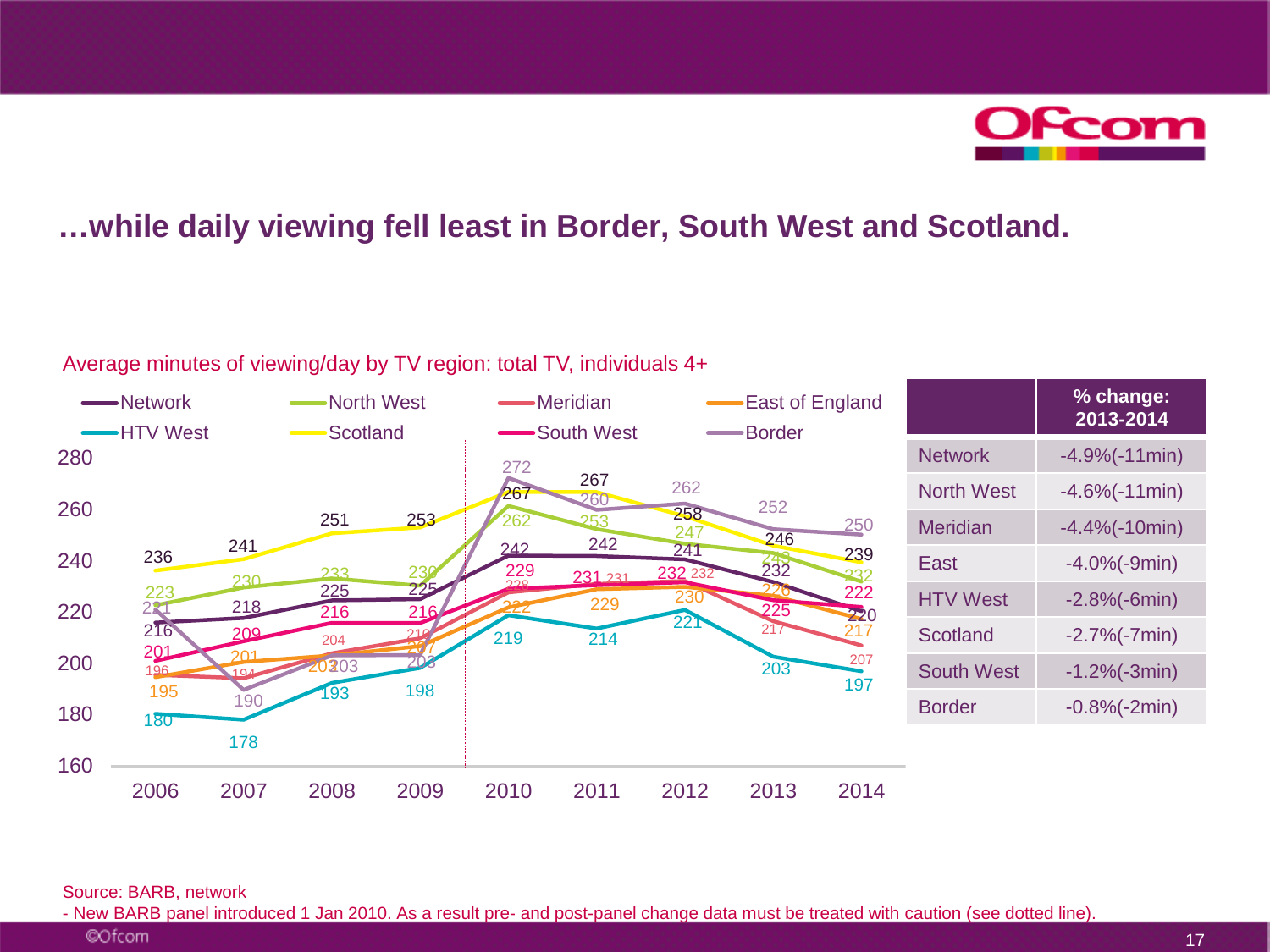

**By day part, the decline in viewing between 2013 and 2014 varied. The largest fall in volume terms was in peak time (6pm to 10.30pm), accounting for around half of the fall. The highest proportional falls were during the morning and daytime before 6pm.**



Source: BARB, individuals 4+, network, total TV

- New BARB panel introduced 1 Jan 2010. As a result pre- and post-panel change data must be treated with caution (see dotted line).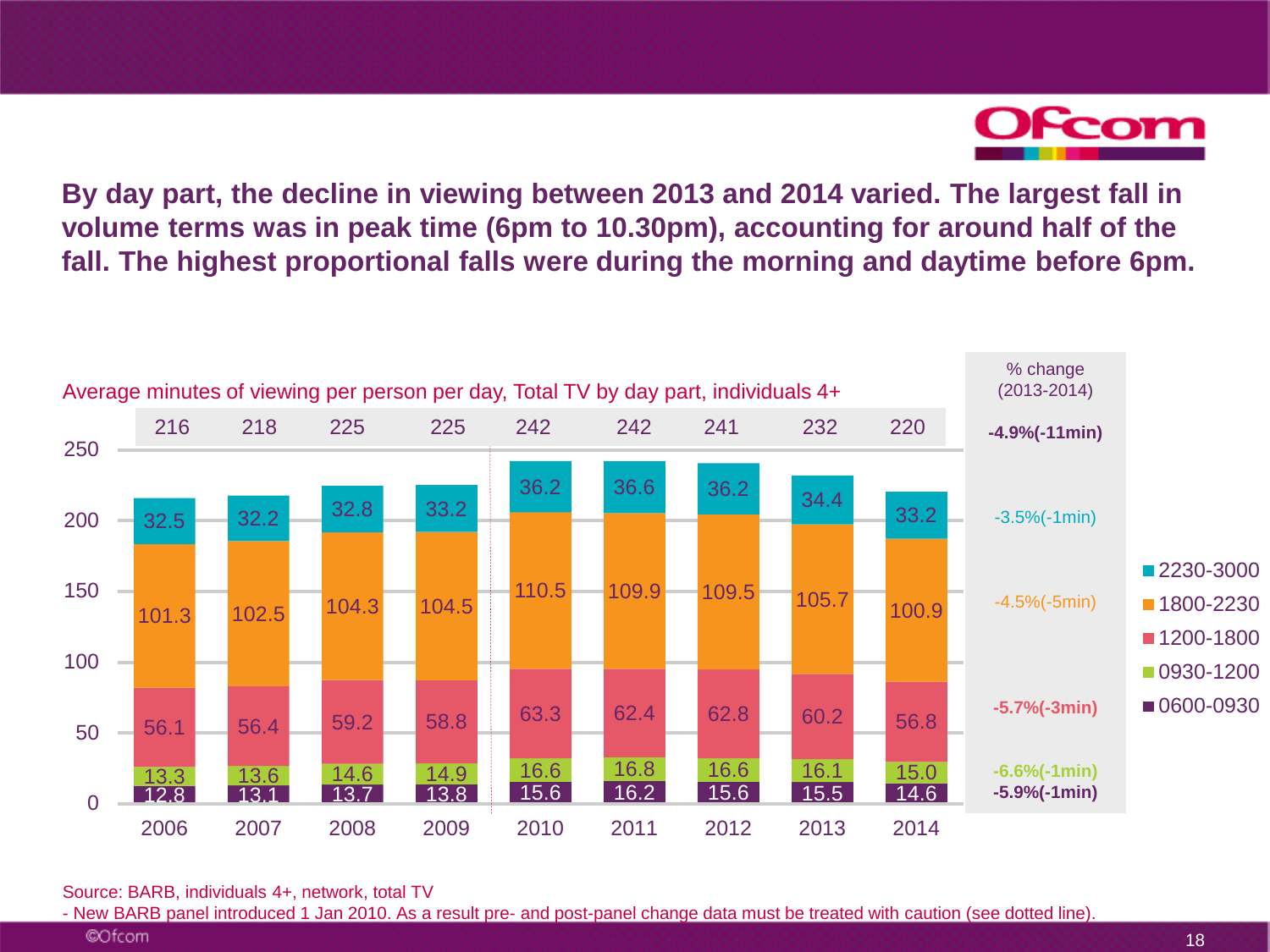Ofcom

**Average daily minutes of television viewing fell across all channel groups between 2013 and 2014. Over 40% (5 minutes) of the total fall in daily viewing was attributed to ITV and its portfolio of channels.**



Source: BARB, network

<sup>©</sup>Ofcom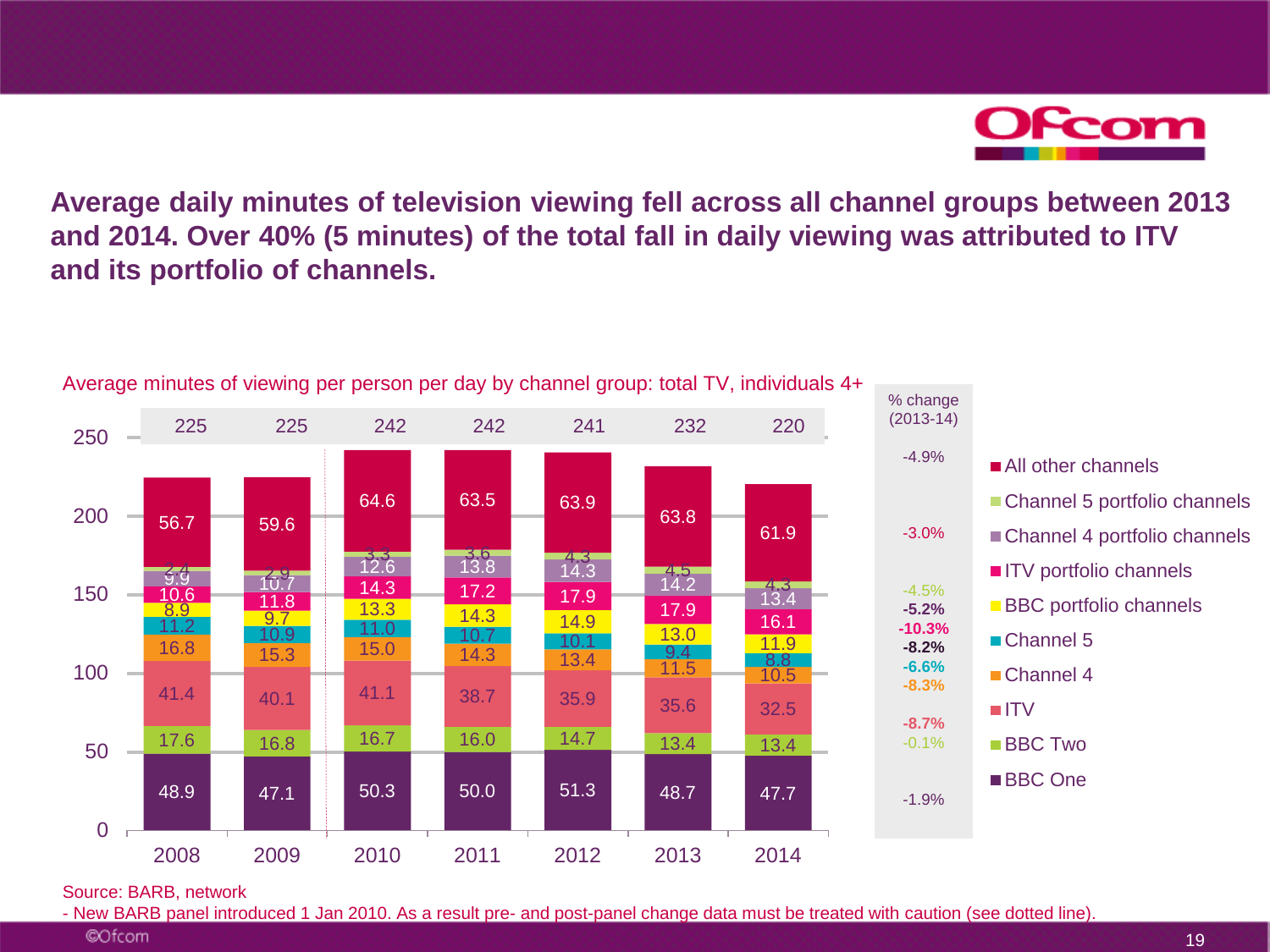

**As a share of total TV viewing, the ITV main channel and its portfolio channels had the most marked decline in 2014, following an increase between 2012 and 2013. BBC One and Two increased their share, while their portfolio share dipped, and Channel 4, Channel 5 and their portfolio channels stayed stable.**



Share of viewing/day by channel group: total TV, individuals 4+

#### Source: BARB, network

<sup>©</sup>Ofcom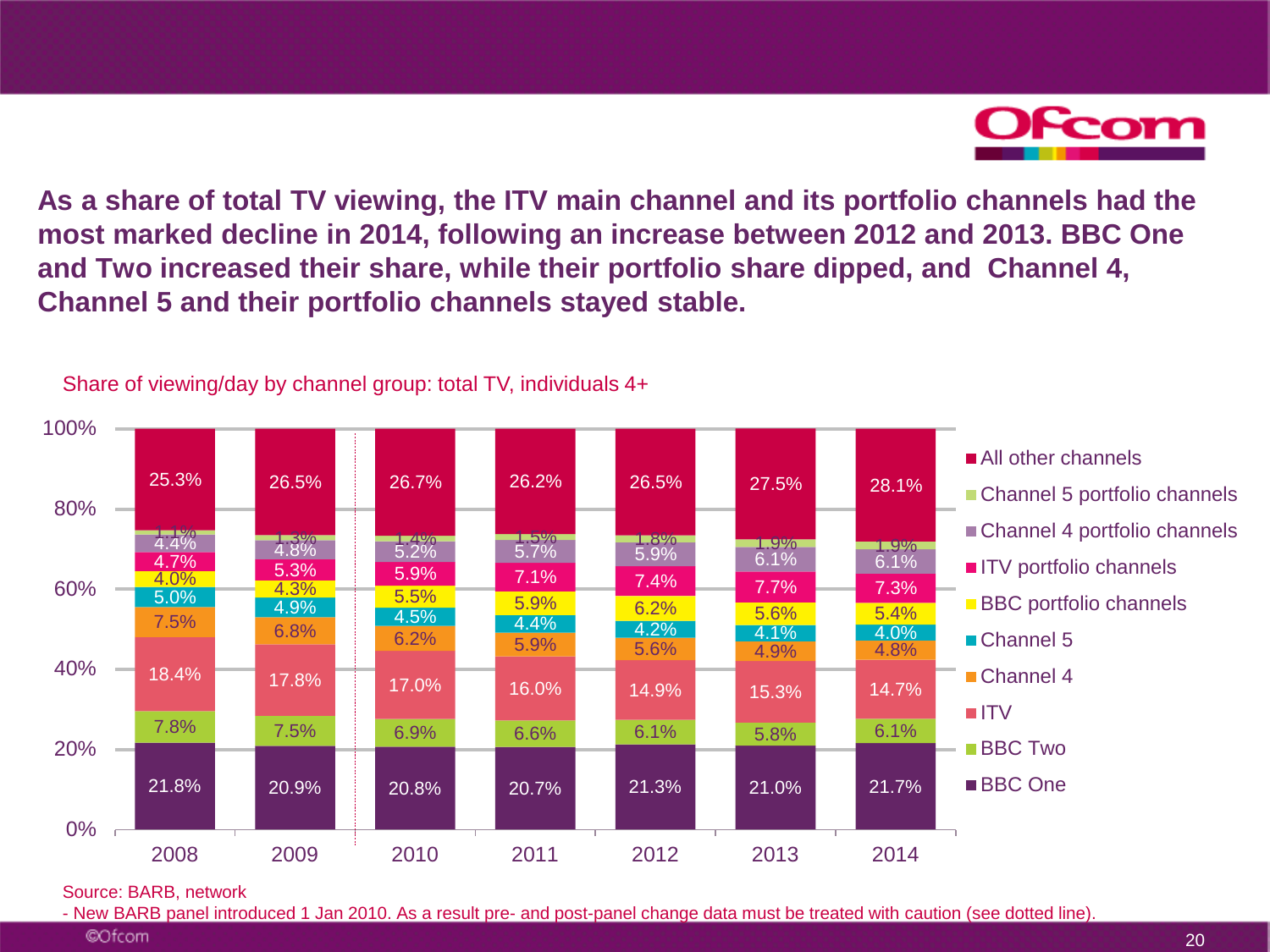**OFcom** 

**Among ABC1 viewers, there was a 7-minute decline in average daily viewing between 2013 and 2014. Above-average falls in viewing levels were seen across ITV and Channel 4-owned channels, while BBC Two was the only main PSB channel to see growth.**



Average minutes of viewing per person per day by channel group: Total TV, ABC1 individuals

Source: BARB, network

- New BARB panel introduced 1 Jan 2010. As a result pre- and post-panel change data must be treated with caution (see dotted line).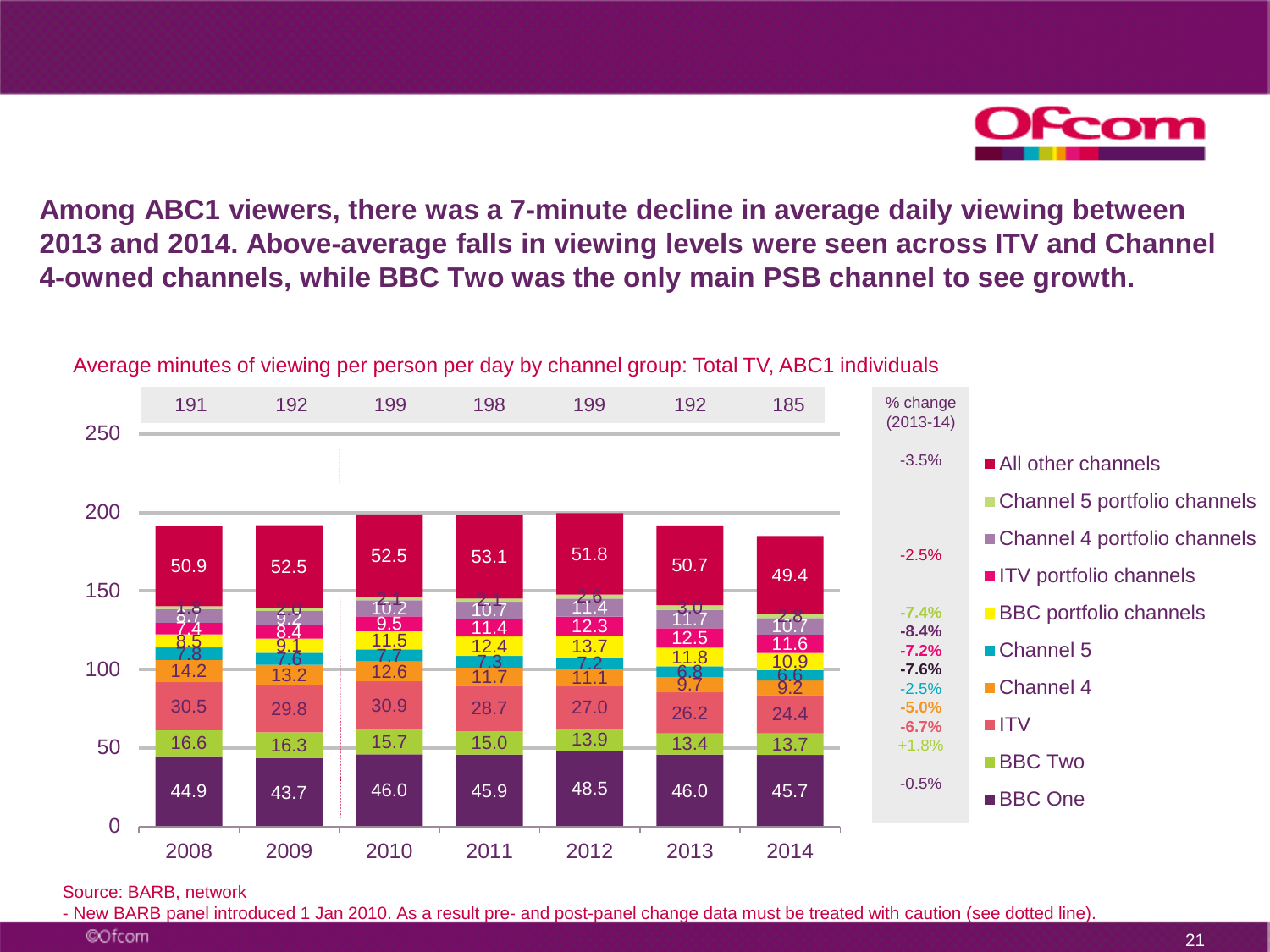Ofcom

**Viewing among C2DE individuals fell by almost double than among ABC1 individuals (by 15 minutes per day) and across virtually all channel groups. Most of this decline (7 minutes) was across ITV-owned channels.**



Average minutes of viewing/day by channel group: total TV, C2DE individuals

Source: BARB, network

<sup>©</sup>Ofcom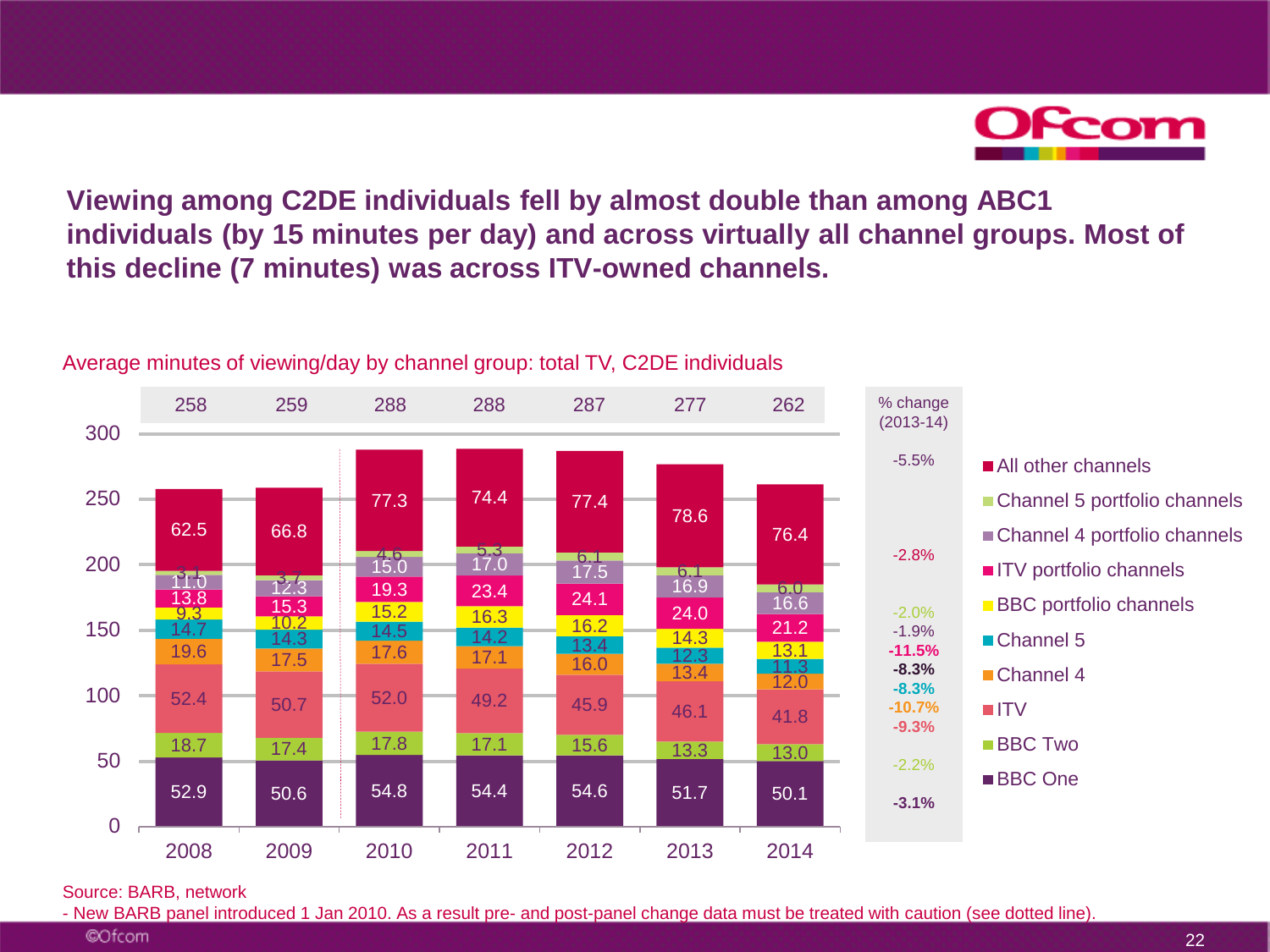**Ofcom** 

### **As seen among all individuals, ABC1 individuals' share of viewing to BBC One and BBC Two increased as ITV's share fell…**



#### Share of viewing/day by channel group: total TV, ABC1 individuals

#### Source: BARB, network

<sup>©</sup>Ofcom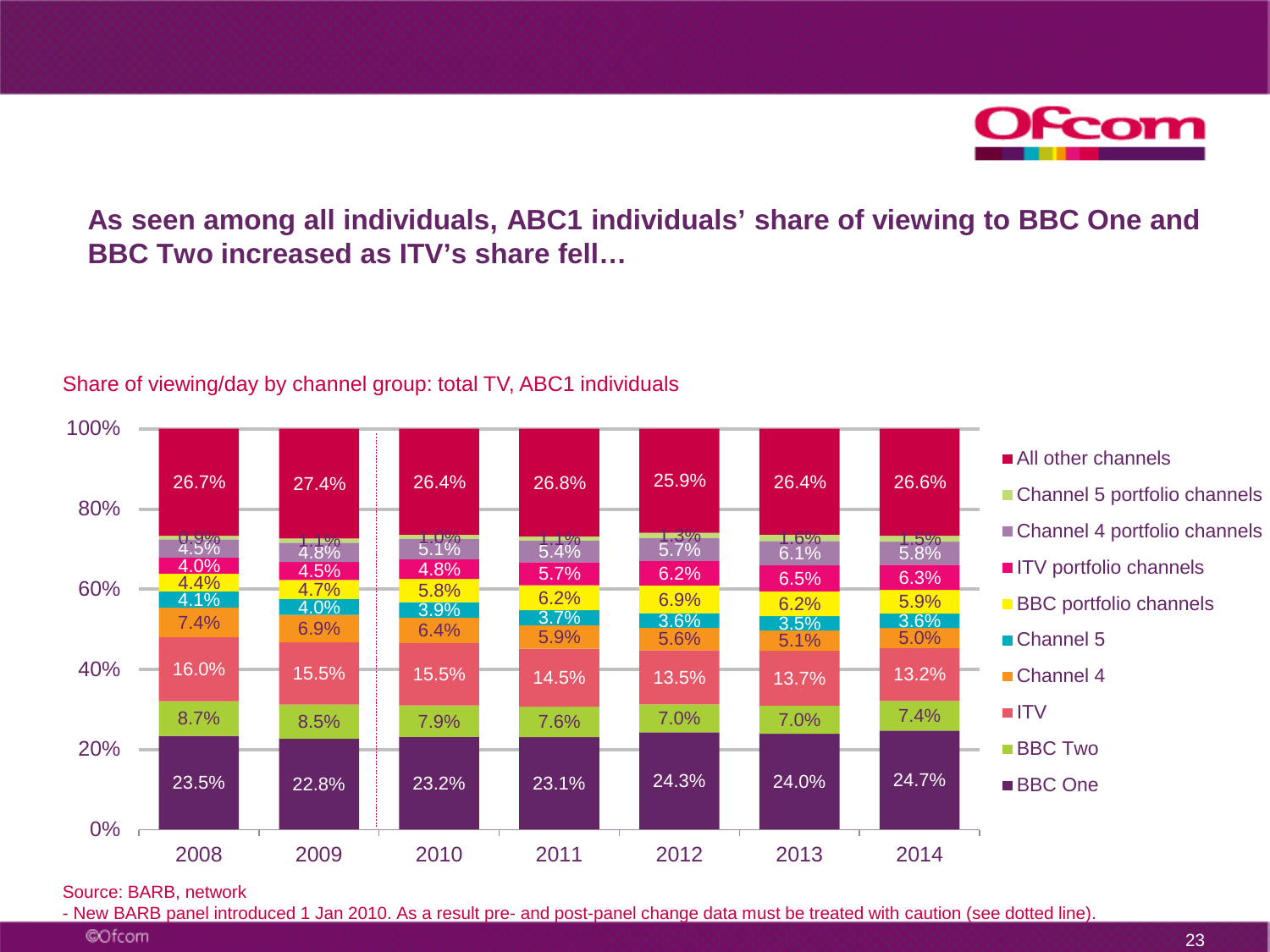**OFcom** 

### **…and a similar picture is observed among C2DE individuals.**



#### Share of viewing/day by channel group: total TV, C2DE individuals

Source: BARB, network

<sup>©</sup>Ofcom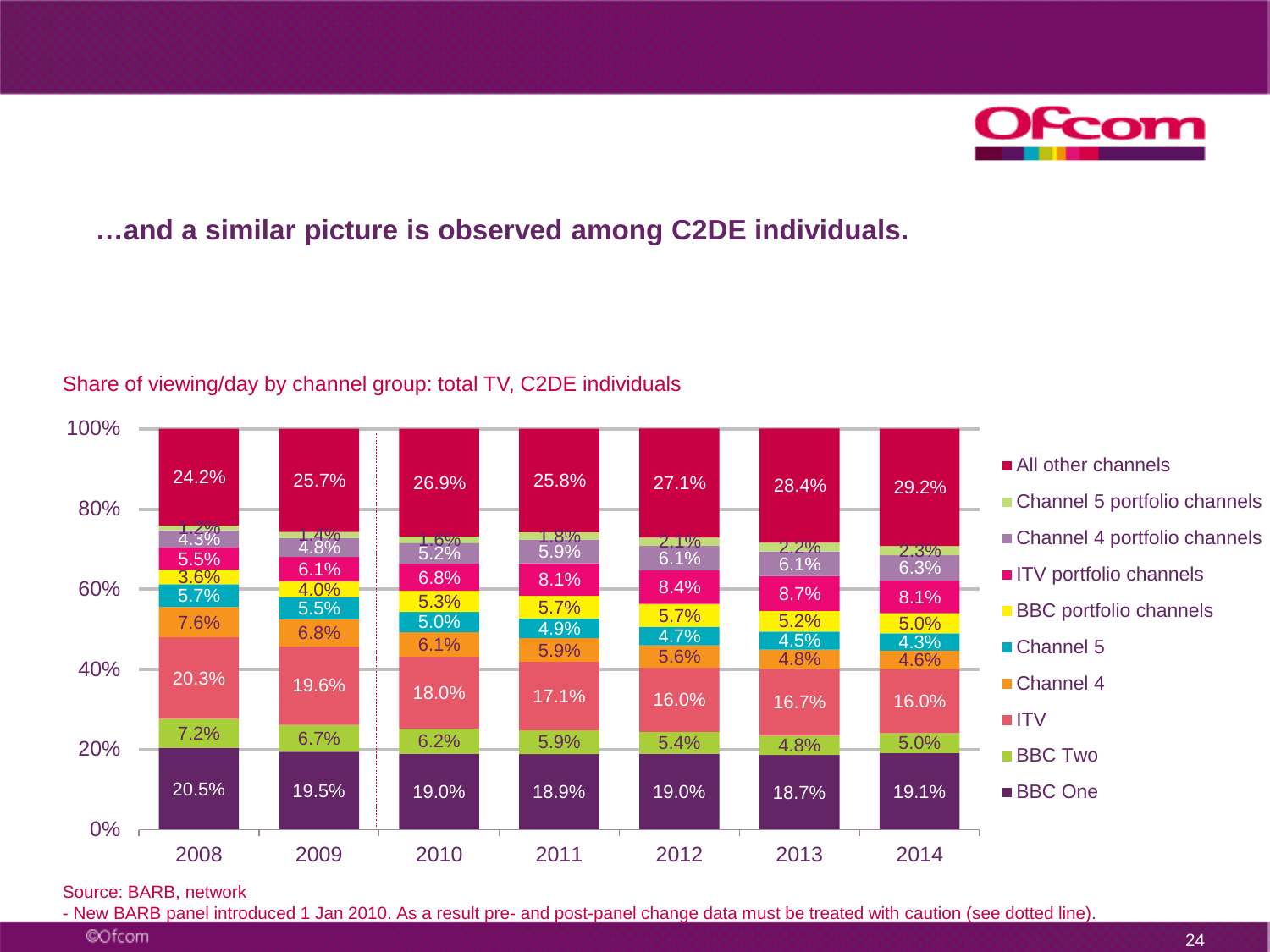

**Exploring time-shifted viewing further, among individuals with DVRs, live viewing fell by nine minutes between 2013 and 2014 (below average), while time-shifted viewing dipped for the first time, following annual growth since 2006.**



Source: BARB, individuals 4+, **network** – some variation in figures due to rounding

- New BARB panel introduced 1 Jan 2010. As a result pre- and post-panel change data must be treated with caution (see dotted line).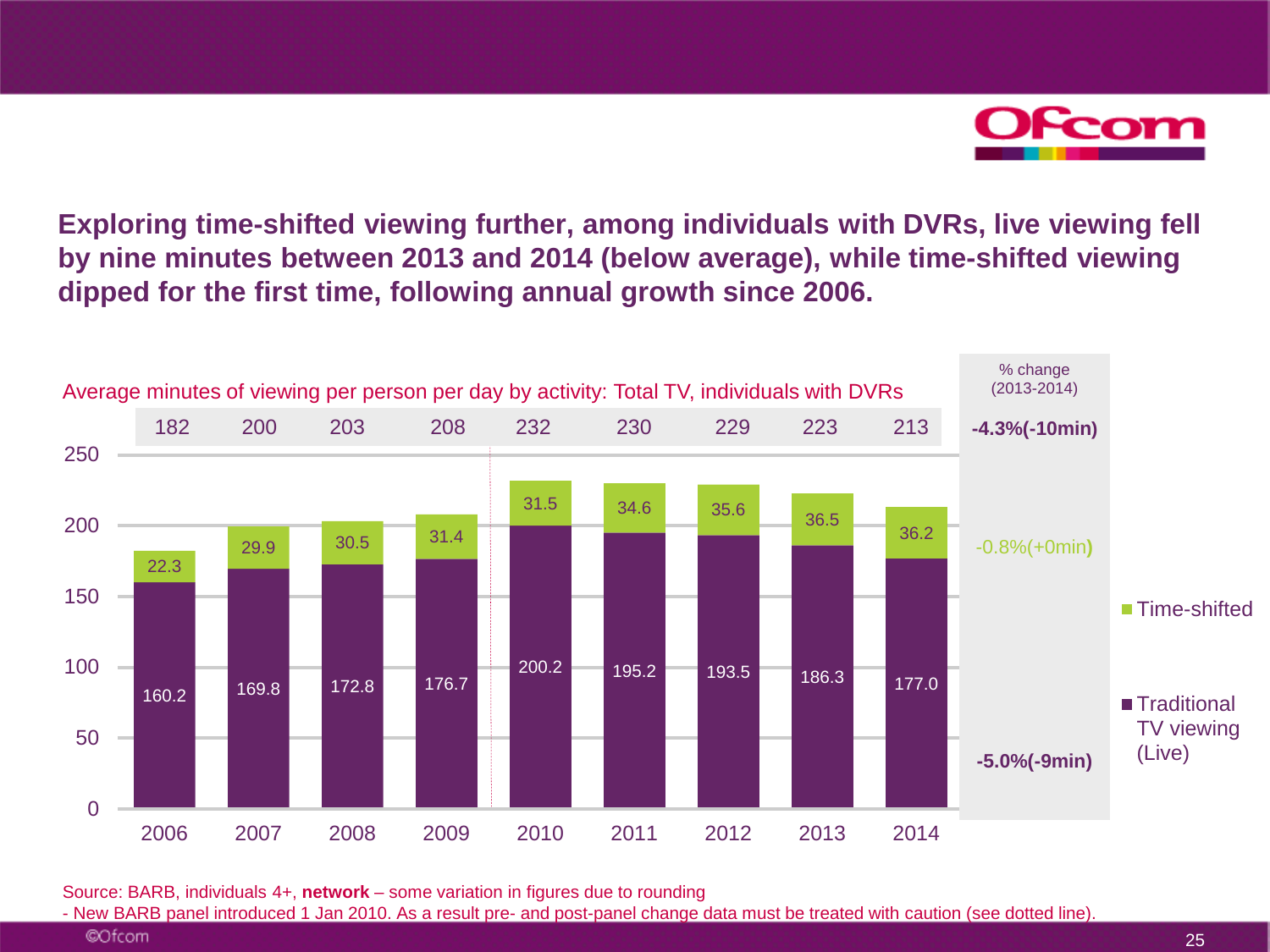Form

**But as a proportion of all TV viewing, time-shifted viewing continued to grow, and accounted for 17.0% of all viewing among DVR individuals in 2014 (up from 16.4% in 2013).**



Share of viewing/day by activity: total TV, individuals with DVRs

Source: BARB, network – Some variation in figures due to rounding

<sup>©</sup>Ofcom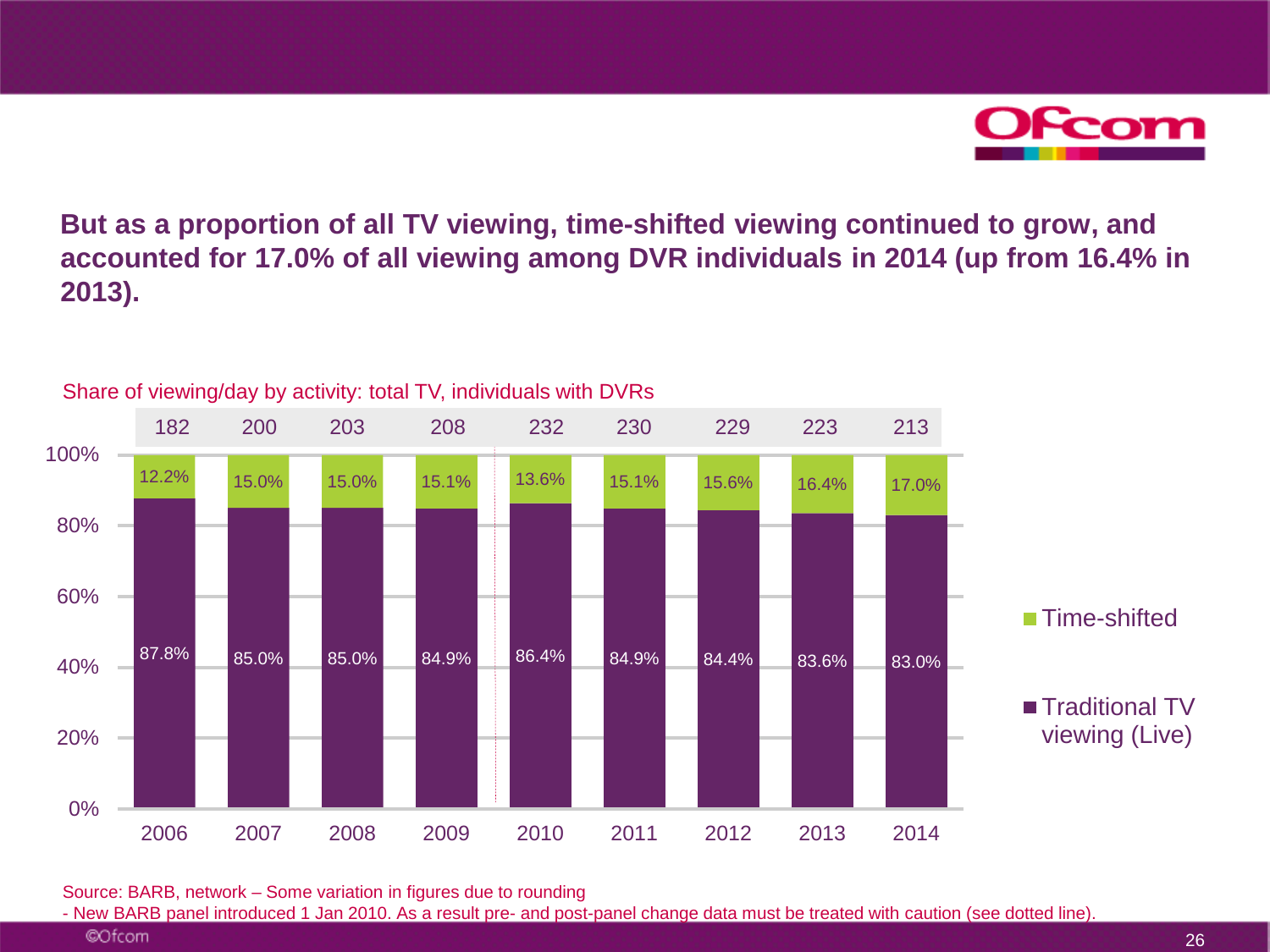

**Exploring the socio-economic split of DVR owners, time-shifted activity accounted for 18.7% of all viewing among ABC1 viewers with a DVR in 2014, an increase on 2013 and higher than the 17.0% among all DVR individuals.**



#### Share of viewing/day by activity: total TV, ABC1 individuals with DVR

Source: BARB, network – Some variation in figures due to rounding

<sup>©</sup>Ofcom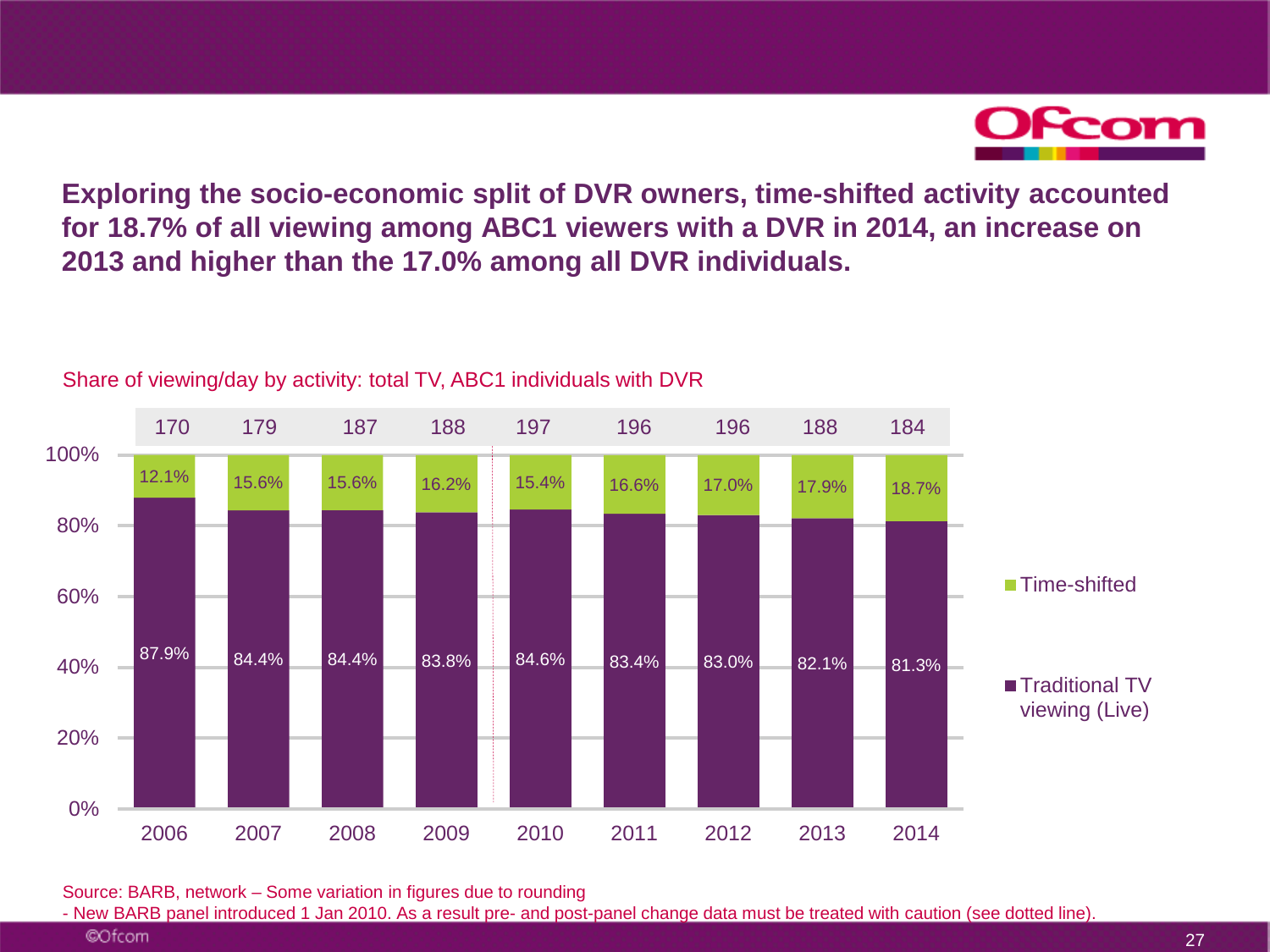

**Among C2DE viewers with DVRs, the proportion of viewing taking place after the original transmission accounted for 15.4% of viewing in 2014, a similar proportion to 2013 and lower than the 'all DVR individuals' average.**



Share of viewing/day by activity: Total TV, C2DE individuals with DVR

Source: BARB, network – Some variation in figures due to rounding

<sup>©</sup>Ofcom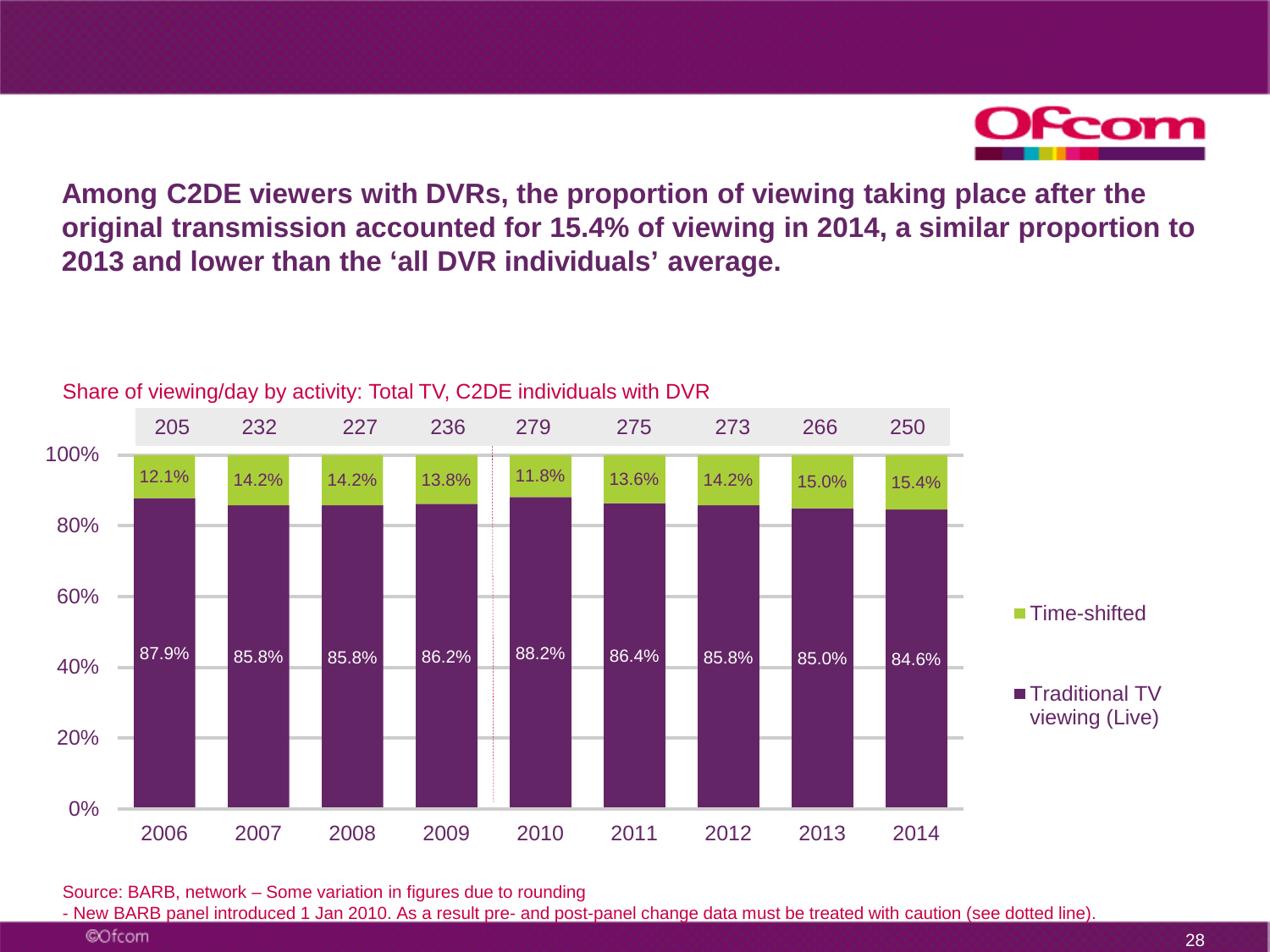

**By age, time-shifting is most prevalent among the 25-34 age group, at nearly a quarter of all viewing (23.7% in 2014). Time-shifting increased in each age group between 2013 and 2014.**

14.0% 17.0% 14.0% 15.0% 19.0% 16.0% 18.9% 18.7% 19.1% 20.5% 18.0% 20.0% 20.0% 19.0% 20.7% 21.8% 22.8% 23.7% 20.0% 18.0% 18.0% 15.0% 17.0% 17.1% 18.8% 20.0% 14.0% 12.0% 14.2% 14.9% 15.8% 17.0% 12.0% 13.0% 14.0% 13.1% 14.2% 13.8% 14.9% 15.6% 12.0% 11.0% 10.0% 11.2% 11.3% 11.8% 12.0%<br>10.0% 1 0.0% 5.0% 10.0% 15.0% 20.0% 25.0% 2007 2008 2009 2010 2011 2012 2013 2014 16-24 25-34 35-44 45-54 55-65 65+

Proportion of TV viewing that is time-shifted: total TV, individuals with DVR (by age group)

Source: BARB, network. Based on proportion total minutes of viewing up to seven days after broadcast. -New BARB panel introduced in 2010. As a result pre- and post-panel change data must be compared with caution (see dotted line).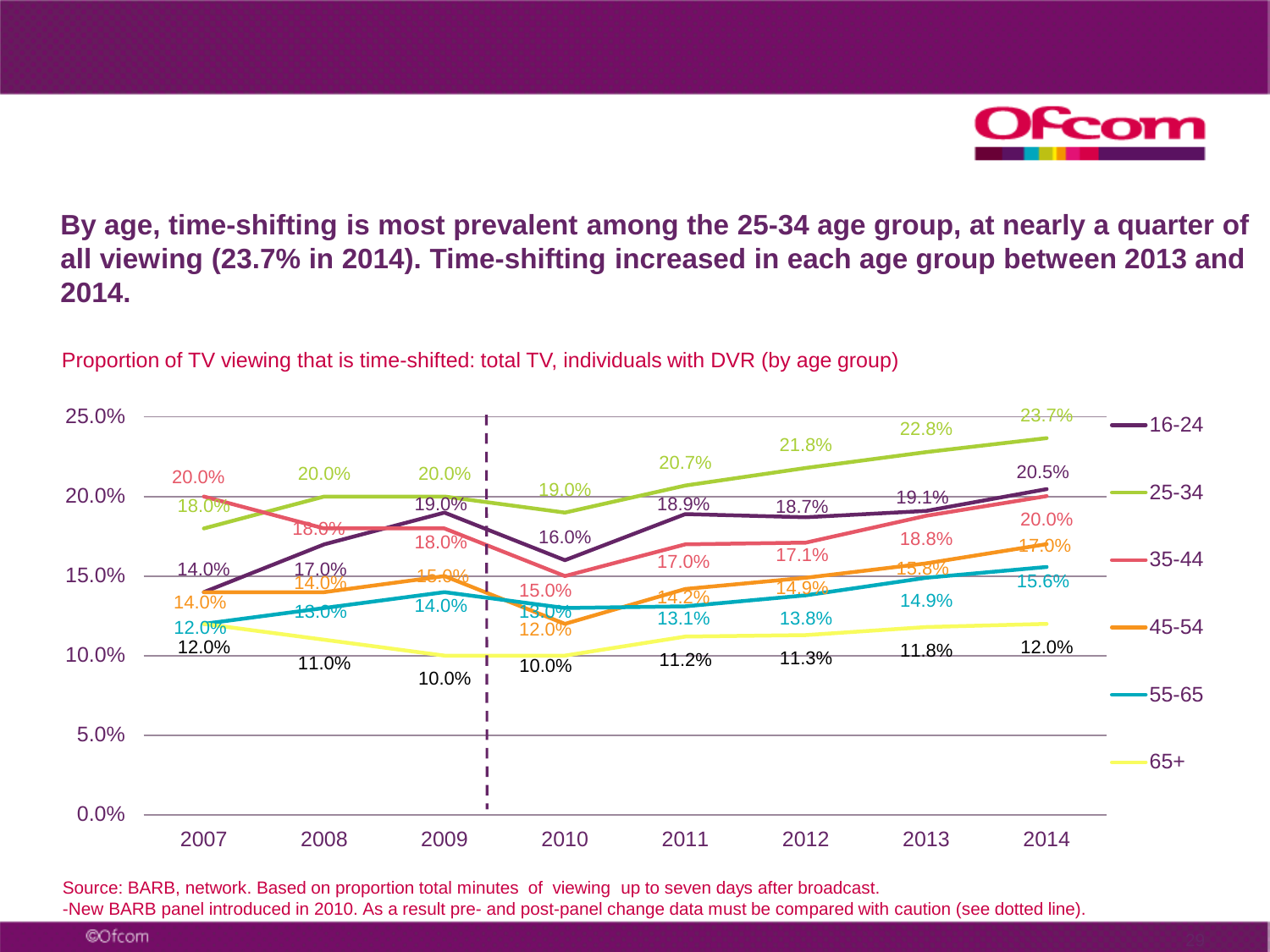

**BARB industry-standard data captures time-shifted viewing up to seven days after traditional live broadcast. Looking at the additional time-shifted viewing 8-28 days after a programme is aired shows a further 4.1 minutes of viewing (1.8%) in 2014. The additional minutes attributed to this viewing were not enough to counteract the overall decline in industry-standard 7 day viewing\*.**



Source: BARB, network. Data based on time-shift viewing over 28 days. \*Note: 8-28 day reporting of time-shifted viewing was introduced by BARB in July 2013 hence a year-on-year comparison is not possible. 8-28 day time-shifted viewing is not included in BARB gold standard data which remains as 7 days of viewing after broadcast.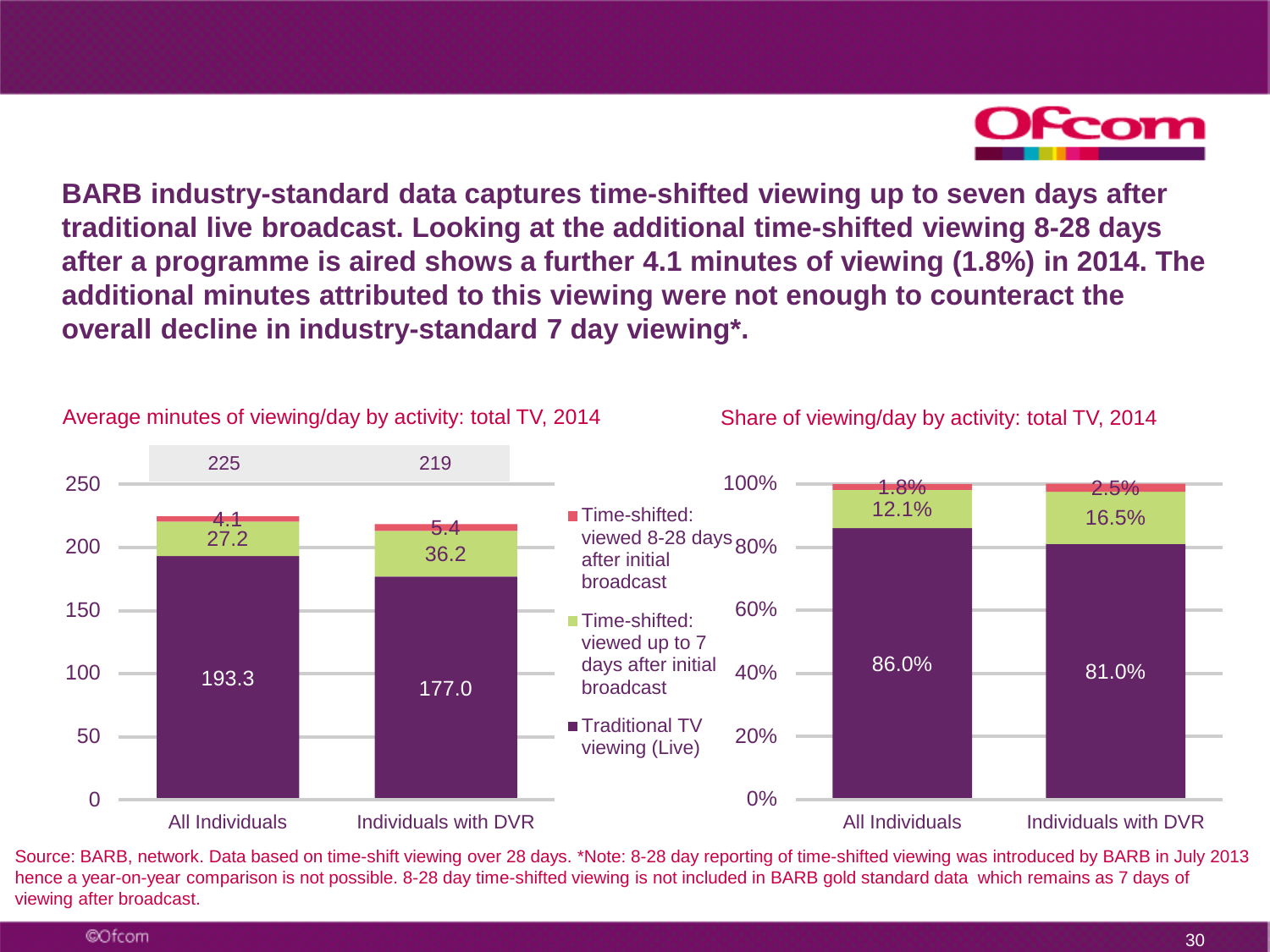

# **Genre analysis**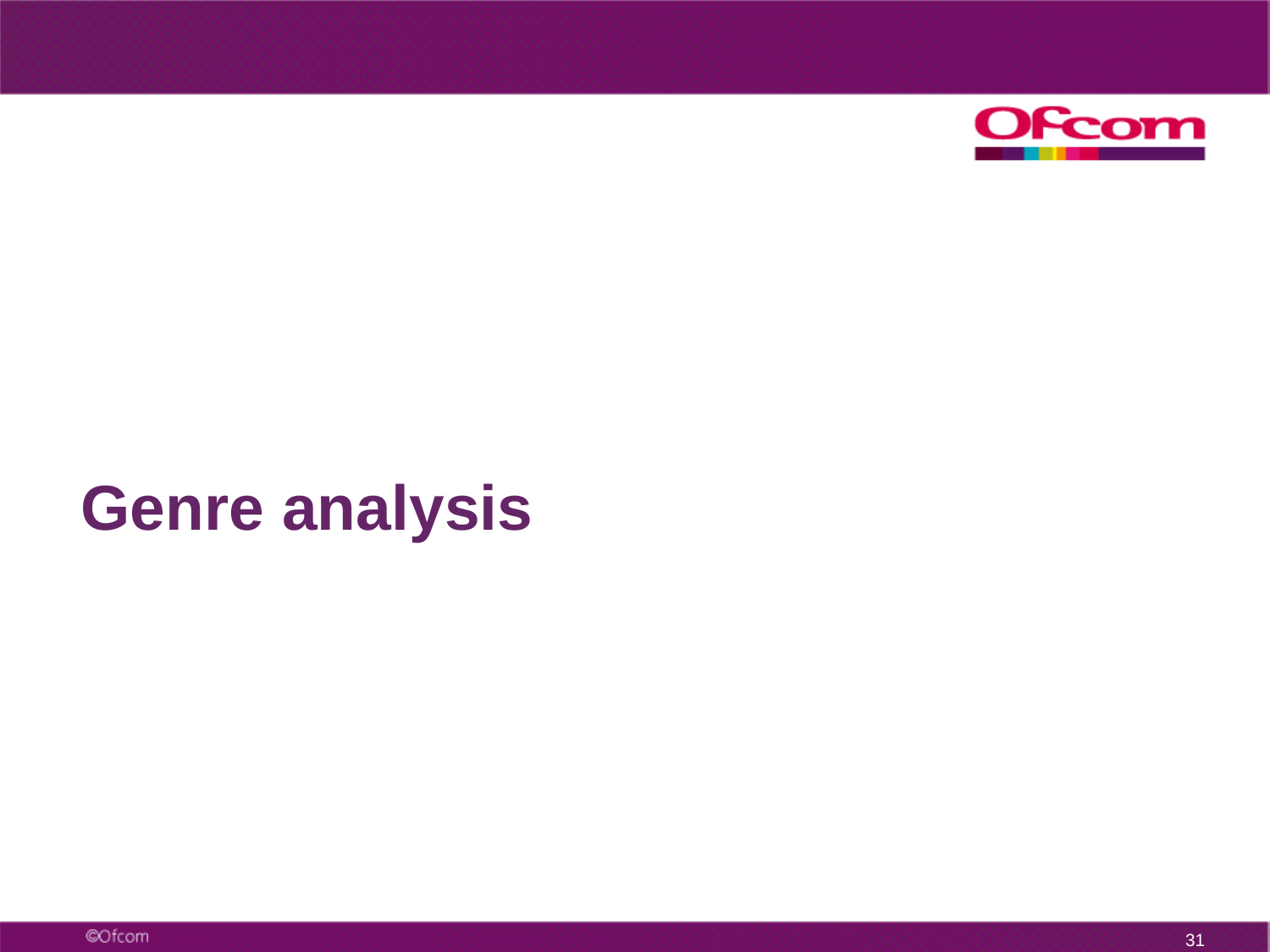

**According to BARB, total output hours\* of programming increased year on year. This was mainly driven by entertainment, UK drama, music, sport and films.**



Source: BARB. 2008-2009: Network Plus/2010+: Network. Network programming based on 4+ area filter. Total TV viewing. **Note**: There have been very large increases in total viewing hours to the 'other: new programme' genre over the last few years . Programmes that fall in other genres may therefore be coded as *other: new programme*. \*Output hours and the genre definitions presented from BARB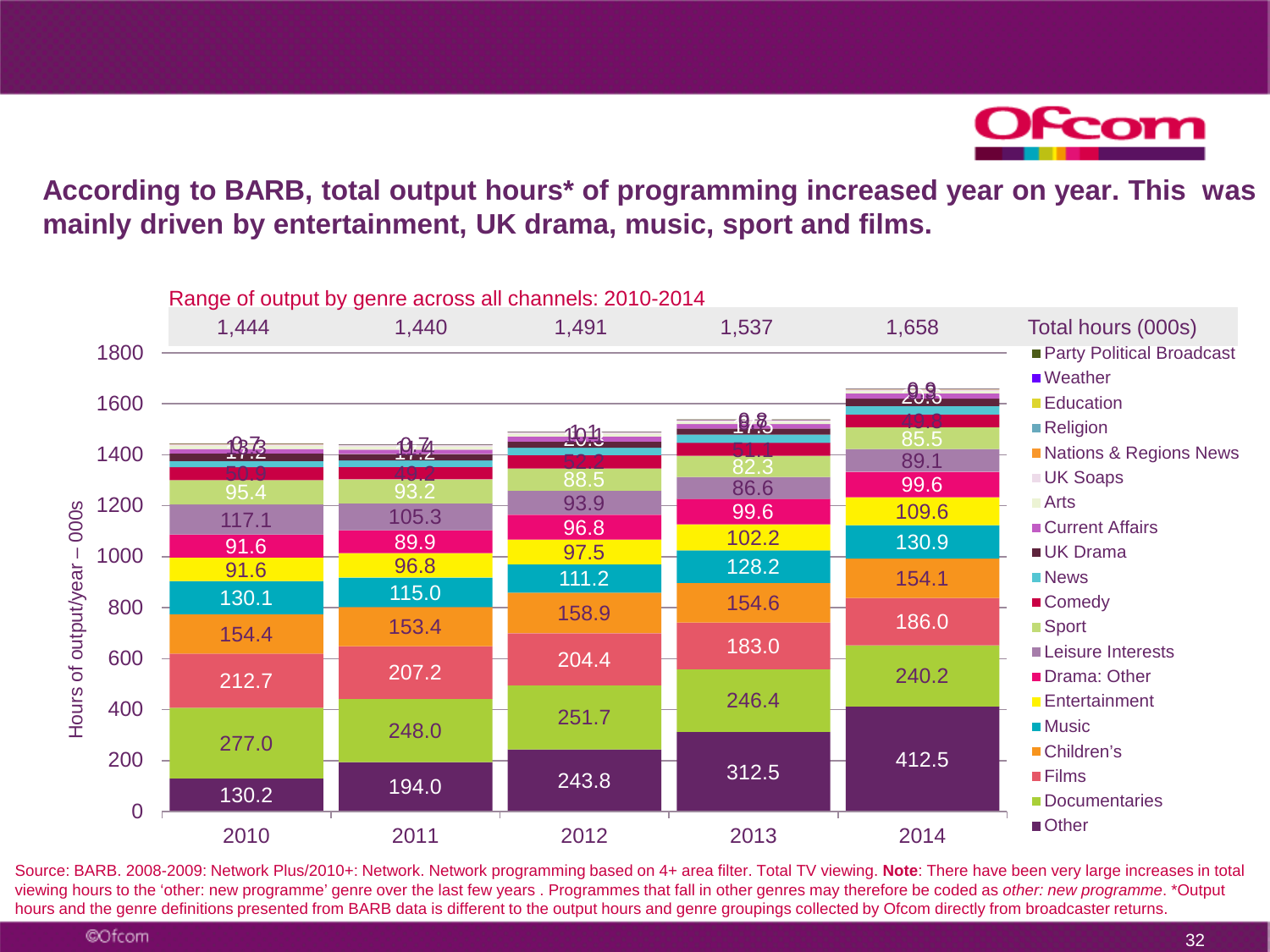

**There was an overall decline in total programme hours of viewing per individual, with some of the biggest year-on-year declines in entertainment, films and drama (non-UK and UK). Most of this programming is associated with on-demand viewing. There was a big uplift in viewing to sport, unsurprising in a World Cup year.**



Source: BARB, individuals 4+, network programming based on 4+ area filter, total TV. Total hours of viewing/year.

Note: There have been very large increases in total viewing hours to the 'other: new programme' genre over the last few years (from 33.1 hours of viewing per person in 2012 to 62.6 hours in 2014. Programmes that may fall in other genres may therefore be coded as other: new programme and this should be considered in any genre-based analyses.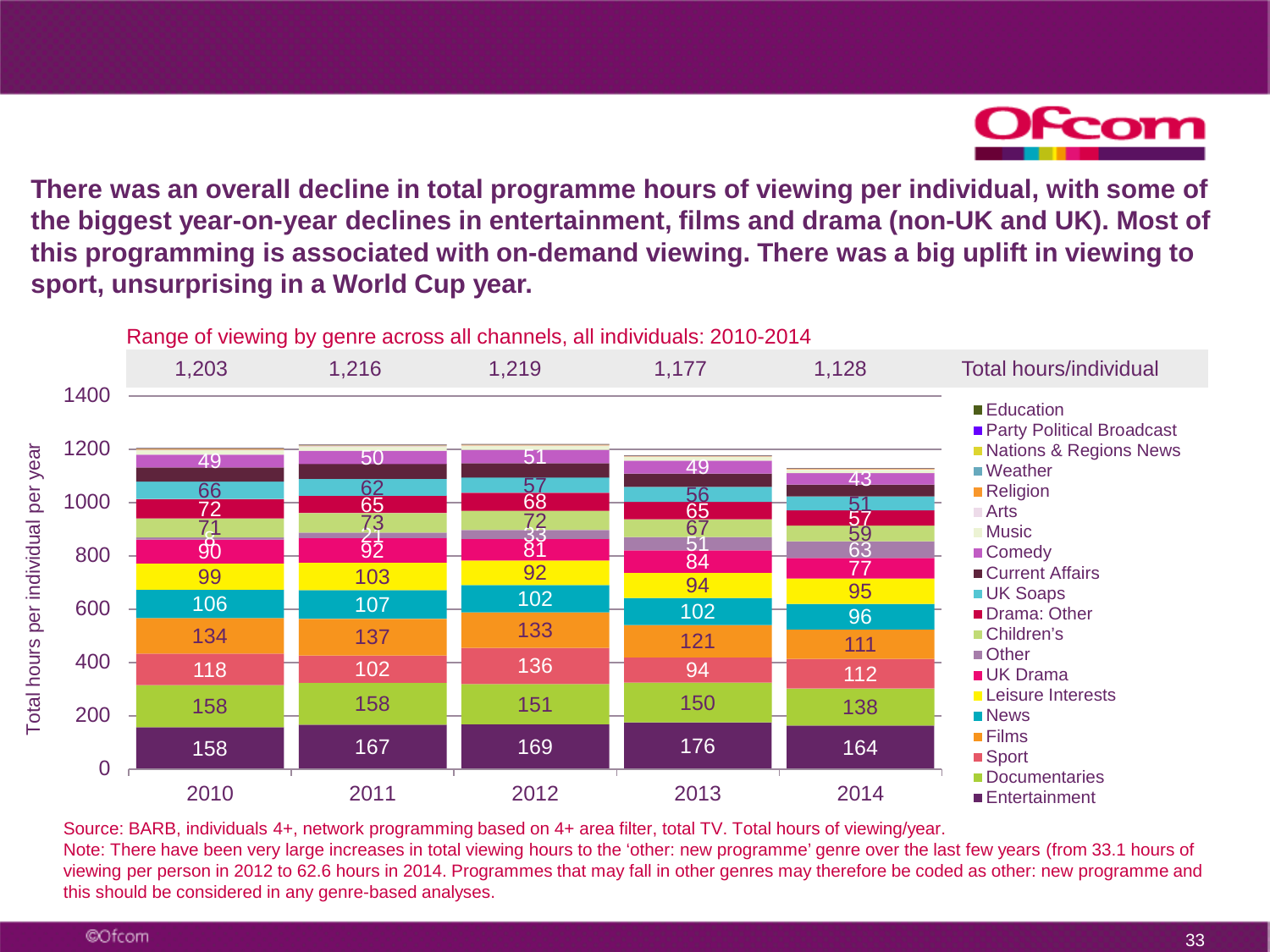

**The overall decline in viewing per person among DVR individuals was slightly more than the average for all people. The documentaries, entertainment, children's and films genres saw the greatest drops.**



Source: BARB. DVR individuals (4+), 2008-2009: Network Plus/2010+: Network. Network programming based on 4+ area filter. Total TV viewing. Note: There have been very large increases in total viewing hours to the 'other: new programme' genre over the last few years (from 33.1 hours of viewing per person in 2012 to 62.6 hours in 2014. Programmes that may fall in other genres may therefore be coded as other: new programme and this should be considered in any genre based analyses.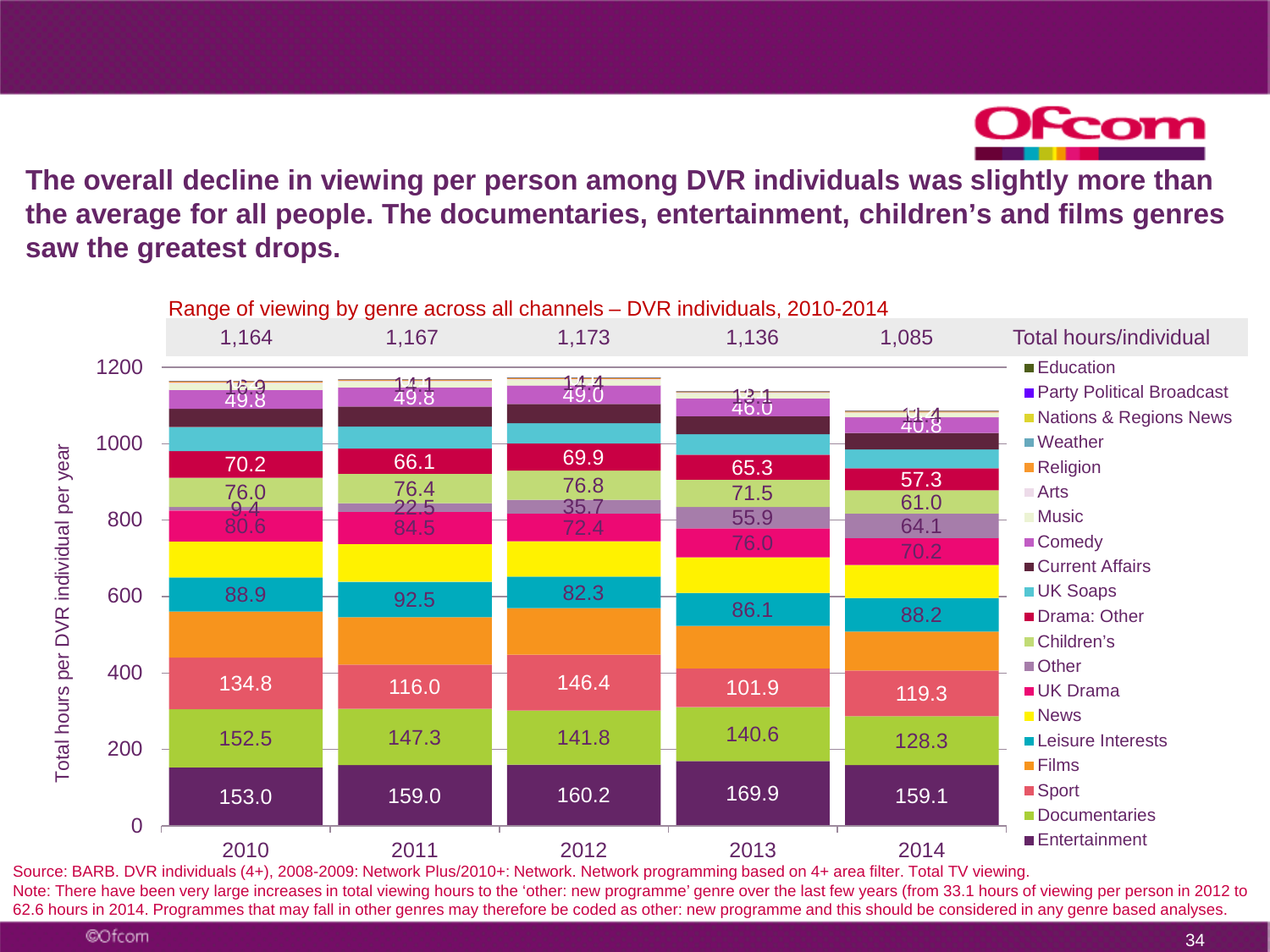

**Exploring the split between live and time-shifting viewing by programme genre shows that live viewing continued to be the main way of watching programmes but with reductions in overall live minutes by genre over time. There were general increases in time-shifted minutes across most genres, but this varied widely by genre.**



Source: BARB, individuals 4+, network, total TV. network programming based on 4+ area filter. Ranked by live, descending.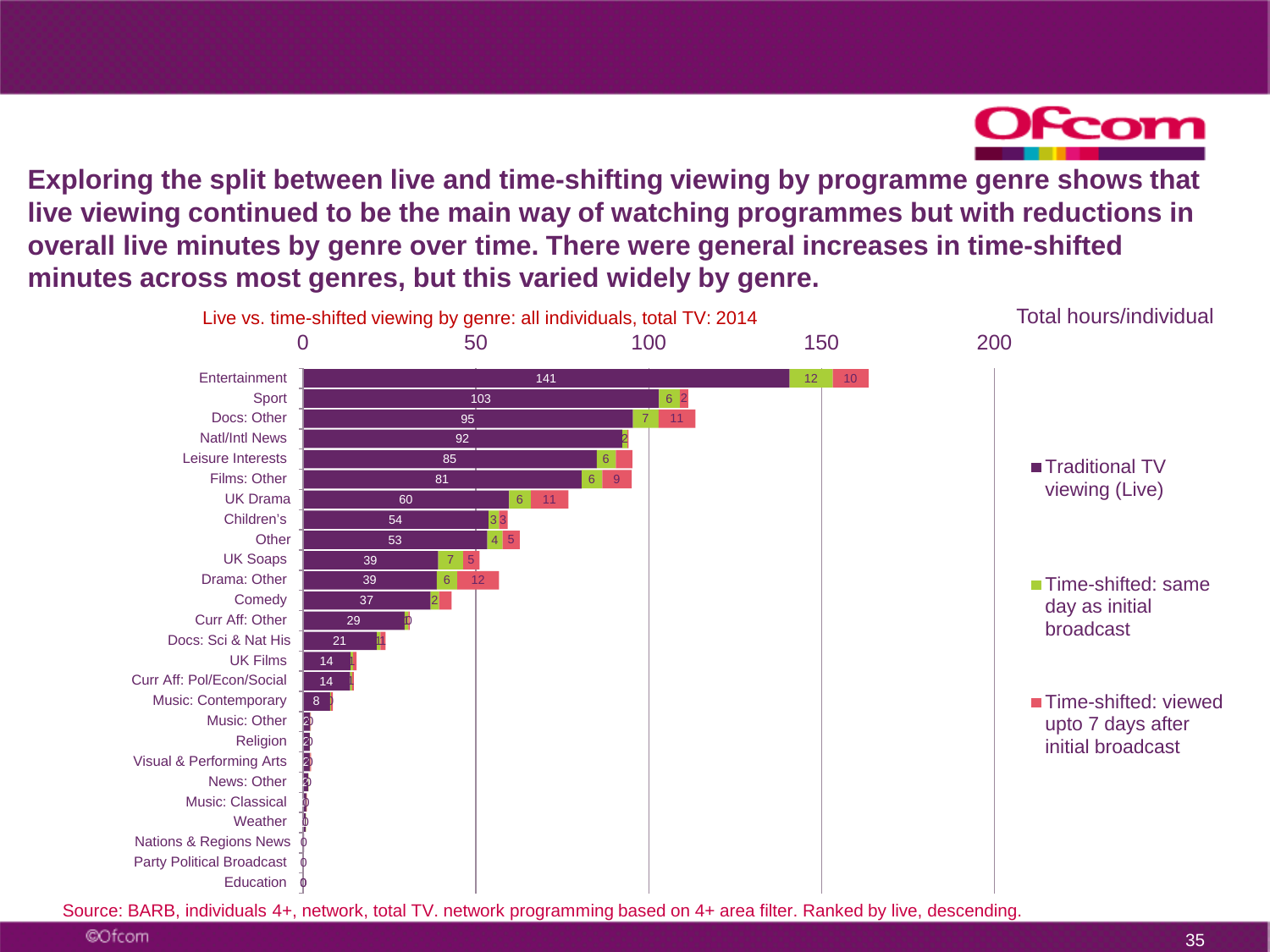

**As a proportion of total viewing, there were wide variations in time-shifted activity among all individuals in 2014. Time-shifted viewing to drama:other constituted a third of total viewing to the genre, (31.8%) while it accounted for around a fifth for UK soaps (23.3%) and UK drama (22.3%).**

|                                  | Live vs. time-shifted viewing by genre – All individuals, total TV, 2014 |        |                   | <b>Proportion time-shifted</b> |
|----------------------------------|--------------------------------------------------------------------------|--------|-------------------|--------------------------------|
|                                  | 0.0%                                                                     | 50.0%  | 100.0%            |                                |
| Drama: Other                     | 68.2%                                                                    | 10.5%  | 21.3%             |                                |
| <b>UK Soaps</b>                  | 76.7%                                                                    | 14.1%  | 9.2%              |                                |
| <b>UK Drama</b>                  | 77.7%                                                                    | 8.2%   | 14.1%             |                                |
| Visual & Performing Arts         | 82.6%                                                                    | 5.8%   | 11.6%             |                                |
| Docs: Other                      | 84.1%                                                                    |        | 6.5%<br>9.4%      |                                |
| Films: Other                     | 84.8%                                                                    |        | 6.2%<br>8.9%      | ■ Traditional TV               |
| Other                            | 85.1%                                                                    |        | 7.9%<br>7.0%      | viewing (Live)                 |
| Comedy                           | 86.0%                                                                    |        | 8.3%<br>$5.7\%$   |                                |
| Entertainment                    | 86.0%                                                                    |        | 7.6%<br>6.3%      |                                |
| <b>Music: Classical</b>          | 88.7%                                                                    |        | 4.8% 6.5%         |                                |
| <b>UK Films</b>                  | 89.0%                                                                    |        | 4.6% 6.4%         | Time-shifted: same             |
| Leisure Interests                | 89.2%                                                                    |        | 5.8% 5.0%         | day as initial                 |
| Docs: Sci & Nat His              | 89.4%                                                                    |        | 4.4% 6.2%         |                                |
| <b>Music: Contemporary</b>       | 90.5%                                                                    |        | 3.7%5.8%          | broadcast                      |
| Children's                       |                                                                          | 90.7%  | 5.0%4.3%          |                                |
| <b>Music: Other</b>              |                                                                          | 92.4%  | <b>B.8%8.8%</b>   |                                |
| <b>Sport</b>                     |                                                                          | 92.4%  | 5.4% 1            | ■ Time-shifted: viewed         |
| Curr Aff: Pol/Econ/Social        | 92.5%                                                                    |        | 3.7%3.7%          | up to 7 days after             |
| Curr Aff: Other                  | 95.2%                                                                    | .6%    | initial broadcast |                                |
| Religion                         |                                                                          | 95.8%  | 4.2%              |                                |
| Weather                          |                                                                          | 97.8%  | $Q\theta_0$       |                                |
| News: Other                      |                                                                          | 97.8%  |                   |                                |
| <b>Natl/Intl News</b>            |                                                                          | 98.1%  | 0636              |                                |
| Education                        |                                                                          | 100.0% | 0.0               |                                |
| Nations & Regions News           |                                                                          | 100.0% | 0.0               |                                |
| <b>Party Political Broadcast</b> |                                                                          | 100.0% | 0.0               |                                |

Source: BARB. All individuals, network plus. Network programming based on 4+ area filter. Ranked by time-shifted viewing, descending.

<sup>©</sup>Ofcom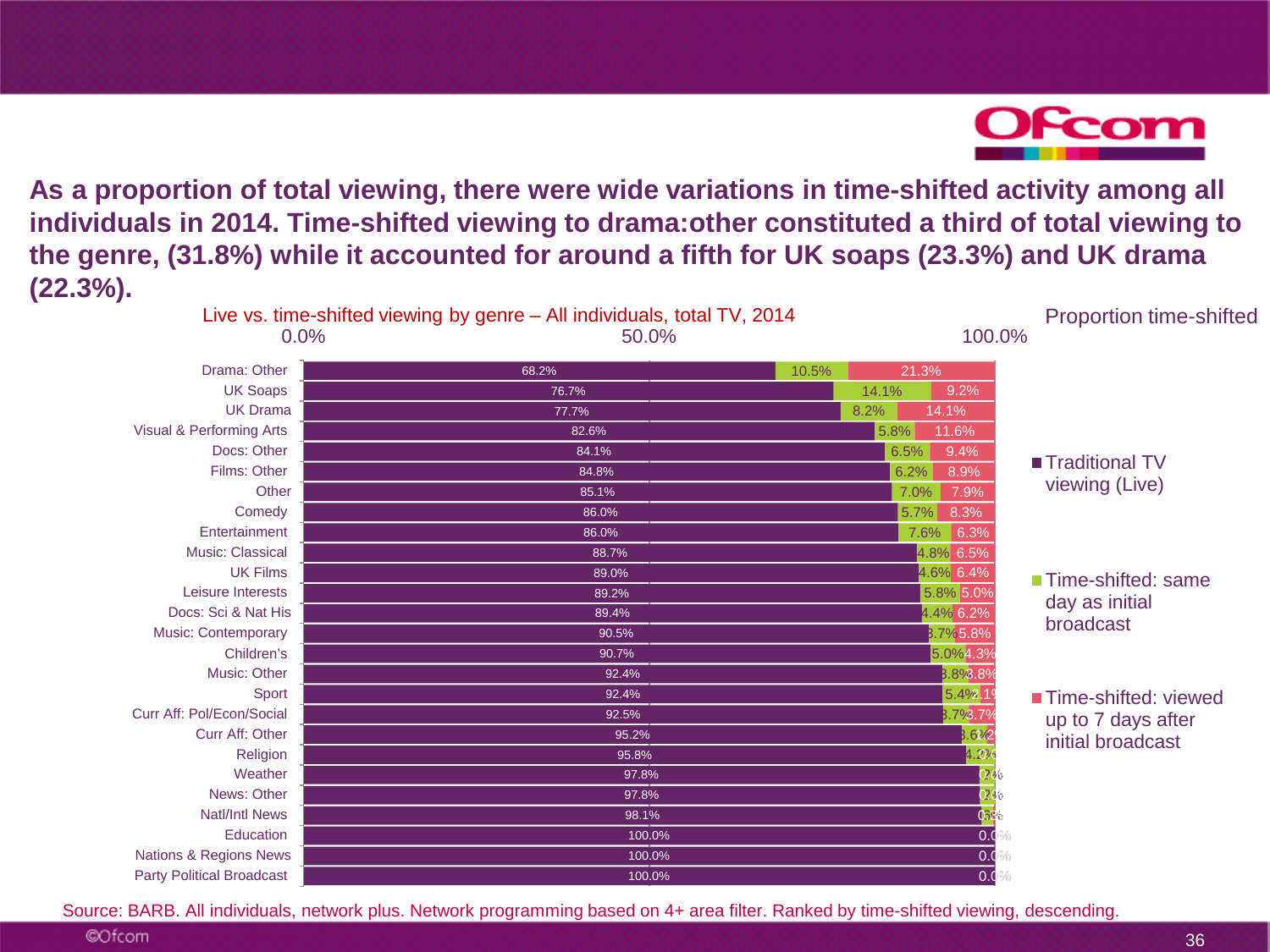

### **The genres with the highest proportions of time-shifted viewing among DVR owners were drama (non-UK and UK) and UK soaps in 2014.**

|                                  | Live vs. time-shifted viewing, by genre: DVR individuals, total TV: 2014 |        |       |              |                                |
|----------------------------------|--------------------------------------------------------------------------|--------|-------|--------------|--------------------------------|
|                                  | 0.0%                                                                     | 50.0%  |       | 100.0%       | <b>Proportion time-shifted</b> |
| Drama: Other                     | 57.9%                                                                    | 13.9%  | 28.2% |              |                                |
| <b>UK Soaps</b>                  | 67.9%                                                                    |        | 19.4% | 12.7%        |                                |
| <b>UK Drama</b>                  | 68.3%                                                                    |        | 12.0% | 19.7%        |                                |
| Visual & Performing Arts         | 76.4%                                                                    |        | 8.9%  | 14.6%        |                                |
| Docs: Other                      | 77.5%                                                                    |        | 9.3%  | 13.2%        | ■ Traditional TV               |
| Films: Other                     | 78.3%                                                                    |        | 9.0%  | 12.7%        |                                |
| Other                            | 80.5%                                                                    |        | 9.3%  | 10.2%        | viewing (Live)                 |
| Comedy                           | 80.5%                                                                    |        | 8.0%  | 11.5%        |                                |
| Entertainment                    | 80.8%                                                                    |        | 10.6% | 8.7%         |                                |
| <b>UK Films</b>                  | 83.2%                                                                    |        | 7.2%  | 9.6%         |                                |
| <b>Music: Classical</b>          | 83.3%                                                                    |        | 7.4%  | 9.3%         | ■ Time-shifted: same           |
| Leisure Interests                | 84.6%                                                                    |        |       | 8.3%<br>7.1% | day as initial                 |
| Docs: Sci & Nat His              | 84.8%                                                                    |        |       | 6.5%<br>8.7% | broadcast                      |
| <b>Music: Contemporary</b>       | 87.3%                                                                    |        |       | 5.3% 7.4%    |                                |
| Children's                       |                                                                          | 88.5%  |       | 6.5% 5.1%    |                                |
| Curr Aff: Pol/Econ/Social        |                                                                          | 89.4%  |       | 5.6% 5.1%    |                                |
| Sport                            |                                                                          | 90.5%  |       | 6.9%2.6%     | Time-shifted: viewed           |
| <b>Music: Other</b>              |                                                                          | 92.7%  |       | 4.0%.3%      | up to 7 days after             |
| Curr Aff: Other                  |                                                                          | 93.2%  |       | 5.1%7        | initial broadcast              |
| Religion                         |                                                                          | 93.5%  |       | 5.6%         |                                |
| Nations & Regions News           |                                                                          | 95.7%  |       | 4.3%         |                                |
| <b>Natl/Intl News</b>            |                                                                          | 97.2%  |       | 0.9          |                                |
| News: Other                      |                                                                          | 97.4%  |       | <b>B</b> %   |                                |
| Weather                          |                                                                          | 97.6%  |       | 01%          |                                |
| Education                        |                                                                          | 100.0% |       | 0.0          |                                |
| <b>Party Political Broadcast</b> |                                                                          | 100.0% |       | 0.0          |                                |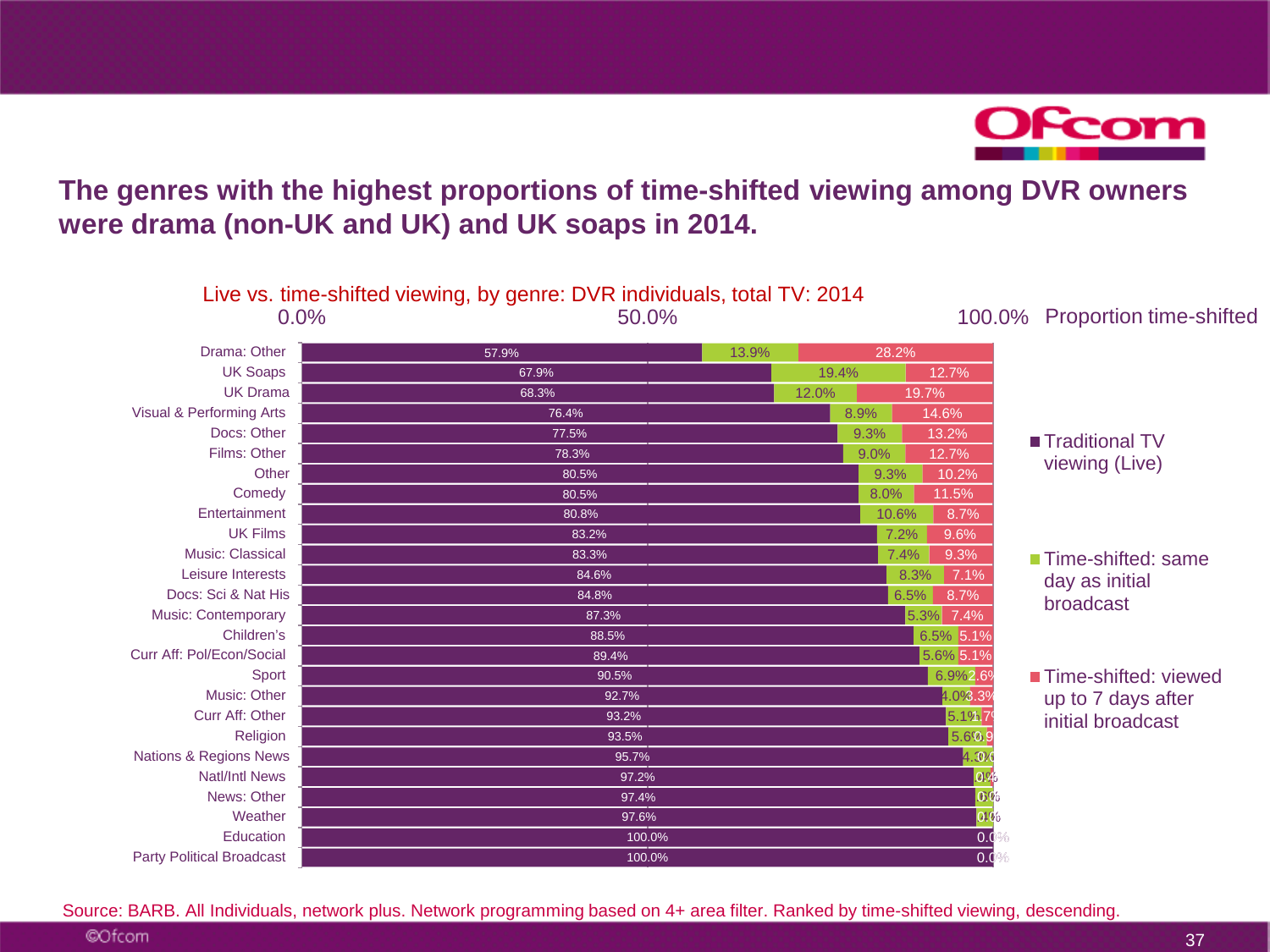

# **TV and non-TV homes and subscription video-on-demand trends**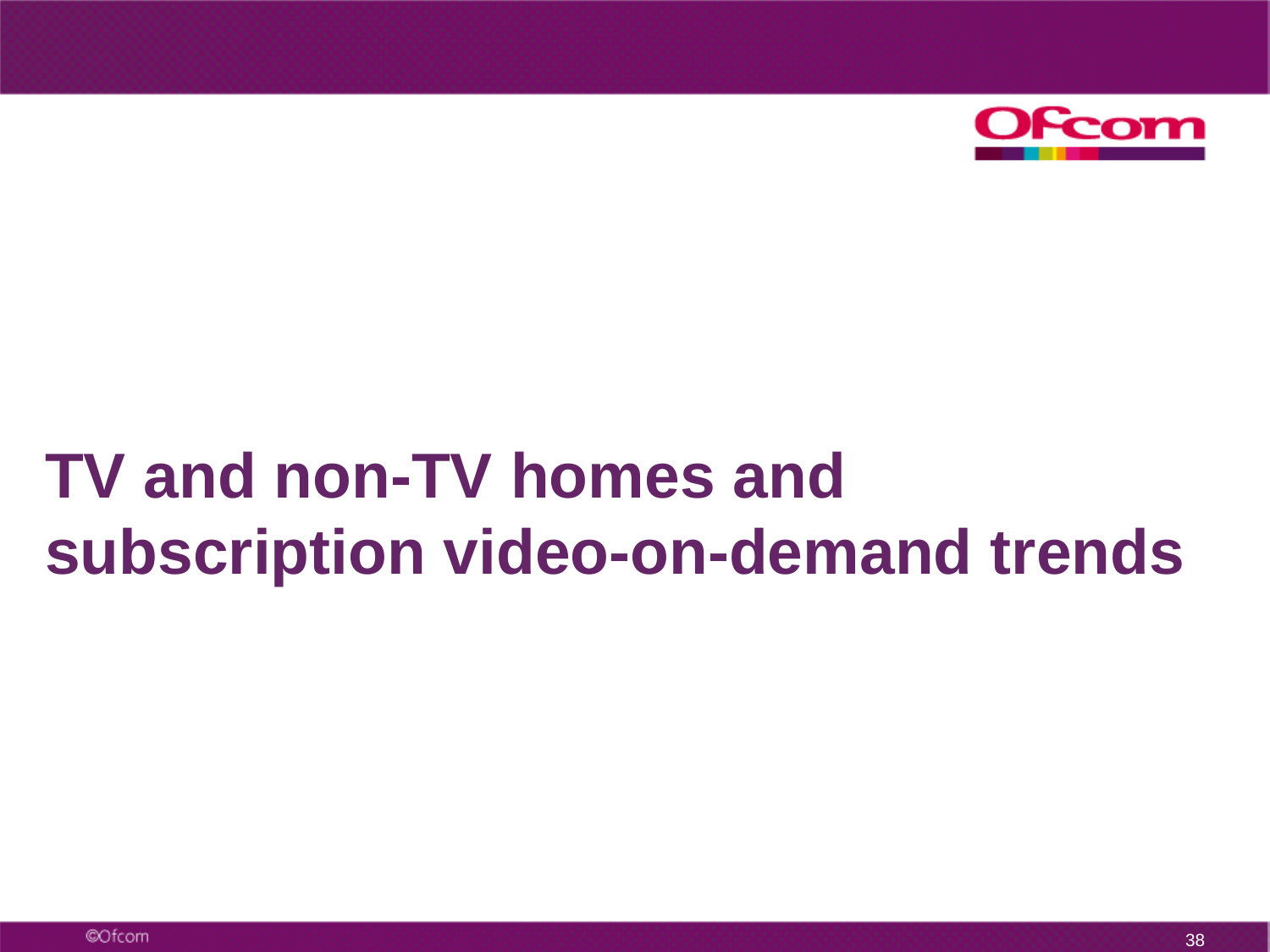

**While most homes still have at least one working TV set, the number of households without one has increased slowly over the past decade to 1.7 million (6.0% of all homes) in 2014. The rise has accelerated in the last two years. The number of homes with a TV set has increased steadily over the long term and began to decline in 2010.**



Source: BARB Establishment Survey. Universes are for Q4 in each year.

Based on BARB definition of "working TV set": used for watching TV programmes, used only for playback (DVDs, games consoles) or is only temporarily out of order. In 12Q2 the definition of a 'BARB Working Set' changed to include sets that were only connected to playback devices (DVD players / Games consoles). Previously such non-receiving sets had not been counted as 'BARB Working Sets'.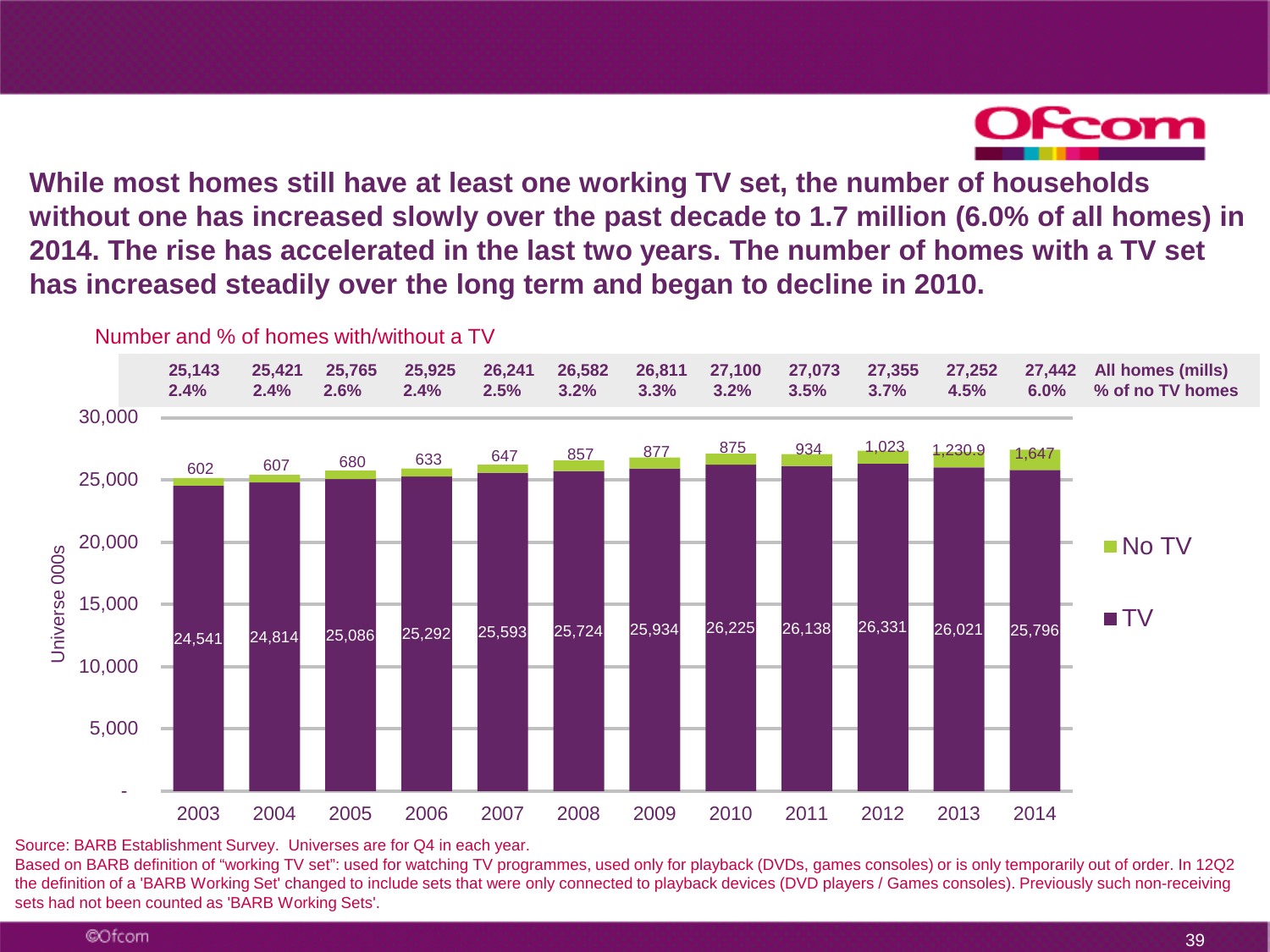

**The number and proportion of adults without a working TV set in the home increased steadily between 2003 and 2012, and grew at a faster rate in 2013 and 2014 (to 5.6% of adults). Consequently, the proportion of TV set owners has fallen gradually, but remains high (94.4% in 2014).**



Number and % of adults 16+ with/without a TV in the home

Source: BARB Establishment Survey. Universes are for Q4 in each year.

Based on BARB definition of "working TV set": used for watching TV programmes, used only for playback (DVDs, games consoles) or is only temporarily out of order. In 12Q2 the definition of a 'BARB Working Set' changed to include sets that were only connected to playback devices (DVD players / Games consoles). Previously such non-receiving sets had not been counted as 'BARB Working Sets'.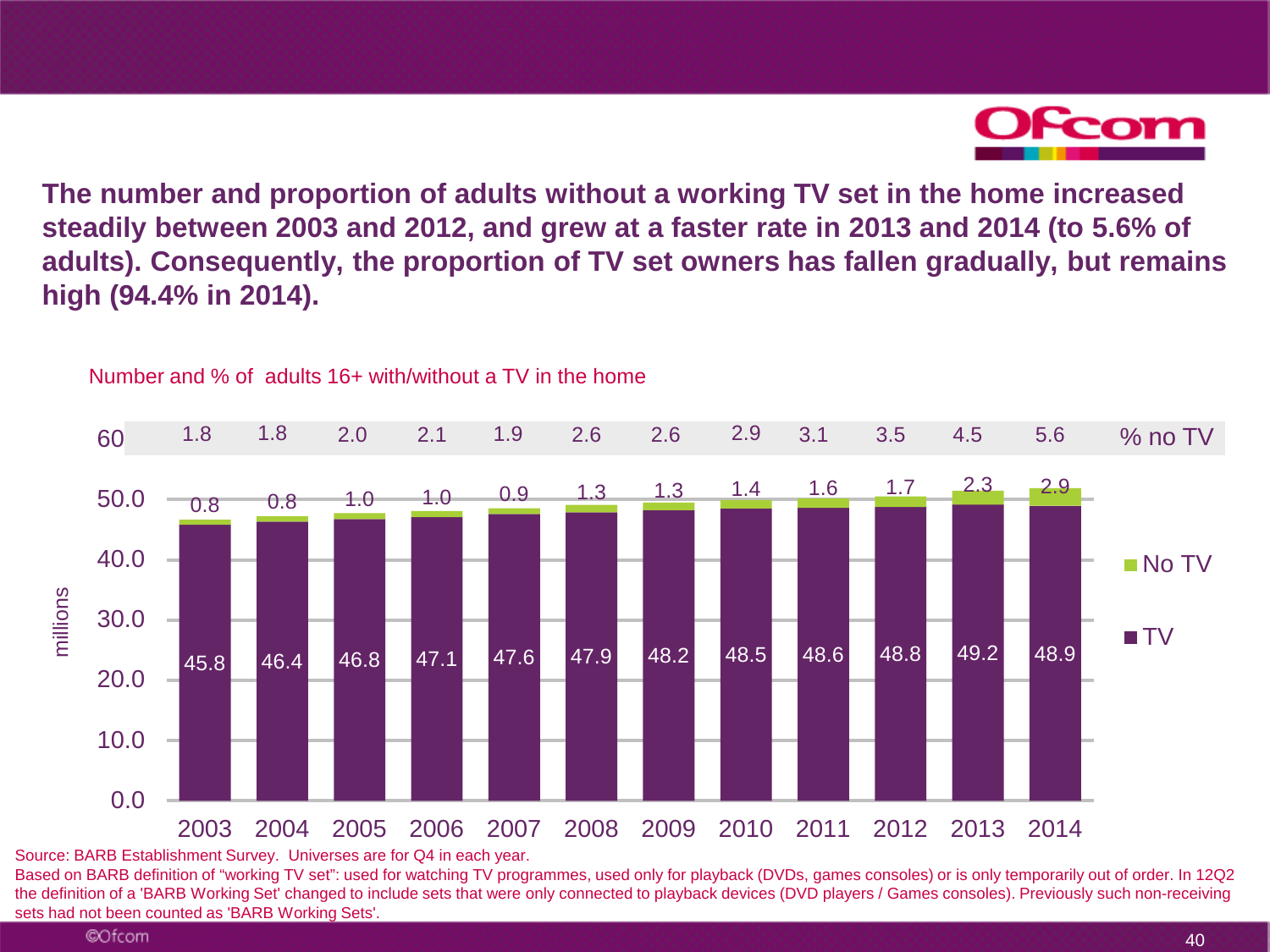

**Although the age profile of TV individuals is unchanged over the past decade, there are shifts in the profile of non-TV set individuals. Under-35s made up an above-average proportion (58.6%) of individuals in non-TV homes in 2014, with 16-34s the largest group overall. Within this, the 16-24 group has shown a marked increase in the past ten years.**



Source: BARB Establishment Survey. Universes are for Q4 in each year.

Based on BARB definition of "working TV set": used for watching TV programmes, used only for playback (DVDs, games consoles) or is only temporarily out of order. In 12Q2 the definition of a 'BARB Working Set' changed to include sets that were only connected to playback devices (DVD players / Games consoles). Previously such non-receiving sets had not been counted as 'BARB Working Sets'.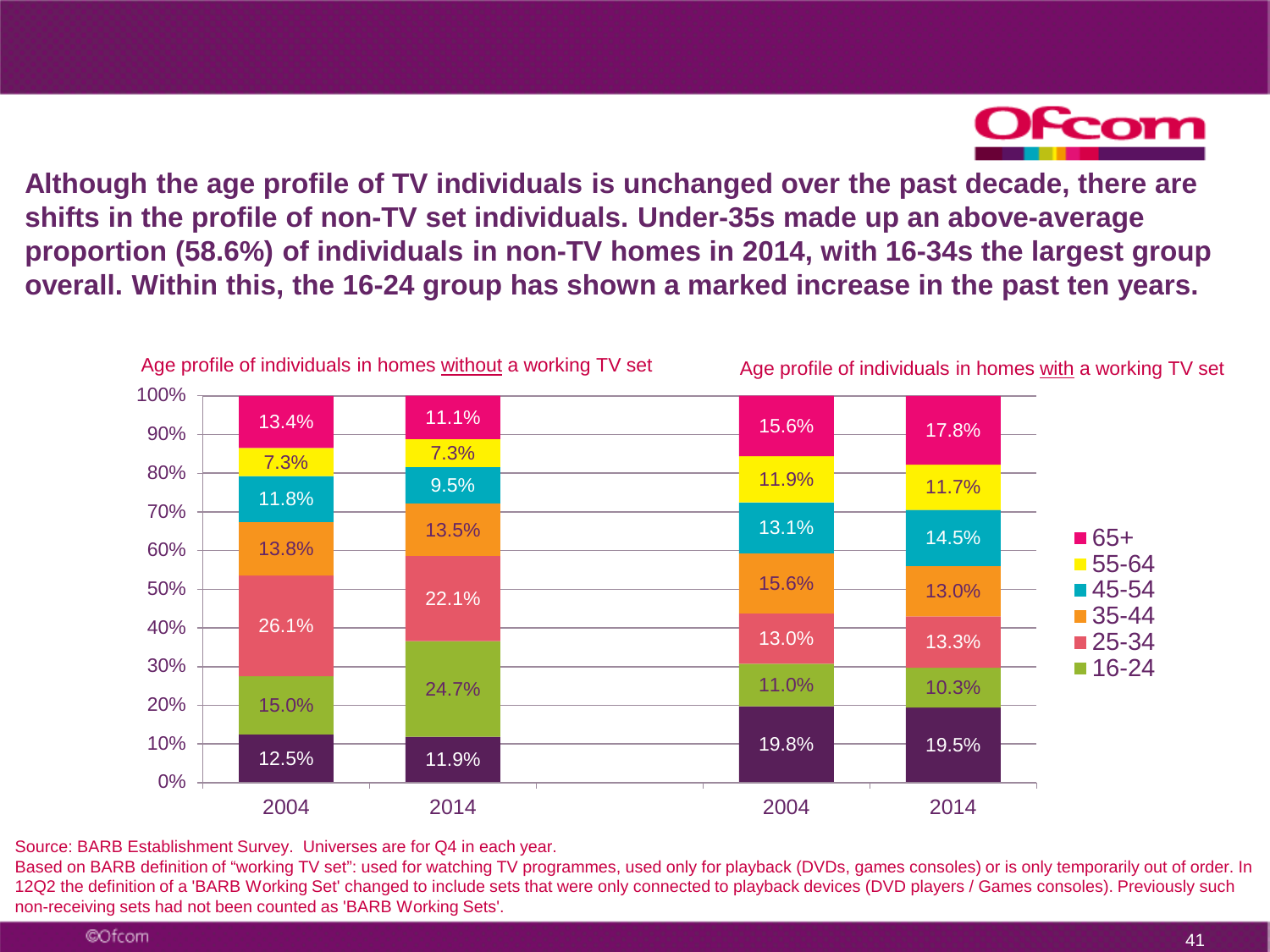

**Looking at each age group individually, younger adults (16-34) are the most likely to be without a working TV set in the home; 11.6% of all 16-24s were in a no-TV-set home in 2014.**



% of people without a TV in the home, by age

Source: BARB Establishment Survey. Universes are for Q4 in each year. Percentages are calculated from the total universe for each age group. Based on BARB definition of "working TV set": used for watching TV programmes, used only for playback (DVDs, games consoles) or is only temporarily out of order. In 12Q2 the definition of a 'BARB Working Set' changed to include sets that were only connected to playback devices (DVD players / Games consoles). Previously such non-receiving sets had not been counted as 'BARB Working Sets'.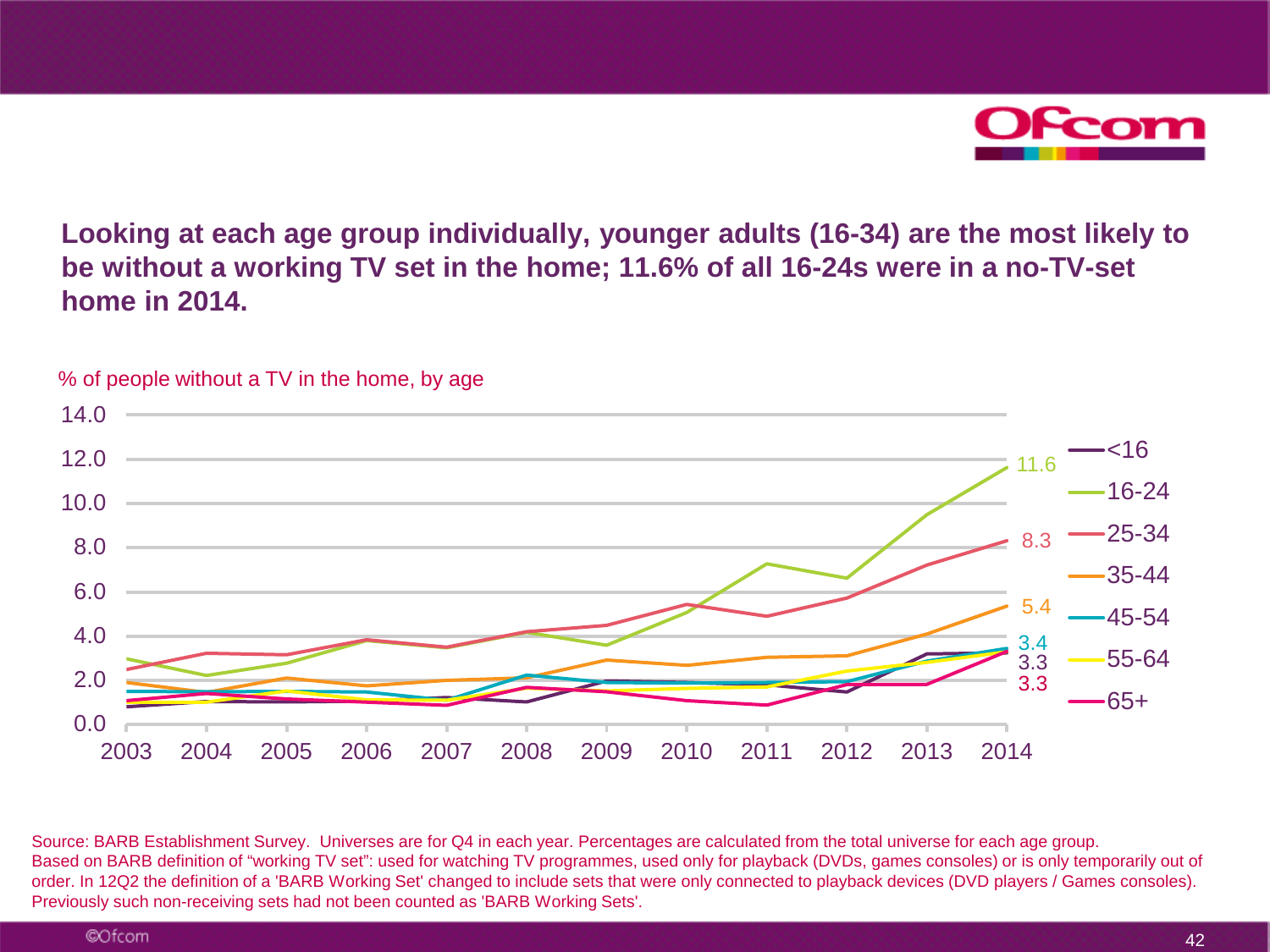

### **Netflix launched in 2012, and by Q1 2015 16% of households had a subscription, up from 10% in Q1 2014. Just over a million had Amazon Prime Instant Video and around half a million had Now TV.**



Source: BARB Establishment Survey Q1 2014 – Q1 2015

Q – Do you or anyone in your household, subscribe to any of the following...? (LoveFilm/Amazon Prime Instant Video; Netflix; NowTV). Note:<br>subscription numbers potentially may include households currently on free trials. T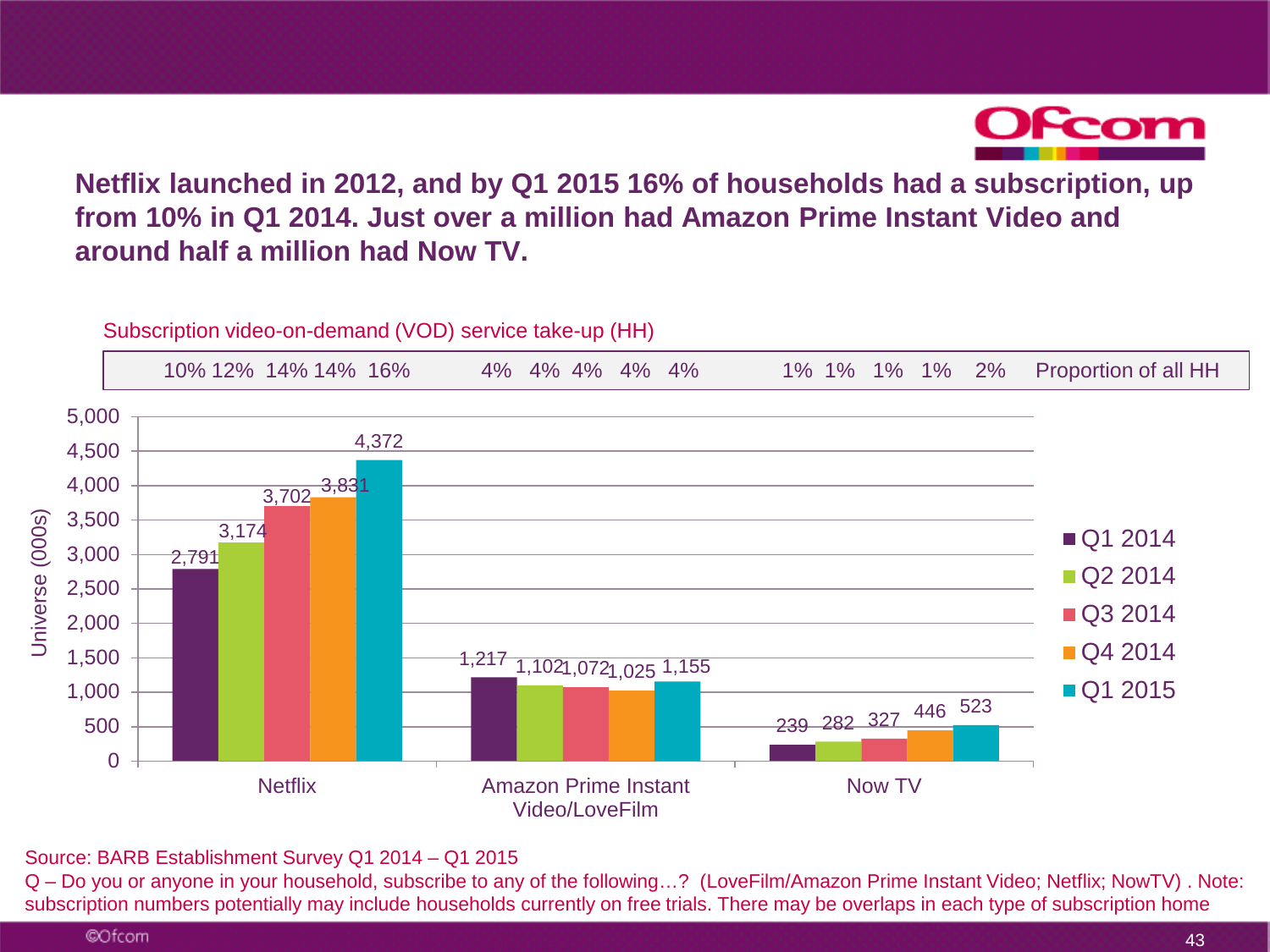

**The age profile of individuals in subscription VOD homes is younger than in all homes, with over half below the age of 35. Netflix homes had the highest under-35 profile of all the subscriber groups.**



Age profile of homes with SVOD service take-up

Source: BARB Establishment Survey Q1 2015

Q – Do you or anyone in your household, subscribe to any of the following…? (LoveFilm/Amazon Prime Instant Video; Netflix; NowTV). Note: subscription numbers potentially may include households currently on free trials.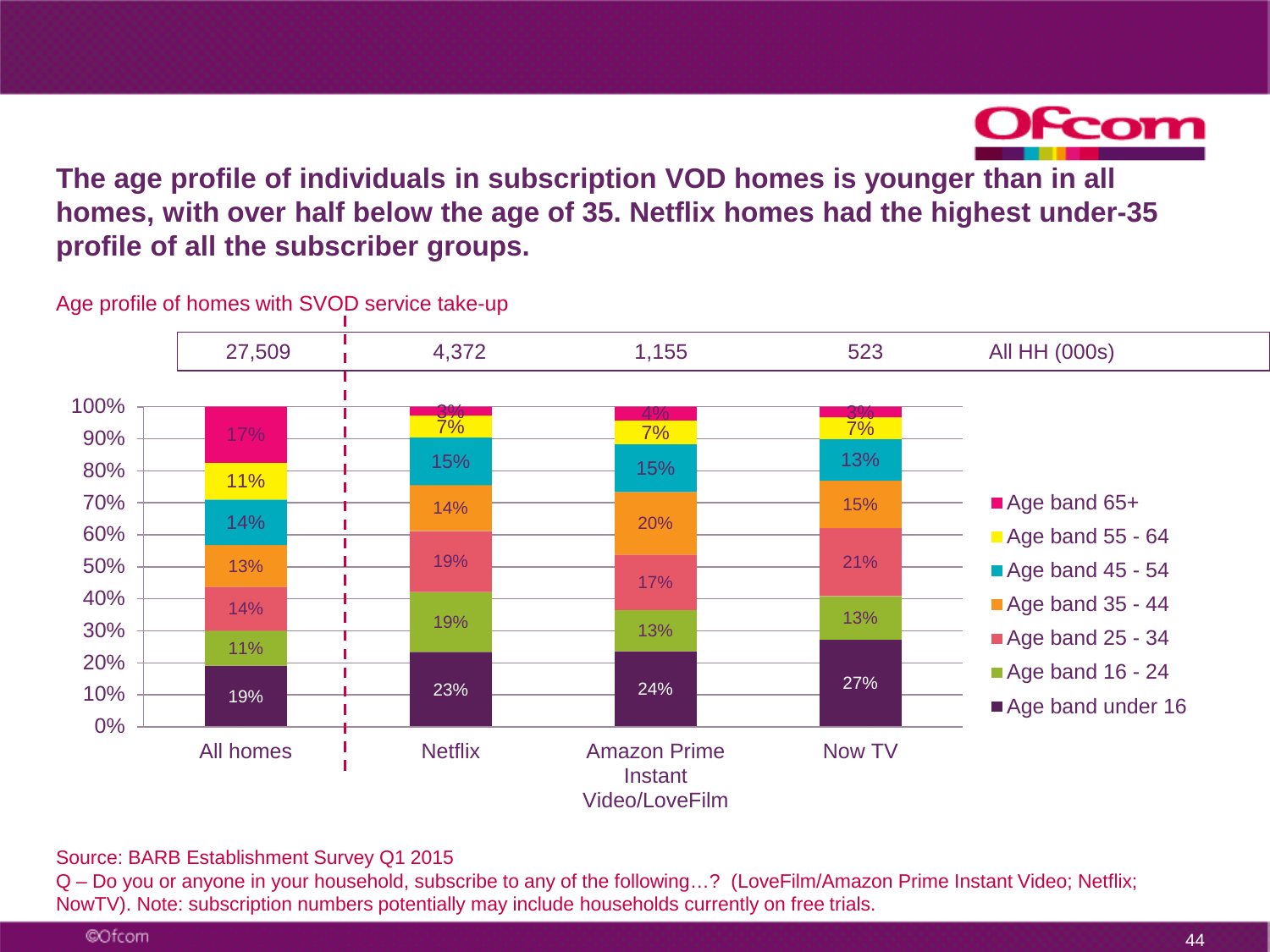

**Netflix homes are predominantly ABC1, 61% have pay TV (a Sky or cable subscription) while 27% have a digital terrestrial-only service, 76% have a tablet and just 2% do not own a working TV set.**

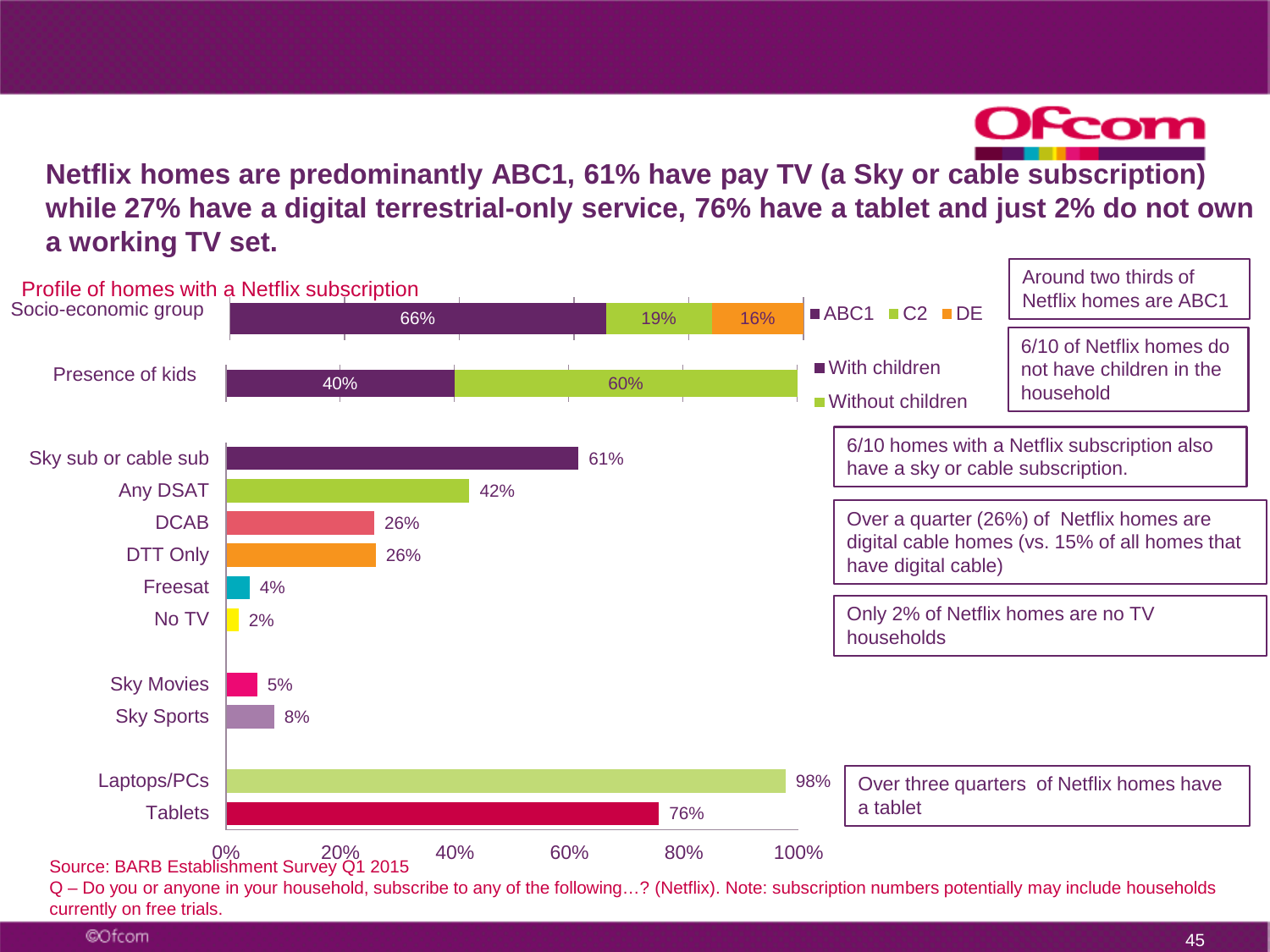

# **Exploration of contributory factors**

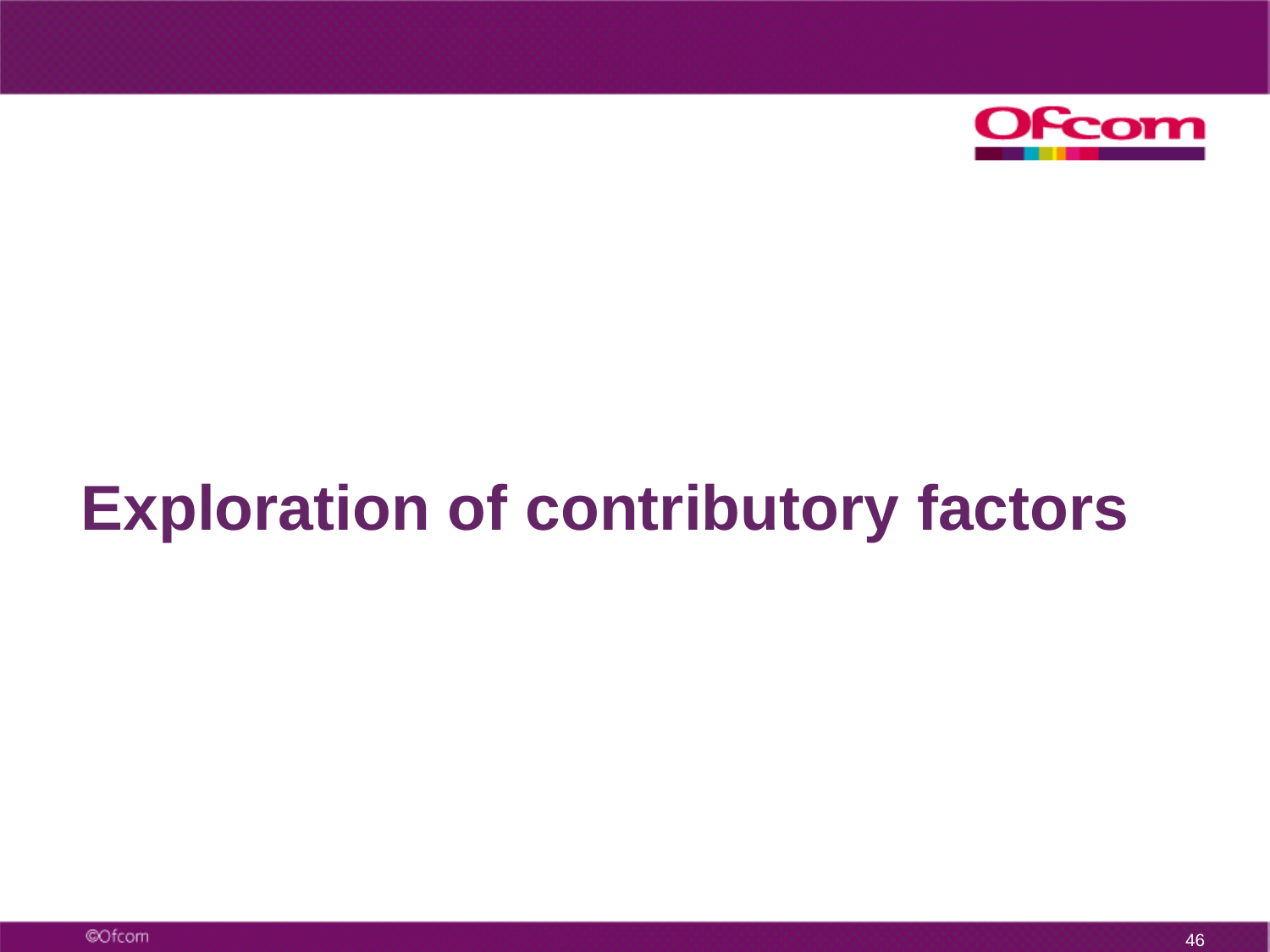**A number of inter-related factors may have affected broadcast television viewing:**



- Recent years have benefited from significant 'event' programming such as the World Cup in 2010, the royal wedding in 2011, Euro 2012 and London 2012. While 2014 featured the World Cup, England's early departure from the tournament meant that there were fewer high-rating matches.
- The warmer, drier weather in 2014 may have had an impact on leisure activities including reduced viewing levels. Analysis shows warmer months throughout much of 2014, particularly March and April, compared with the same months in 2013. While 2014 was wetter than 2013, September and December 2014 were both much drier than in the previous years.
- Since July 2013 unemployment figures show that relatively higher numbers of adults were out of work between mid-2008 and mid-2013. These figures have been in steady decline in recent quarters possibly affecting the number of people at home and available to watch television.
- BARB has been reporting viewing data for unmatched\* viewing and other activities taking place on TV sets not included in industry-standard 7-day viewing estimates\*\*. This includes time-shifted 8-28 day viewing, as well as unmatched viewing using games, DVDs/box sets/archives, SVOD, apps on smart TVs and navigation around EPGs (where there is no in-picture linear broadcast). This allows for the calculation of 7-day gold standard viewing vs. over-7-day and non-Gold Standard viewing on the TV set (this can be referred to as 'total TV screen time').

Note: \***Unmatched** = TV in use but content cannot be audio-matched or otherwise identified. Includes gaming, viewing to DVDs/ box sets/archives, SVOD, time-shifted viewing beyond 28 days, apps on smart TVs and navigation around EPG guides where there is no in-picture linear content. Digital radio stations are excluded (reported by RAJAR). Unmatched viewing has been reported by BARB since July 2013. At the time of writing, it is not possible to analyse unmatched content further by the type of device used. \*\***Industry gold standard data** = refers to the seven day consolidated data which incorporates traditional TV viewing (live) and time-shifted viewing (viewed up to seven days after the initial broadcast). This is the official estimate of television viewing used in this slide pack.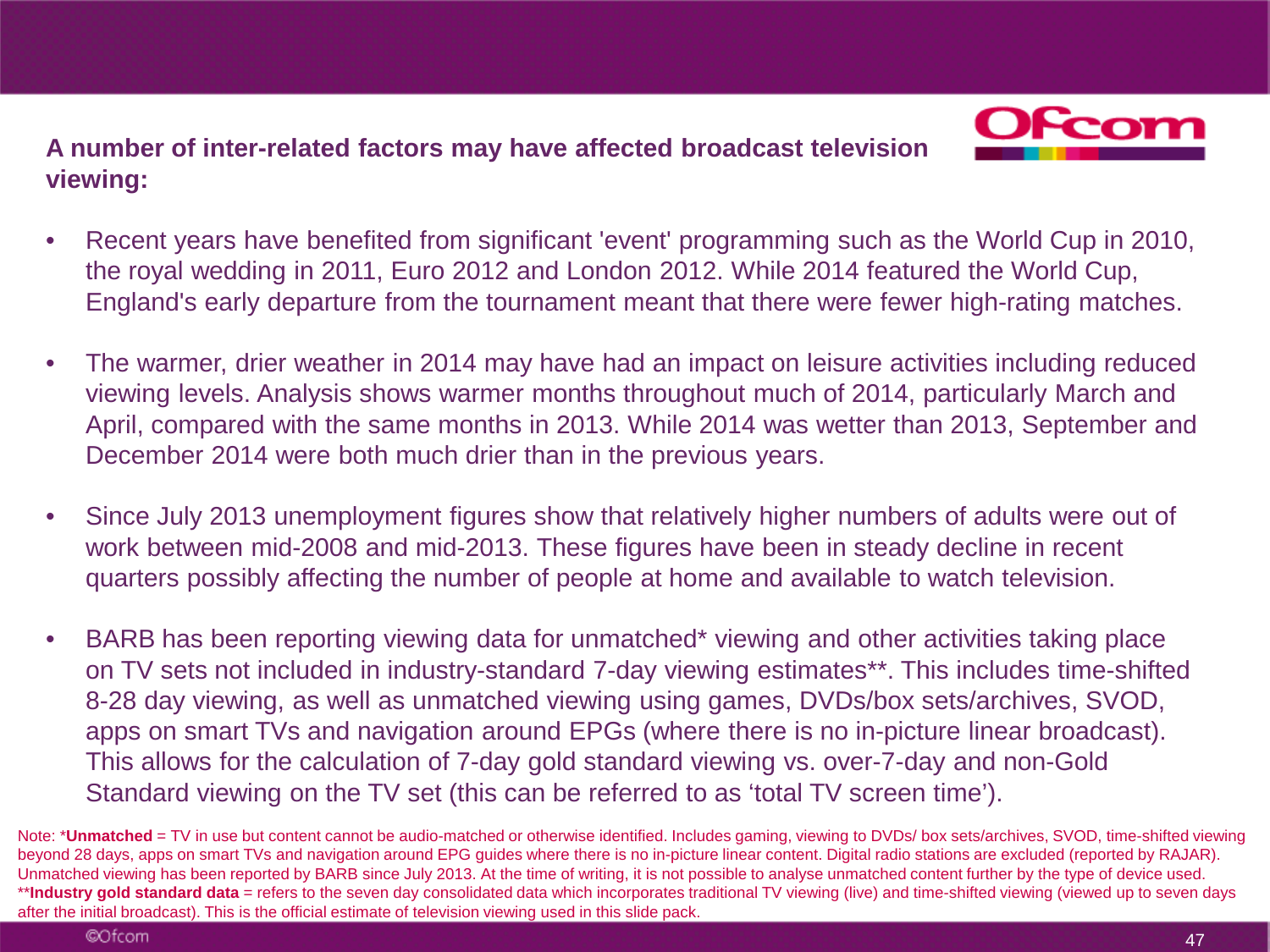

#### **A number of inter-related factors may have affected broadcast television viewing:**

- Indicative analysis comparing Q4 2014 to Q4 2013 shows that there was an eight-minute decline in 7-day Gold Standard viewing. There was also a one-minute increase in 8-28 day average daily time-shifted viewing per person (from four minutes to five minutes) and a three-minute increase in unmatched viewing (from 26 to 29 minutes). Taken together, 8-28 day viewing and unmatched viewing combined increased by four minutes. Based on this small case study, 50% (four of the eight minutes' decline) of the fall in viewing minutes (as measured by BARB) appears to be viewing types of content other than broadcast TV, on the TV set (slides 55 and 56).
- The growing popularity in take-up of non-broadcast, on-demand services such as Netflix and Amazon Prime Instant Video, as well as the growth in connectivity and mainstream adoption of smartphones (66% of adults) and tablets (54% of households) is likely to have reduced traditional and broadcast TV-set viewing.
- Measurement could also be a factor. Industry-standard viewing data, reported by BARB, currently captures broadcast TV on the TV set in private homes, up to seven days after a programme being first aired. Other forms of programming and delivery are not presently reported. BARB's ambition is to be able to report viewing on portable devices such as tablets and smartphones, and laptops and computers used to watch TV but not connected to the TV set. This will give a wider indication of consumption across devices and platforms.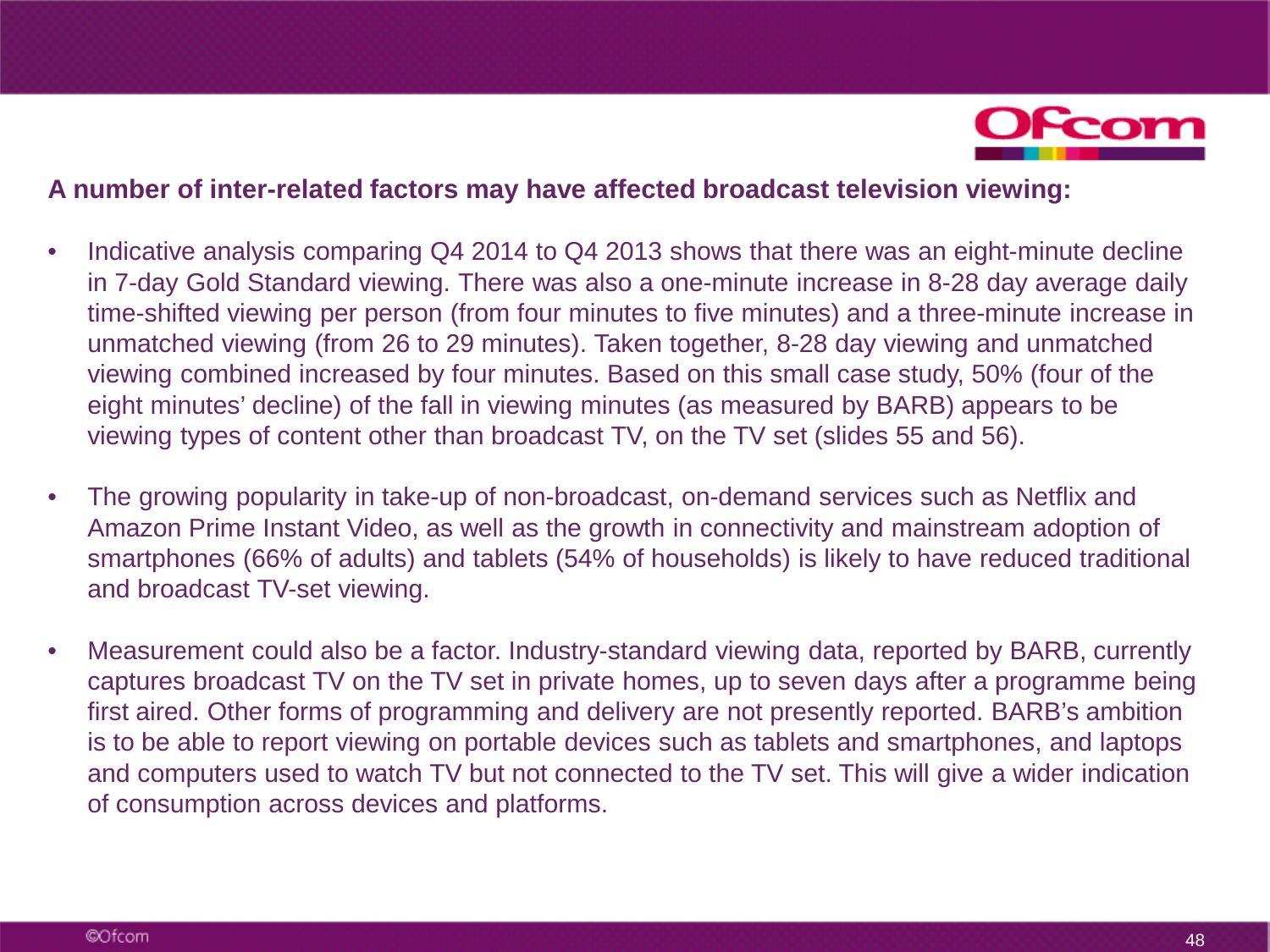

**Recent years have benefited from significant 'event' programming, especially 2011 and 2012, but this does not fully explain the decline between 2013 and 2014.**



Average minutes of viewing by day: total TV, individuals 4+, 2011-2013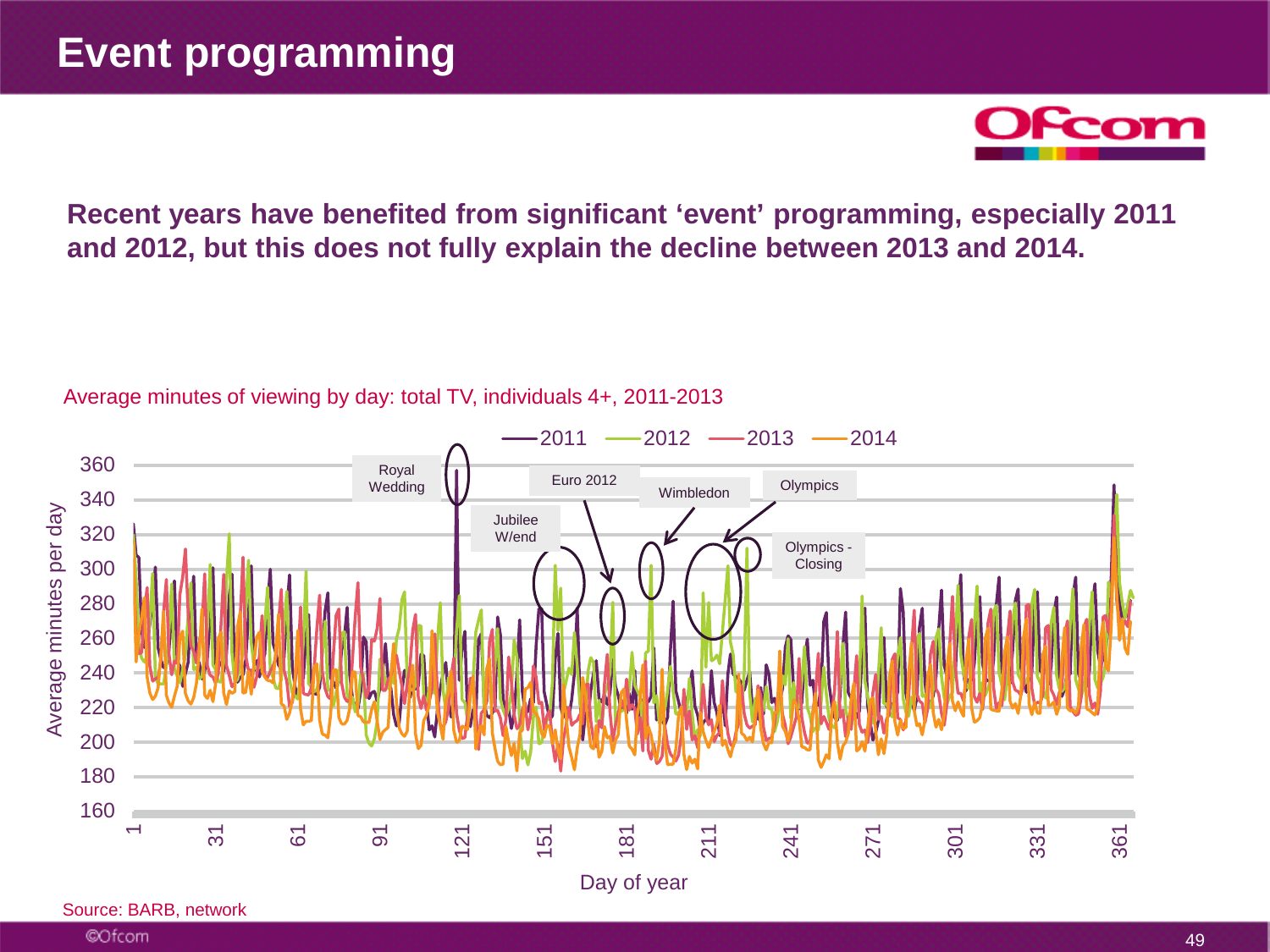**'Significant events' have a dramatic impact on viewing patterns. If we exclude the summer months (which included the Olympics) from the analysis in 2012 and 2013 we see a less dramatic fall in daily viewing (3 minutes compared to the annual loss of 9 minutes).**

Average daily minutes of viewing by month: total TV, individuals 4+, 2012 and 2013



Source: BARB, network. Average daily viewing in 2012 = 241mins. 2013 = 232 mins.

- New BARB panel introduced 1 Jan 2010. As a result pre- and post-panel change data must be treated with caution.

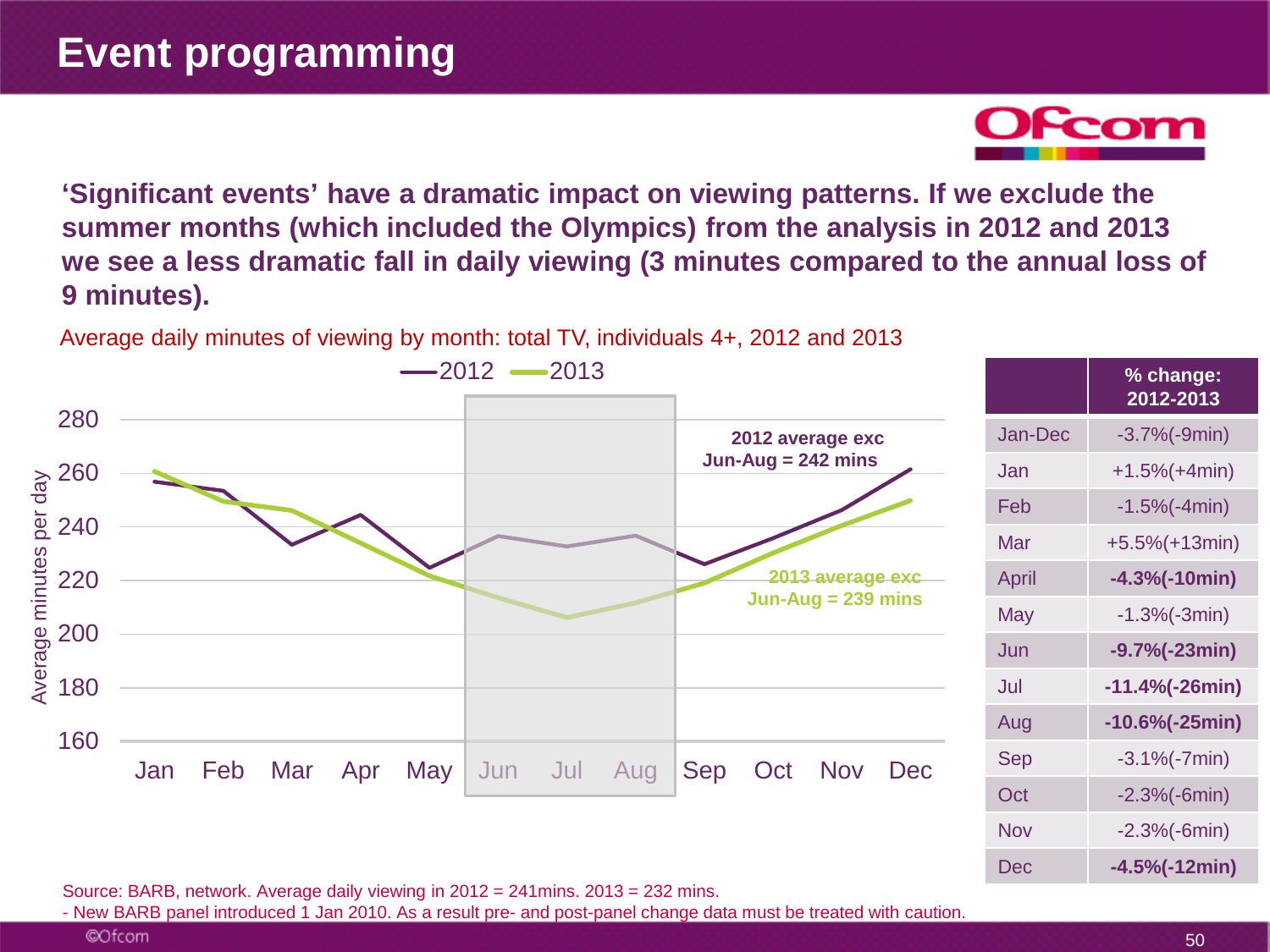## **The weather**

**There are seasonal variations in TV viewing; it is generally lower during spring and summer as people spend more time outdoors.** 



**Analysis of trends, looking at mean temperatures by month, shows comparatively warmer temperatures across most months in 2014 compared with 2013. In eight of the12 months, 2014 temperatures were higher than in previous years.**



Source:http://www.metoffice.gov.uk/climate/uk/summaries

<sup>©</sup>Ofcom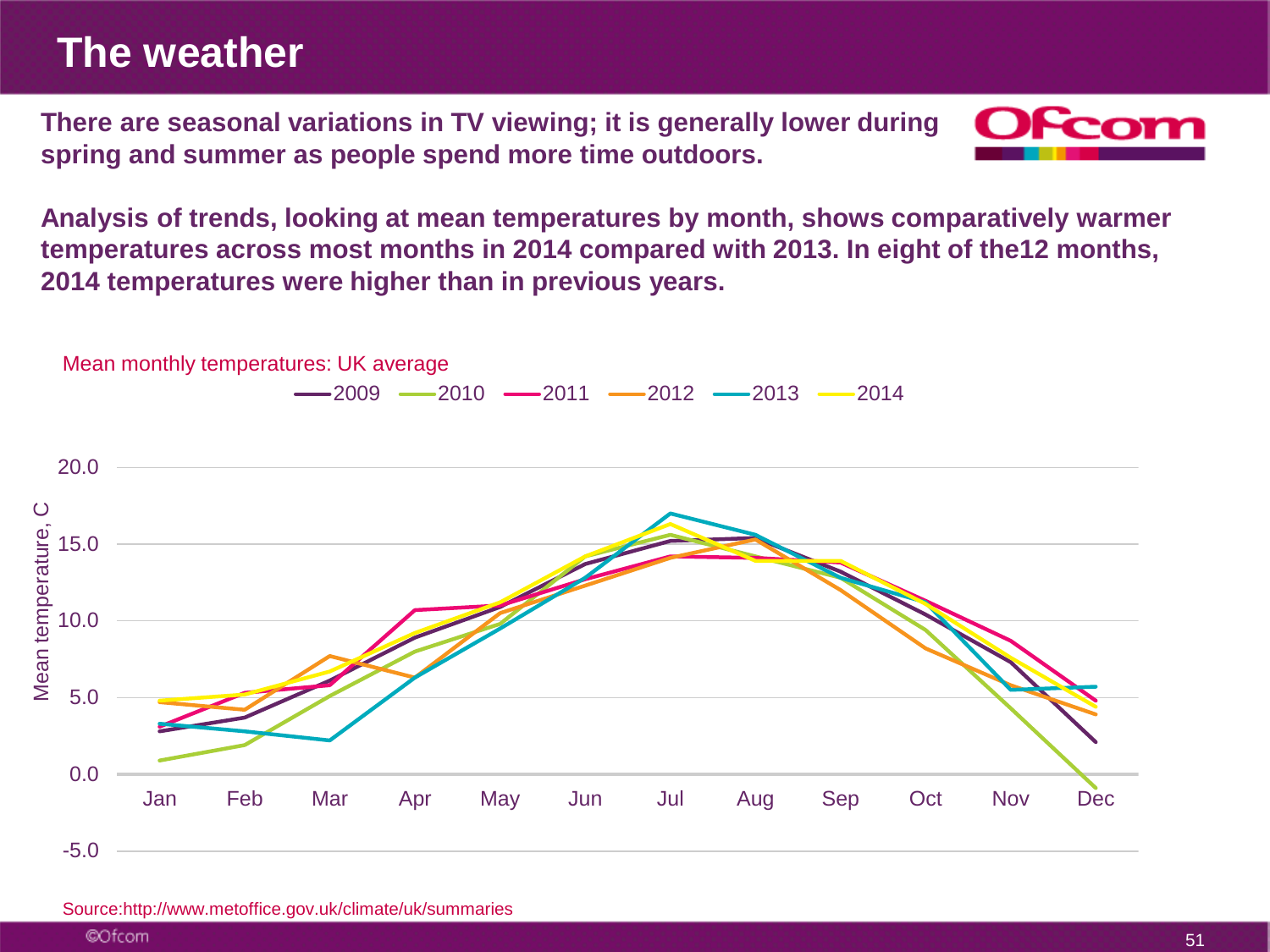

**While January, February and August were particularly wet in 2014, it was generally drier than 2013, particularly during September, potentially encouraging people to spend more time away from the TV set.**



Mean monthly rainfall: UK average

Source:http://www.metoffice.gov.uk/climate/uk/summaries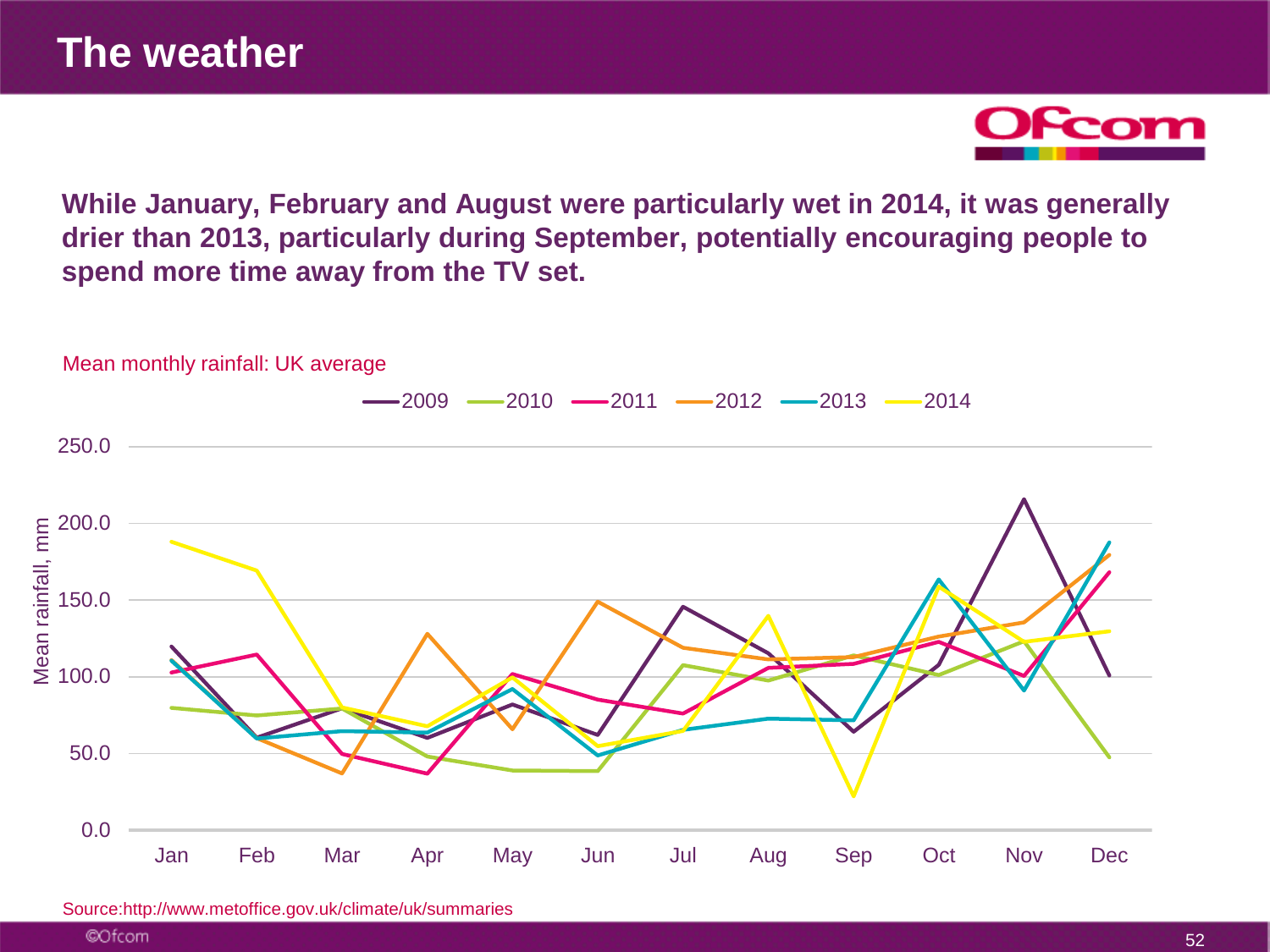**Considering the warmer, drier 2014 compared to 2013, and looking at average daily viewing by month, 2014 had the lowest month-by-month viewing since 2009: which affected the whole-year 2014 average. There were above-annual-average falls in January, March, April and September 2014 (in bold).**

|                                                                                                                                |            | % change:<br>2014-2013* |
|--------------------------------------------------------------------------------------------------------------------------------|------------|-------------------------|
| Average minutes of viewing by month: total TV, individuals 4+, 2009-2014<br>$-2010$ $-2011$ $-2012$ $-2013$ $-2014$<br>$-2009$ |            | $-4.9(-11min)$          |
|                                                                                                                                |            | $-7.1\%(-18min)$        |
| 300                                                                                                                            | Feb        | $-4.0\%(-10min)$        |
|                                                                                                                                | Mar        | $-10.3%(-25min)$        |
| $\frac{2}{9}$ 280                                                                                                              | April      | $-7.0\%(-16min)$        |
| 260<br>per<br>minutes<br>240                                                                                                   |            | $-5.3%(-12min)$         |
|                                                                                                                                |            | $-3.5%(-7min)$          |
| 220                                                                                                                            | Jul        | $-2.0%(-4min)$          |
| $\frac{8}{6}$ 200<br>$\frac{1}{6}$ 180                                                                                         | Aug        | $-1.2%(-3min)$          |
|                                                                                                                                | <b>Sep</b> | $-6.7%(-15min)$         |
|                                                                                                                                | Oct        | $-4.4\%(-10min)$        |
| 160<br>Feb<br>Jan<br>Mar<br>Apr<br>May<br>Jun<br>Jul<br>Aug<br>Sep<br>Oct<br><b>Nov</b><br><b>Dec</b>                          | <b>Nov</b> | $-3.4%(-8min)$          |
| Source: BARB, network. Figures in bold represent above the annual average decline of 11 minutes.                               | <b>Dec</b> | $-3.0\%(-7min)$         |
| - New BARB panel introduced 1st Jan 2010. As a result pre and post panel change data must be treated with caution.             |            |                         |

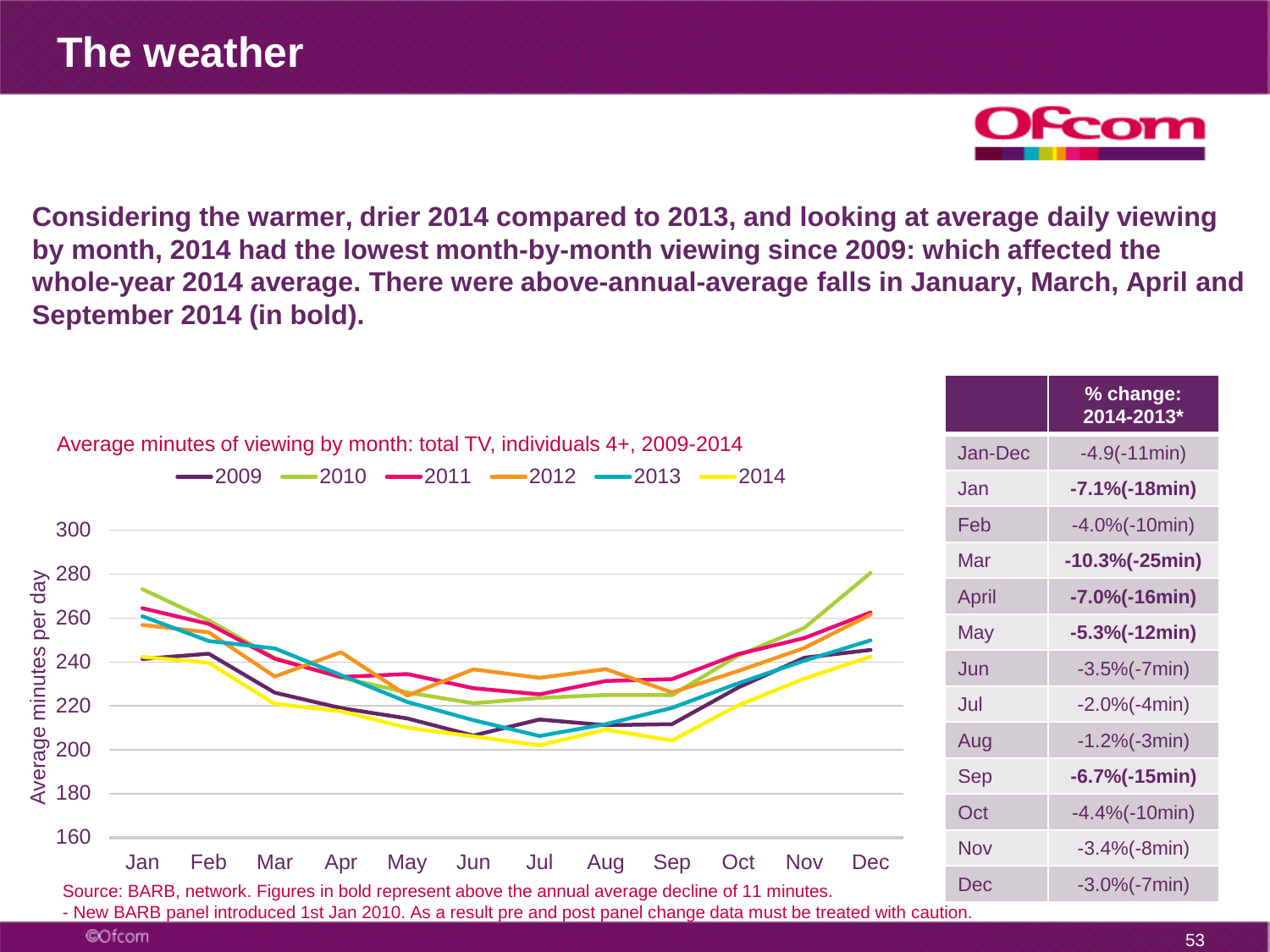# **Viewing on TV sets other than to gold standard TV**

## **Indicative BARB data suggest that half of the daily viewing minutes lost from Gold Standard 7-day viewing may have shifted to unmatched,**



**unknown content on the TV set.**

Average daily minutes per person of TV screen time, total TV : by activity type, Q4 2013 vs. Q4 2014, all individuals



Source: BARB. Average mins per person, Total TV, network. \***Note**: **Unmatched** = TV in use but content cannot be audio-matched or otherwise identified. Includes gaming, viewing to DVDs/Box sets/archives, SVOD, time-shifted viewing beyond 28 days, apps on smart TVs and navigation around EPG guides where there is no in-picture linear content. Digital radio stations are excluded (reported by RAJAR). Unmatched viewing has been reported by BARB since July 2013. It is currently not possible to break down unmatched content by type of device used (BARB have paused on this development). Values may not appear to sum up to due to rounding.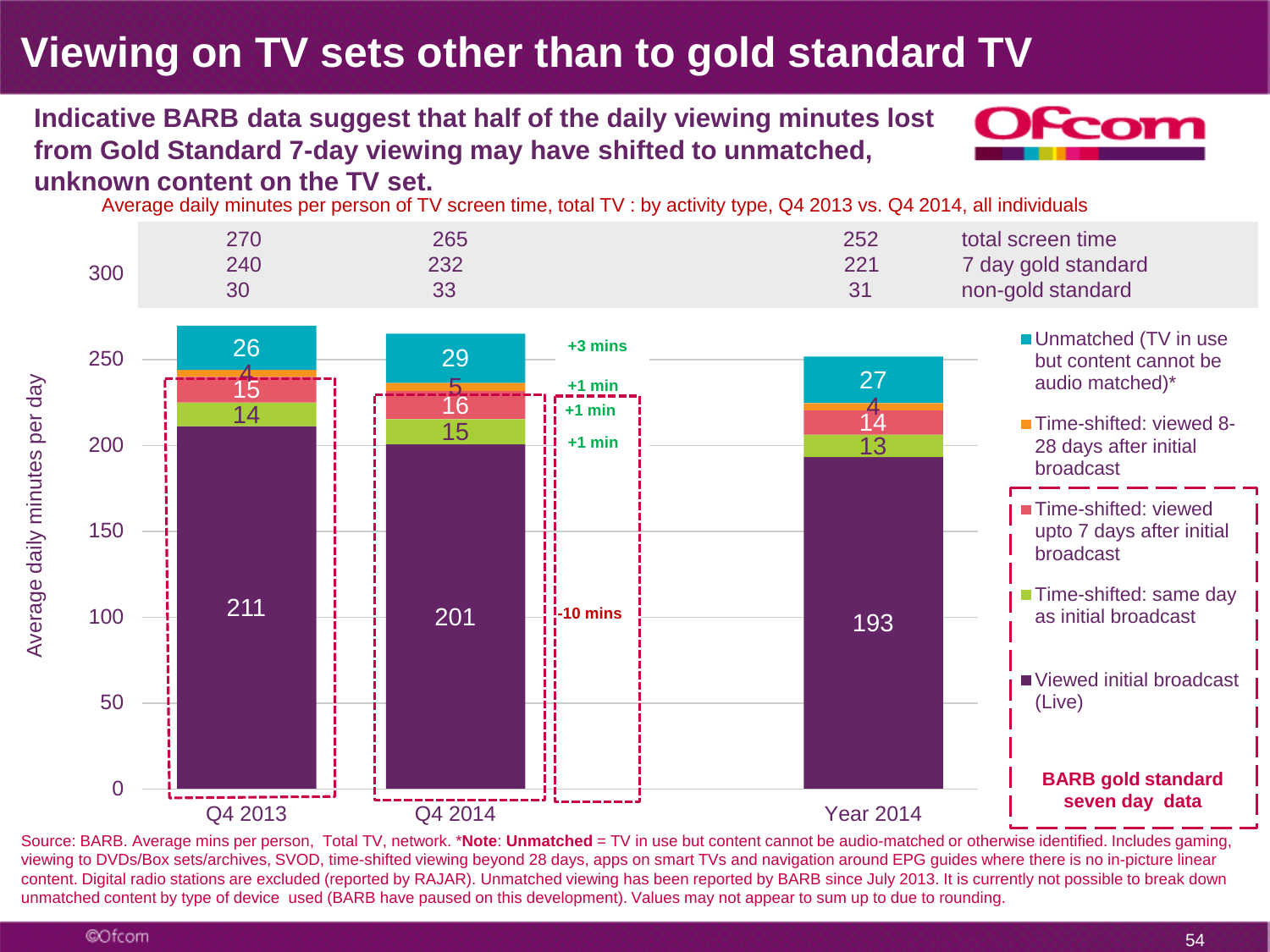# **Viewing on TV sets other than to gold standard TV**

Increases in 7-day time-shifted viewing (1.5pp combined) were not enough **OCCOM to stem an overall fall in 7-day Gold Standard viewing. The combined share of non-Gold Standard viewing increased (by 1.5pp), with a bigger increase to unmatched viewing (1.3pp of the 1.55).** 

Proportion of viewing to all TV screen time by activity type, Q3 2014 vs Q4 2014, all individuals



Source: BARB. Average minutes per person, Total TV, network. Unmatched = TV in use but content cannot be audio-matched or otherwise identified. Includes gaming, viewing to DVDs/Box sets/archives/SVOD, apps on smart TVs and navigation around EPG quides where there is no in-picture linear content. Digital radio stations are excluded (reported by RAJAR). Unmatched viewing has been reported by BARB since July 2013. It is currently not possible to break down unmatched content by type of device used.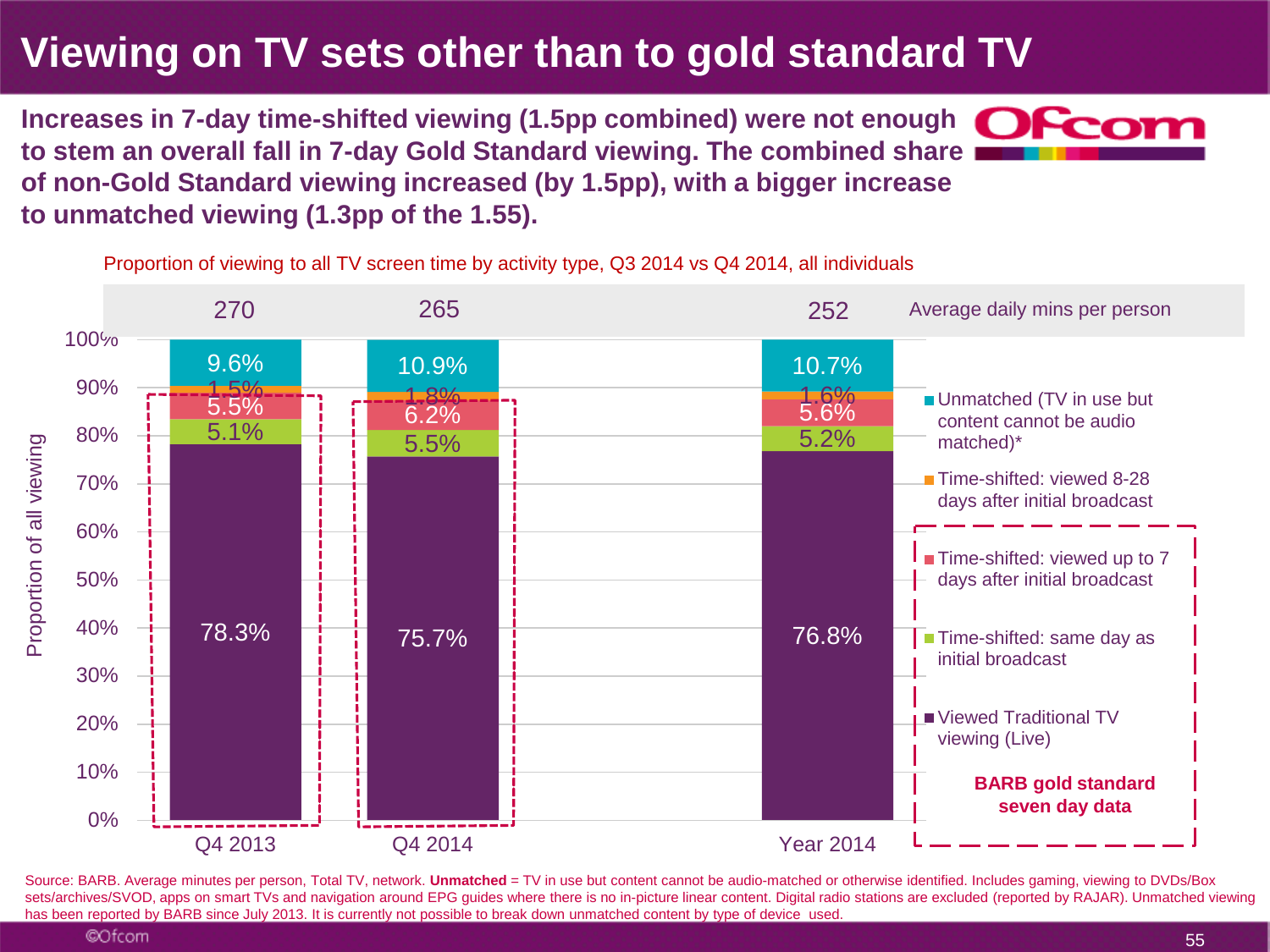

# **Definitions**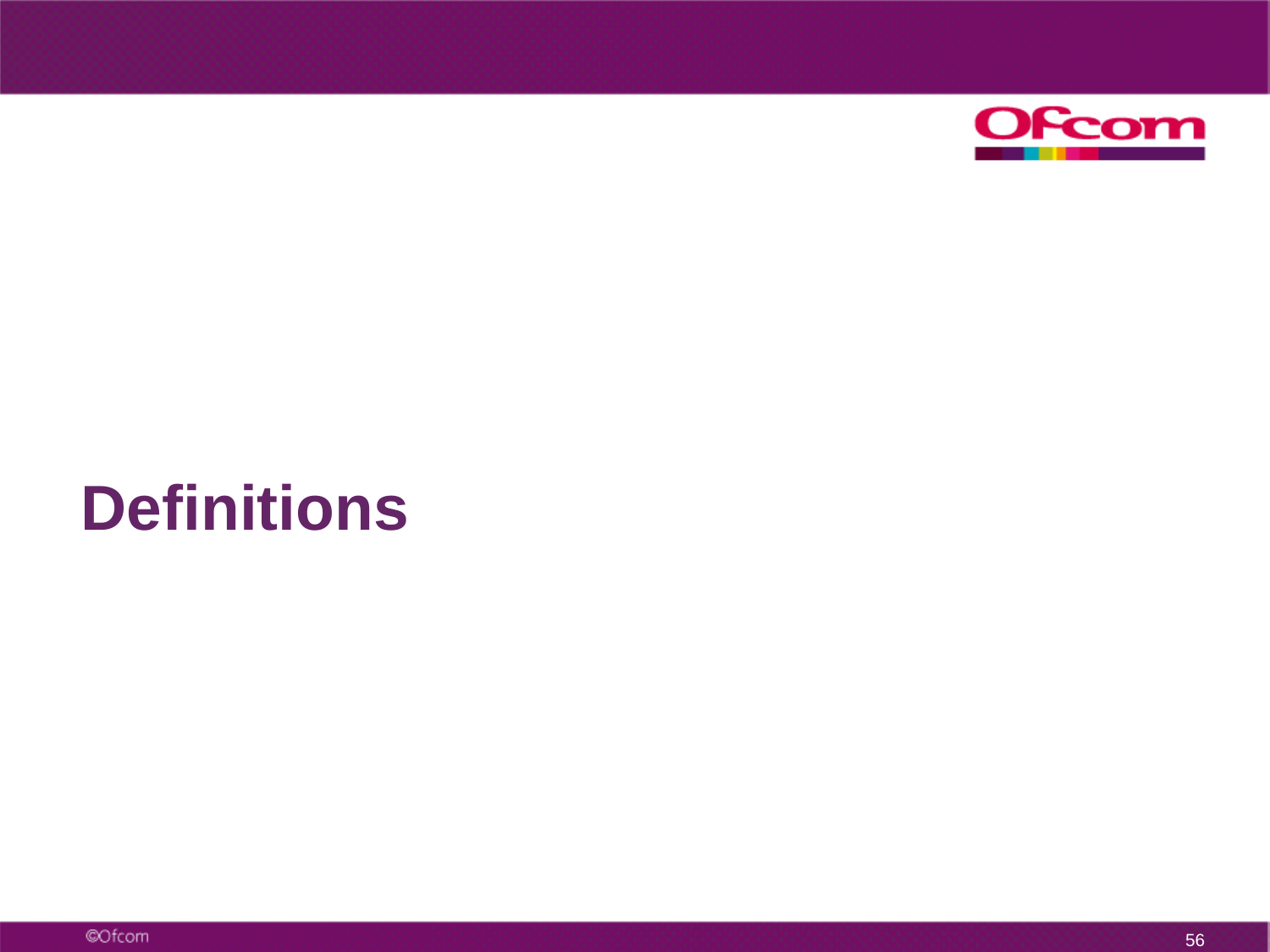

## **Definitions : terminology**

### **Broadcast TV viewing**

BARB analysis is based on viewing to scheduled TV programmes such as those listed in TV listings magazines or on electronic programme guides (EPG) on TV sets. 'Broadcast TV viewing' refers to TV programmes watched on the TV set live at the time of broadcast (traditional TV viewing) and recordings of these programmes or viewing of these programmes through catch-up services (referred to as timeshifted) up to seven days after they were televised.

### **Traditional TV viewing**

'Traditional TV viewing' refers to TV programmes watched live at the time of broadcast on the TV set.

### **Time-shifted viewing**

'Time-shifted viewing' is defined by BARB as viewing of programmes recorded and subsequently played back on a television set within seven days of live broadcast, as well as viewing after pausing or rewinding live TV. Recording devices included in BARB analysis include video cassette recorders (VCR); DVD recorders (which store programmes on writable DVDs); digital video recorders (DVRs) which use a hard disk to store programmes chosen from an electronic programme guide, and combination devices (which use a combination of internal hard disk and removable DVDs to store programmes).

Viewing any catch-up TV services through the TV set is also captured if the content has been broadcast live in the last seven days. This includes catch-up services accessed through apps on smart TVs and games consoles, and any viewing on a laptop or personal computer connected to the television set. Viewing outside the seven-day window, viewing catch-up services on devices that are not connected to the TV set, and video on-demand (VOD) services (such as Amazon Instant Video and Netflix) which have not been scheduled on a television channel, are not reported as time-shifted viewing.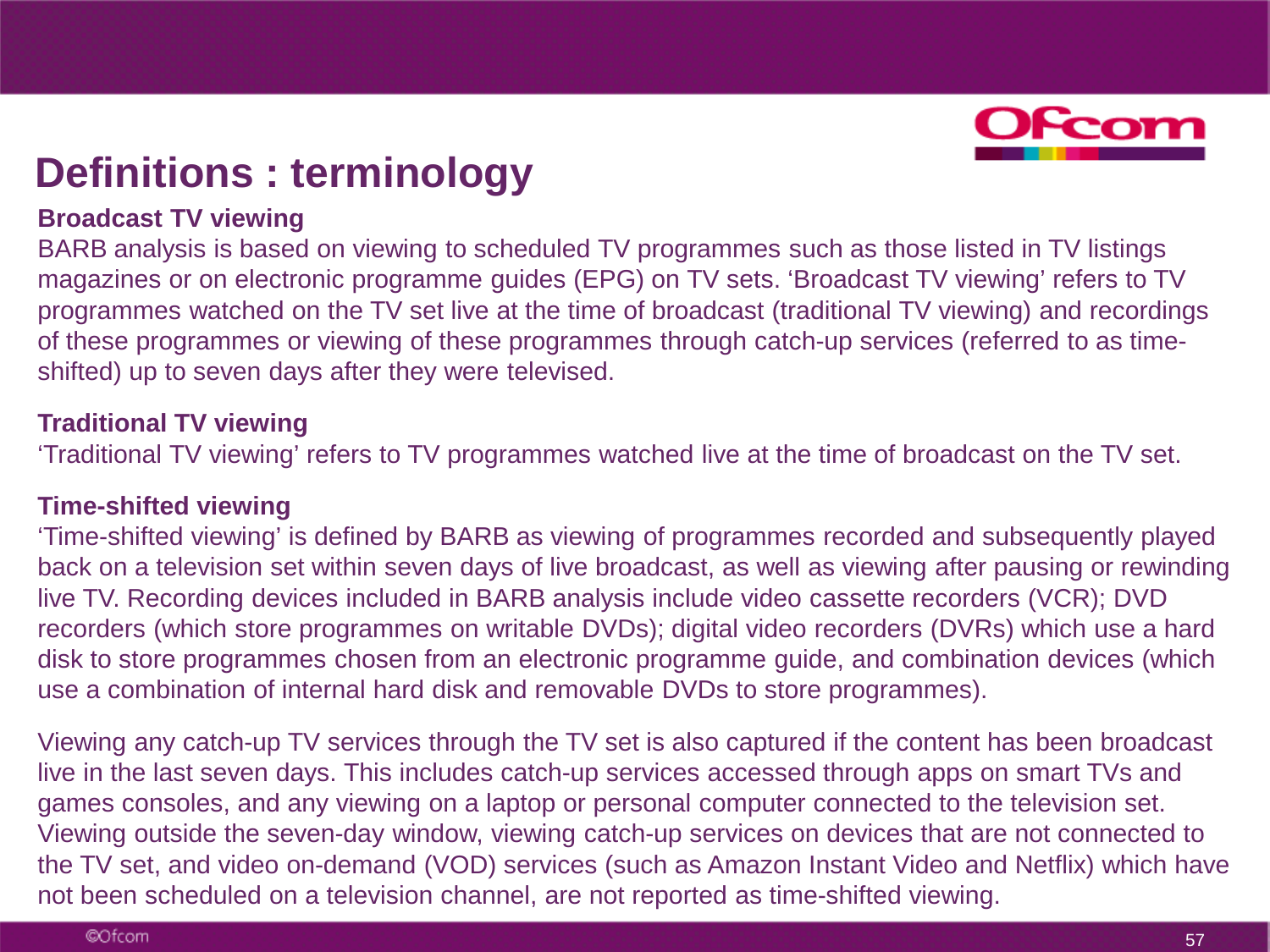

## **Definitions : terminology**

### **BARB Gold Standard**

The BARB Gold Standard refers to the consolidated data which incorporates traditional TV viewing (live) and time-shift viewing (viewed up to seven days after the initial broadcast). This is the official estimate of television viewing used in this report. It does not include time-shifted viewing between 8 and 28 days after the initial broadcast, or 'unmatched' viewing.

### **Unmatched viewing**

'Unmatched viewing' refers to activities when the TV set is in use but the content cannot be audio-matched or otherwise identified. This includes the TV being used for gaming, viewing DVDs/ box-sets/ archives, subscription video-on-demand (SVOD), time-shifted viewing beyond 28 days, apps on smart TVs and navigation around EPG guides where there is no in-picture linear content. Digital radio stations are excluded (these are reported by RAJAR). Unmatched viewing has been reported by BARB since July 2013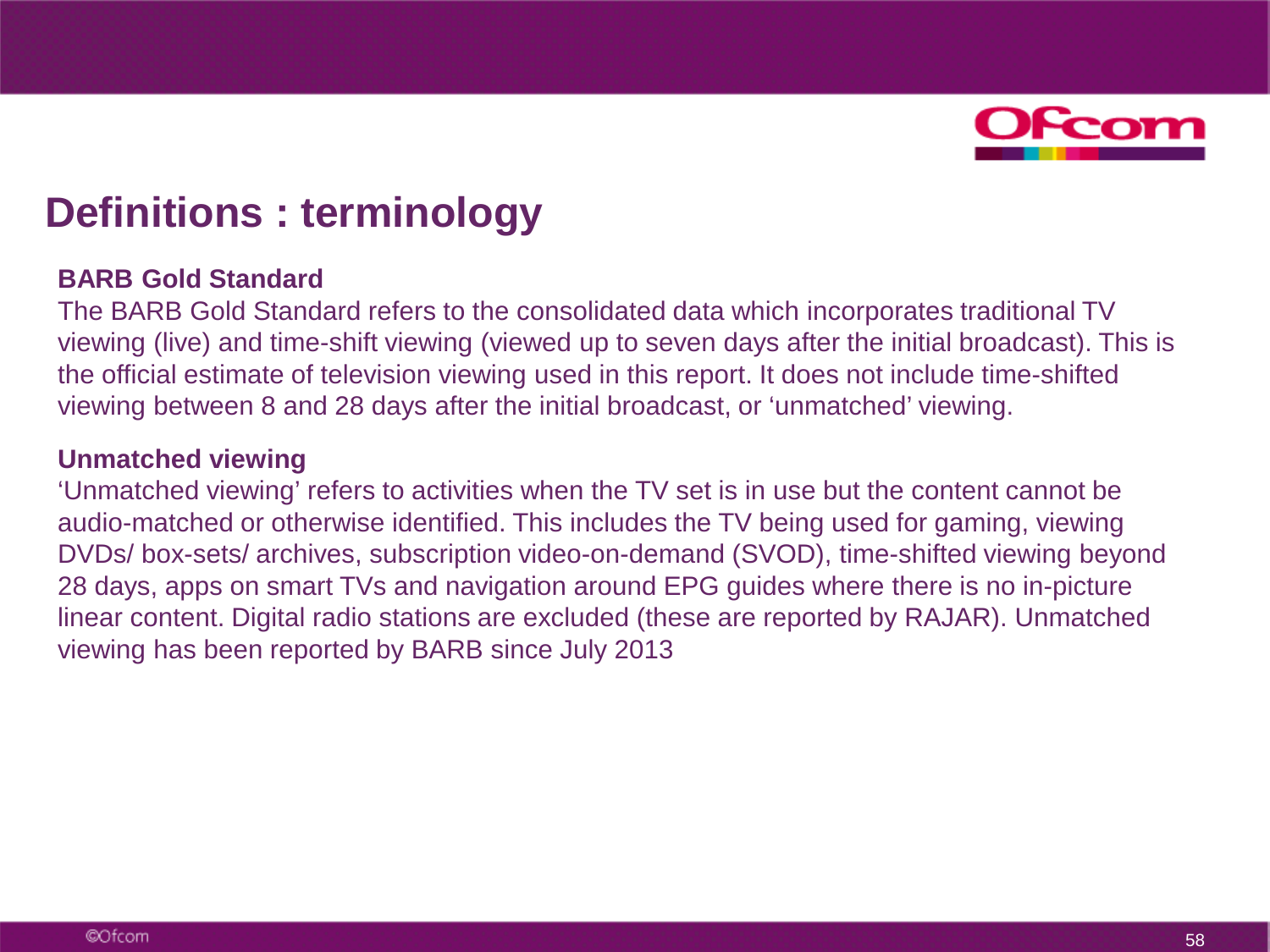

## **Definitions: Channel groups**

| <b>Main five PSB</b><br><b>channels</b> | <b>BBC portfolio channels</b> | <b>Commercial PSBs' portfolio channels</b> |                                               |                                               |
|-----------------------------------------|-------------------------------|--------------------------------------------|-----------------------------------------------|-----------------------------------------------|
|                                         |                               | <b>ITV</b> portfolio<br>channels           | <b>Channel 4 portfolio</b><br><b>channels</b> | <b>Channel 5 portfolio</b><br><b>channels</b> |
| <b>BBC One</b>                          | <b>BBC Three</b>              | $ITV+1$                                    | Channel 4+1                                   | Channel 5 +1                                  |
| <b>BBC Two</b>                          | <b>BBC Four</b>               | ITV2                                       | E4                                            | $5*$                                          |
| ITV                                     | <b>BBC HD</b>                 | $ITV2+1$                                   | $E4+1$                                        | $5*+1$                                        |
| Channel 4*                              | <b>BBC News</b>               | ITV3                                       | More4                                         | 5 USA                                         |
| <b>Channel 5</b>                        | <b>BBC Parliament</b>         | $ITV3+1$                                   | More4+1                                       | 5 USA+1                                       |
|                                         | <b>CBeebies</b>               | ITV4                                       | Film4                                         | Channel 5+24                                  |
|                                         | <b>CBBC</b>                   | $ITV4+1$                                   | Film4+1                                       |                                               |
|                                         | <b>BBC Olympics channels</b>  | <b>CITV</b>                                | 4Music                                        |                                               |
|                                         | <b>BBC</b> red button         | <b>ITV Encore</b>                          | 4seven                                        |                                               |
|                                         |                               | <b>ITV Encore+1</b>                        | <b>Channel 4 Olympics</b><br>channels         |                                               |
|                                         |                               | <b>ITVBe</b>                               |                                               |                                               |
|                                         |                               | ITVBe+1                                    |                                               |                                               |

\*Channel 4 data for 2007-2009 includes S4C viewing. Following DSO in Wales in 2010, Channel 4 data from 2010 relates to viewing to Channel 4 only. Channels include HD variants where applicable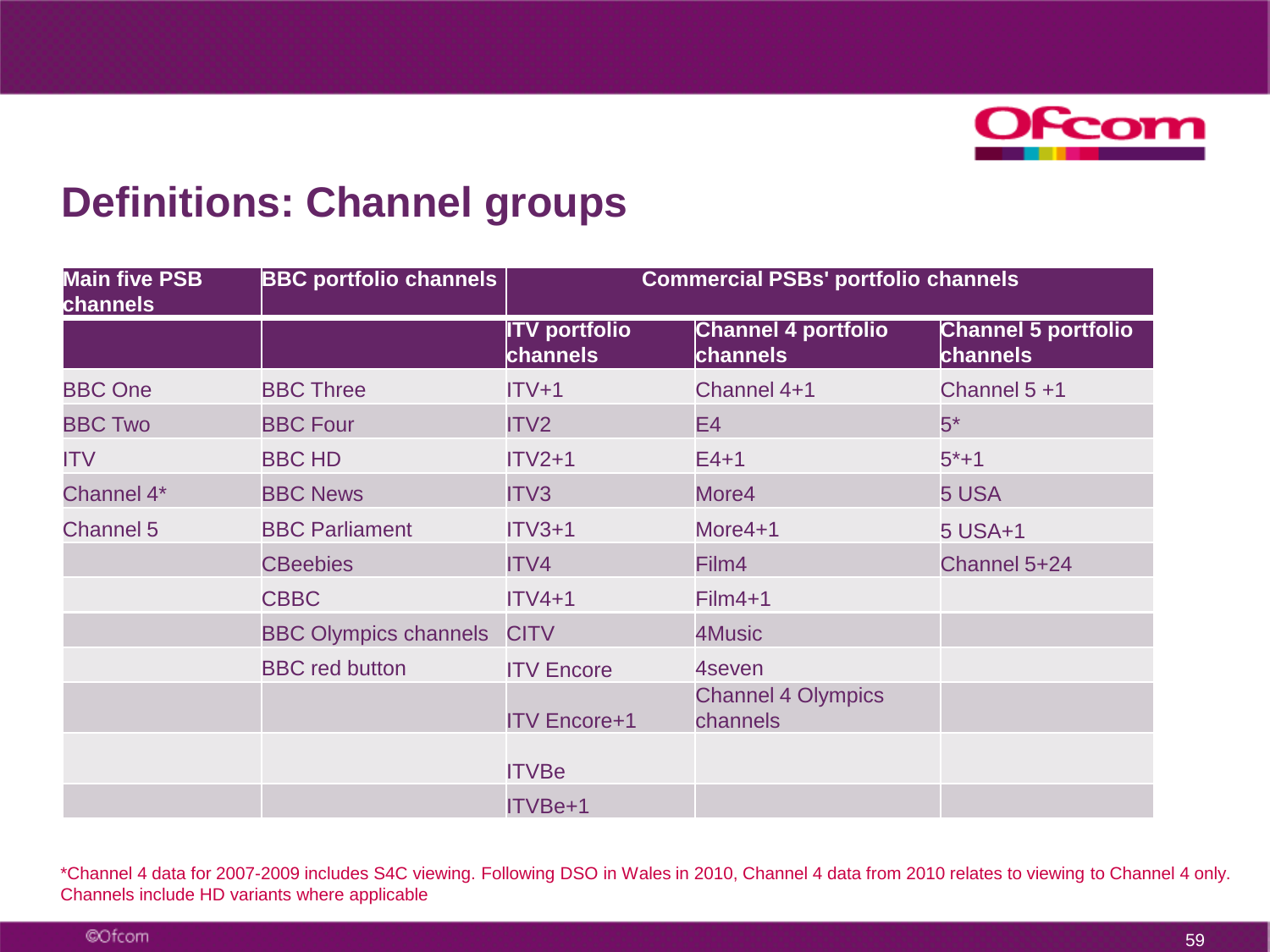# **Definitions: Genre analysis**



| <b>Genre label</b>                                                                                                                                                                                                                                                                                                                                                                                                     | <b>Definition - BARB genres</b>                                                                                                                                                             | <b>Genre label</b>                                                                         | <b>Definition - BARB genres</b>                                                                                                                                                                                                                                        |  |
|------------------------------------------------------------------------------------------------------------------------------------------------------------------------------------------------------------------------------------------------------------------------------------------------------------------------------------------------------------------------------------------------------------------------|---------------------------------------------------------------------------------------------------------------------------------------------------------------------------------------------|--------------------------------------------------------------------------------------------|------------------------------------------------------------------------------------------------------------------------------------------------------------------------------------------------------------------------------------------------------------------------|--|
| <b>UK Drama</b>                                                                                                                                                                                                                                                                                                                                                                                                        | Drama: Single Plays - UK<br><b>Drama: Series/Serials - UK</b>                                                                                                                               | <b>Comedy</b>                                                                              | <b>Ent: Situation Comedy - UK</b><br><b>Ent: Situation Comedy - US</b><br><b>Ent: Situation Comedy - Rest of World</b>                                                                                                                                                 |  |
| <b>UK Soaps</b>                                                                                                                                                                                                                                                                                                                                                                                                        | <b>Drama: Soaps - UK</b>                                                                                                                                                                    |                                                                                            | <b>Ent: Other Comedy</b><br><b>Ent: Comedy Stand Up</b>                                                                                                                                                                                                                |  |
| Drama: Other                                                                                                                                                                                                                                                                                                                                                                                                           | Drama: Single Plays - Non-UK<br>Drama: Single Plays - Generic<br>Drama: Soaps - Non-UK<br>Drama: Soaps - Miscellaneous<br>Drama: Series/Serials - Non UK<br>Drama: Series/Serials - Generic | <b>Entertainment</b>                                                                       | <b>Ent: Variety/M.O.R.Music</b><br><b>Ent: Variety/Youth</b><br><b>Ent: Chat Shows - General</b><br><b>Ent: Chat Shows - Audience Participation</b><br><b>Ent: Quiz, Panel and Game Shows</b><br><b>Ent: Lottery Show/Updates</b><br><b>Ent: Animations - Cartoons</b> |  |
| <b>UK Films</b>                                                                                                                                                                                                                                                                                                                                                                                                        | <b>Cinema Films: UK</b><br><b>TV Films: UK</b>                                                                                                                                              |                                                                                            | <b>Ent: Animations - Puppets</b><br><b>Ent: Family Shows</b><br><b>Ent: Special Events</b>                                                                                                                                                                             |  |
| <b>Cinema Films: US</b><br><b>Films: Other</b><br>Cinema Films: Rest of World - Foreign Language<br>Cinema Films: Rest of World - English Language<br>Cinema Films: Bollywood<br><b>Cinema Films: Generic</b><br><b>TV Films: US</b><br>TV Films: Rest of World - Foreign Language<br>TV Films: Rest of World - English Language<br><b>TV Films: Bollywood</b><br><b>TV Films: Generic</b><br><b>Other Films (All)</b> |                                                                                                                                                                                             | <b>Ent: Reality</b><br><b>Ent: Cookery</b><br><b>Ent: Bollywood</b><br><b>Ent: Generic</b> |                                                                                                                                                                                                                                                                        |  |
|                                                                                                                                                                                                                                                                                                                                                                                                                        |                                                                                                                                                                                             | <b>Music: Classical</b>                                                                    | <b>Music: Classical - General</b><br><b>Music: Classical - Documentary</b>                                                                                                                                                                                             |  |
|                                                                                                                                                                                                                                                                                                                                                                                                                        |                                                                                                                                                                                             | <b>Music:</b><br><b>Contemporary</b>                                                       | <b>Music: Contemporary - General</b><br><b>Music: Contemporary - Documentary</b><br><b>Music: Contemporary - Performance/Live</b><br><b>Music: Contemporary - Chart Show or Countdown</b>                                                                              |  |
|                                                                                                                                                                                                                                                                                                                                                                                                                        |                                                                                                                                                                                             | <b>Music: Other</b>                                                                        | <b>Music: Generic</b>                                                                                                                                                                                                                                                  |  |

Unless stated, analysis is based on 'Network' programming as defined by the use of the 'number of areas' filter (4+ areas).

Genres shown in bold represent PSB genres. Some sub-genres have been combined to produce an overall genre figure in our analysis. This includes music, news and films.